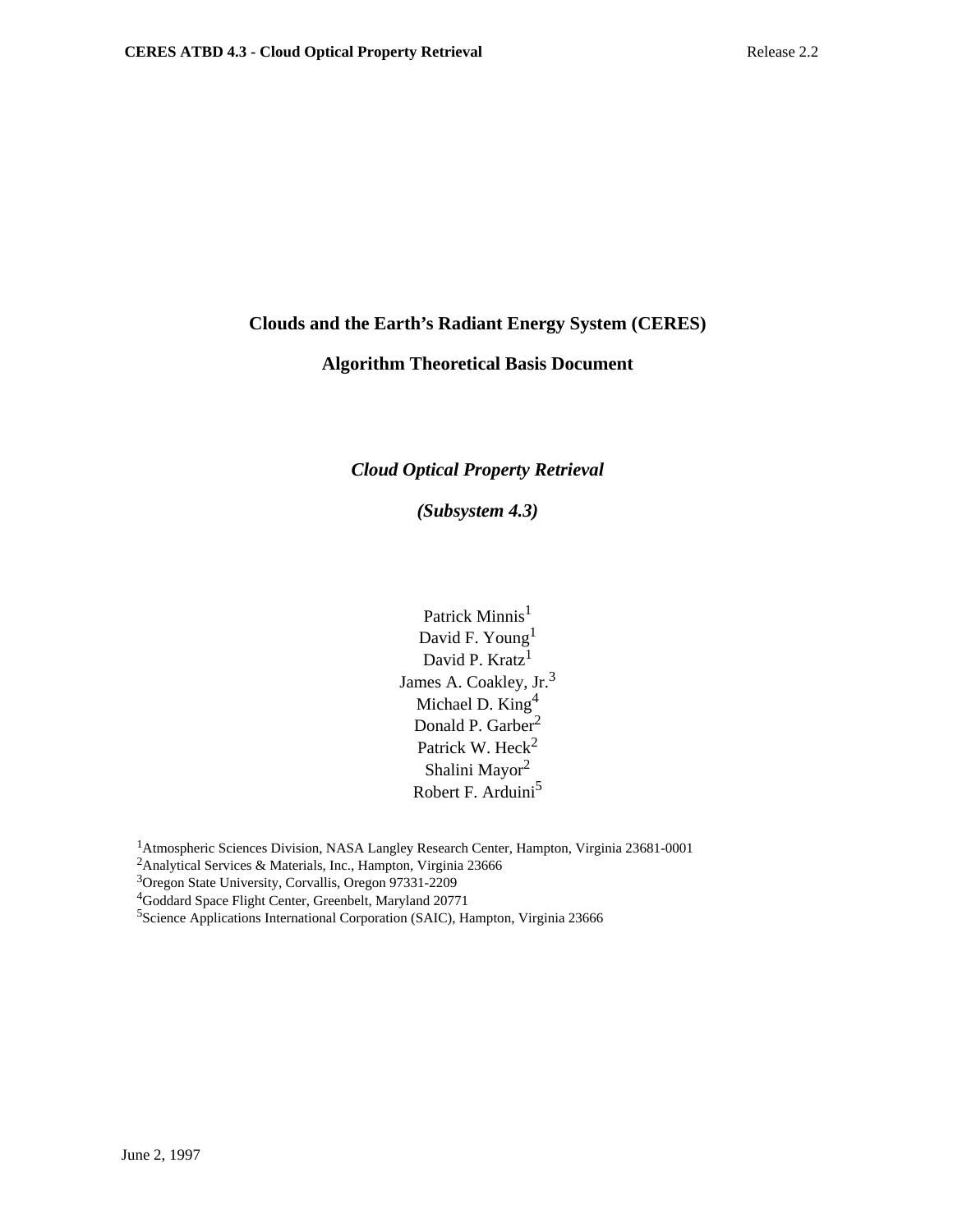

# **CERES Top Level Data Flow Diagram**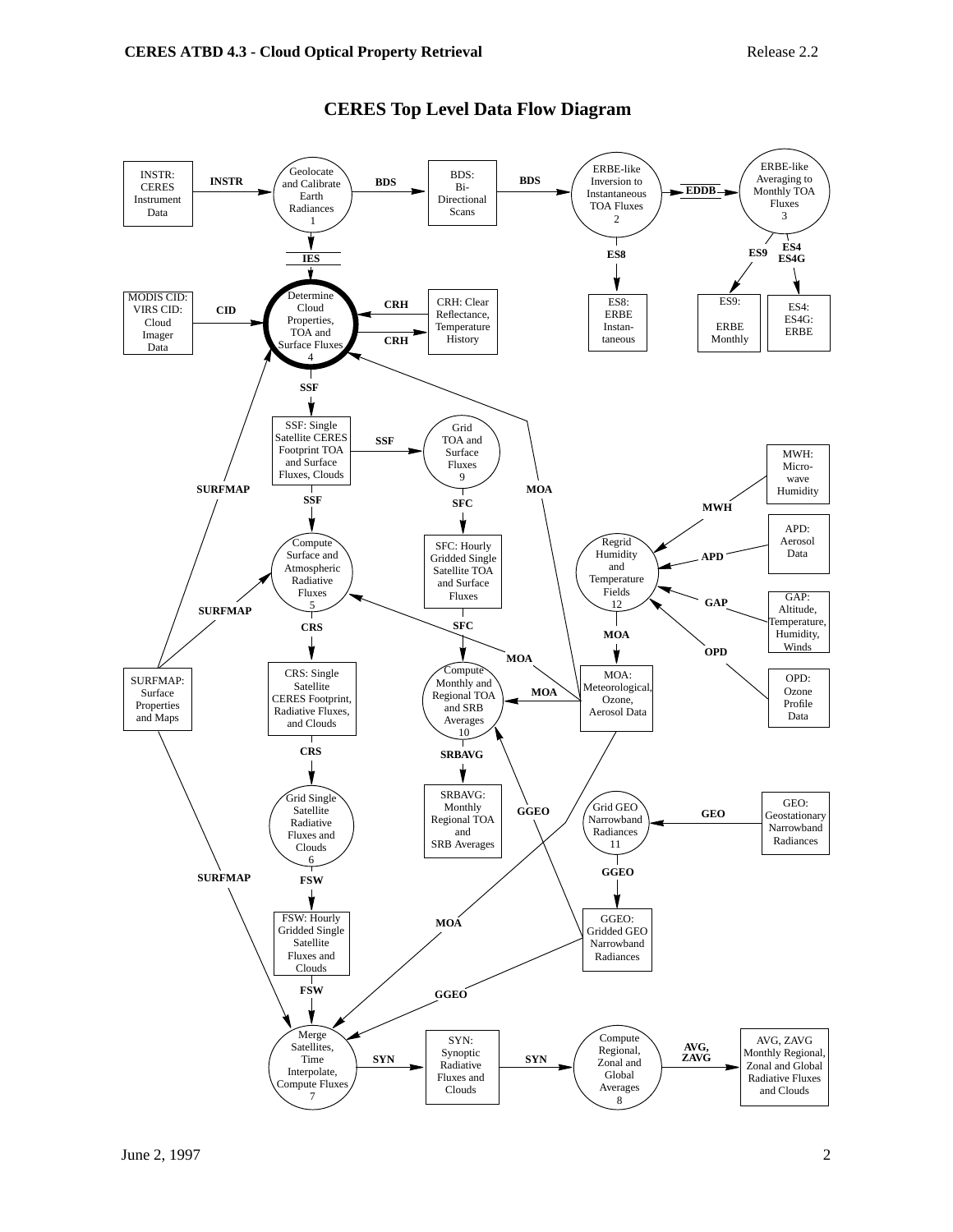#### **Abstract**

*Cloud physical and optical properties determine how clouds affect the radiance and flux fields at the surface, within the atmosphere, and at the top of the atmosphere. In this subsystem, CERES analyzes individual pixel radiances to derive the cloud properties that influence the radiation fields. For each pixel, state-of-the-art methods are used to ascertain the temperatures and pressures corresponding to the cloud top, base, and effective radiating center; the phase and effective size of the cloud particles; the cloud optical depth at a wavelength of 0.65* µ*m; the cloud emittance at 10.8* µ*m; and the cloud liquid or ice water path. During daytime, three different techniques will be used to account for deficiencies in any one of the individual methods. The first method uses 0.65-, 3.75-, and 10.8-*µ*m data from VIRS, AVHRR, or MODIS data. It iteratively solves for phase, particle size, optical depth, and effective cloud temperature. Emittance is computed from the optical depth. Cloud top and base temperatures and pressures are estimated using empirical formulae based on field experiment data. The water path is computed from the particle size. The second technique uses the similarity principle with a combination of 0.65-, 1.60-, and 2.12-*µ*m reflectance data to derive phase, particle size, and optical depth. Cloud temperature is determined by correcting the observed 10.8-*µ*m brightness temperature for semitransparency using the retrieved optical depth. The other parameters are computed in the same manner used for the first method. This approach will be partially implemented for VIRS and AVHRR and will be fully operational for MODIS. VIRS and AVHRR lack the 2.12-*µ*m channel that is available on MODIS. The third technique uses 3.75-, 10.8-, and 12.0-*µ*m data to determine cloud temperature, optical depth, phase, and particle size for optically thin clouds. This last daytime method will be used mainly for shadowed clouds and thin clouds over highly reflective backgrounds. It also forms the primary method for nighttime analyses. A second nighttime analysis is used for estimating an effective size and temperature for pixel clusters. Optical depth and cloud fraction are computed for individual pixels. All of the methods currently in development will become operational for application to CERES/TRMM. Results of this subsystem will be validated using coincident datasets from field programs. The required correlative data for validation include surface and aircraft measurements of the subsystem parameters using lidars, radars, in-situ microphysical probes, microwave radiometers, and sun photometers.*

## **4.3. Cloud Optical Property Retrieval**

#### **4.3.1. Introduction**

Cloud microphysics, phase and particle shape and size distribution determine the cloud optical depth and ice or liquid water path when integrated over the cloud thickness. These properties affect the emittance and bidirectional reflectance of the cloud. Cloud microphysics and macrophysics (areal extent, thickness, and altitude) determine the amount of radiation transmitted to the surface or to a lower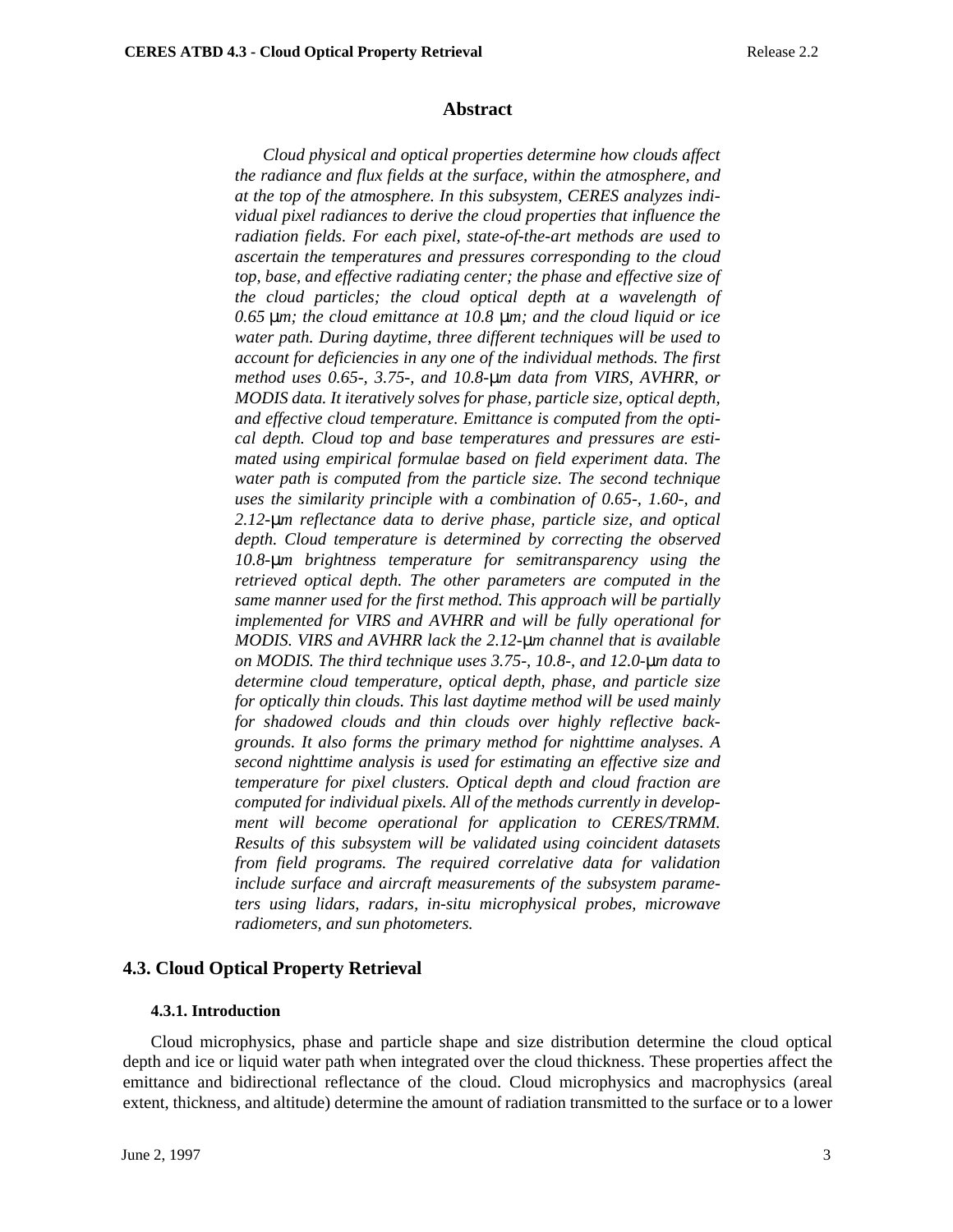atmospheric layer and the amount of absorption within the cloud layer. Therefore, the conversion of the CERES radiances to flux, especially for the solar channel, depends on the cloud microphysics. Computation of the transmitted fluxes for the CERES estimation of atmospheric radiative divergence or surface heating also requires a quantification of the microphysical parameters.

From a climate perspective, it is important to know the global and climatological variability of cloud microphysical properties and to be able to relate them to radiative fluxes and cloud macrophysical properties. As an example, there is considerable interest in determining whether anthropogenic sources of cloud condensation nuclei significantly change the Earth's radiation balance by altering the microphysical characteristics of clouds (e.g., Twomey 1977; Charlson et al. 1987; Wigley 1989). Such issues and how they may affect future climates can only be addressed through modeling studies. In climate models, such as GCM's, water vapor is condensed or frozen in a given time step. This mass of water releases latent heat and alters the radiative flux fields. The cloud particle size distribution, phase, and shapes determine how the cloud affects the flow of radiation. The particle size distribution, which can be expressed in terms of an effective radius or diameter, primarily affects the scattering and absorption efficiencies of the cloud particles (van de Hulst 1957) and defines the cross section normal to the incident flux. Particle shape primarily affects the scattering phase function which ultimately determines how radiation is reflected from the cloud. Water phase governs the basic absorption properties and affects the scattering phase function through its relation to particle shape and through the index of refraction. To produce realistic clouds and radiation fields, a GCM must condense or freeze water in the proper locations and then must distribute the mass into the correct particle sizes and shapes. Some current GCM's employ parameterizations of radiation dependence on cloud particle size (e.g., Slingo 1989). The CERES measurements, the most complete simultaneous global observations of cloud microphysics and radiative fluxes yet proposed, will serve as an essential ground truth set to ensure that climate models accurately perform this critical function.

The CERES Cloud Optical Property Retrieval Subsystem (COPRS) will employ state-of-the-art methods to analyze the relevant spectral radiances available from the VIRS, MODIS, and AVHRR instruments operating during the CERES era. The primary goal of COPRS is to determine the phase, effective particle size, optical depth, liquid or ice water path, radiating temperature, pressure, and thickness of the cloud within a given CERES pixel. Although there are a wide variety of methods available, there is no single technique for deriving the COPRS products that applies in all cases. This subsystem uses state-of-the-art procedures to arrive at the most accurate values for each product. Thus, it will combine several algorithms to cover as many cases as possible. The composite algorithm described herein is a fluid entity subject to change as new research and/or limiting factors warrant.

#### **4.3.2. Background**

There are numerous approaches to the satellite remote sensing of cloud phase, optical depth, and particle size. All of the methods are based on the assumption of radiative transfer in a plane-parallel cloud. These techniques exploit the spectral dependence of water and ice extinction, using wavelengths at which absorption by water vapor and other gases is minimal. The parameters used to characterize these variations include the wavelength  $\lambda$ , the spectral single-scattering albedo  $\tilde{\omega}_o = Q_s/Q_e$ , the asymmetry parameter *g*, the spectral optical depth  $\tau_{\lambda}$ , and the particle radius *r*. The extinction efficiency is  $Q_e = Q_s + Q_a$ . The scattering efficiency  $Q_s$  depends on the imaginary refractive index  $m_i$  and the size parameter  $x = 2\pi r/\lambda$ . For spherical particles and a given  $\lambda$ ,  $Q_s$  increases monotonically with *x* from zero to a maximum value near  $x = 6$ , then oscillates asymptotically to a smaller constant value. The oscillations are smoothed out when  $Q_s$  is integrated over a typical cloud droplet size distribution  $n(r)$ , in which *r* may vary from 2 to 100  $\mu$ m. The absorption efficiency  $Q_a$  and  $\tilde{\omega}_o$  follow a similar variation without the oscillations for values of  $m_i < 0.25$  (Hansen and Travis 1974). These values occur for  $\lambda < 12.5$  µm (Hale and Querry 1973). The variation with *x* becomes more monotonic for larger values of  $m_i$ . The asymptotic values of  $Q_e$  and  $\tilde{\omega}_o$  for large particles are 2.0 and 0.53, respectively. The single-scattering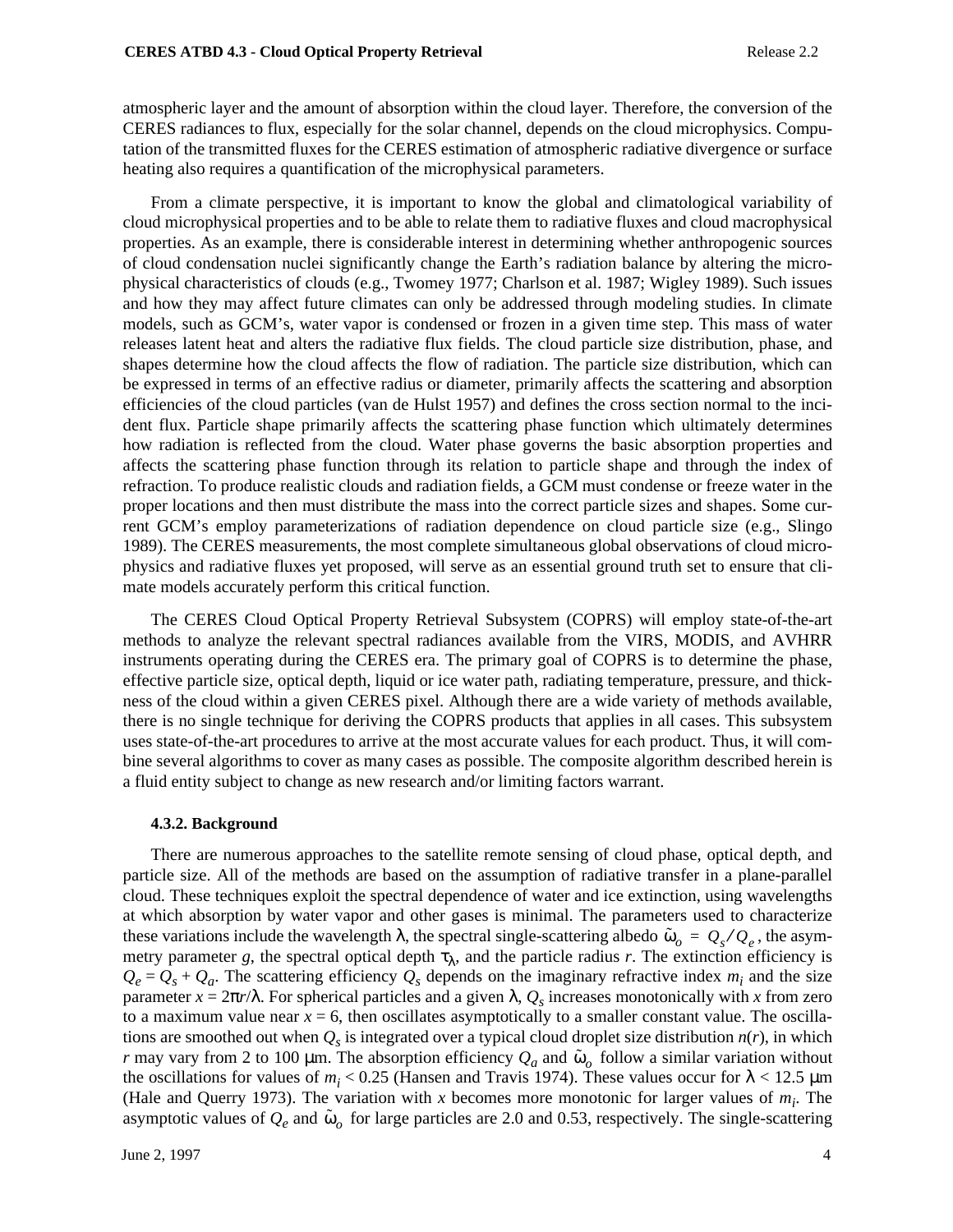albedo is essentially 1.0 and  $Q_s$  varies by less than 20% for typical cloud particle sizes at the nearly conservative-scattering wavelengths spanning the visible spectrum ( $\lambda$  < 1.0 µm). For near-infrared wavelengths ( $\lambda \sim 3 \mu$ m) ice and liquid water become moderately absorbing and *x* ranges from about 3 to 150. Thus, there are significant changes in both  $Q_e$  (~50%) and  $\tilde{\omega}_o$  (~26%) with changing particle size. At longer wavelengths, absorption is stronger, though still variable with particle size and wavelength.

The asymmetry parameter, which summarizes the scattering phase function, ranges from −1 to 1. Zero indicates isotropy,  $g = -1$  corresponds to backscattering, and  $g = 1$  denotes complete forward scattering. For any given particle shape, *g* generally increases with increasing particle size because of the narrowing diffraction peak. Smaller particles tend to scatter a greater portion of the incident radiation back into the source direction. The asymmetry parameter, which depends on both the real and imaginary refractive indices, varies nonmonotonically in a fashion similar to *Qs*. There is a relative minimum in *g* for  $10 < x < 20$  and a relative maximum for  $4 < x < 10$ . Hansen and Travis (1974) may be consulted for additional details of the radiative properties of water droplets.

The spectral optical depth for a given size distribution over some distance is

$$
\tau_{\lambda} = \pi Q_e \int_{z1}^{z2} N r_e^2 dz \tag{4.3-1}
$$

where the effective radius is

$$
r_e = \frac{\int_{r_1}^{r_2} r \pi r^2 n(r) dr}{\int_{r_1}^{r_2} \pi r^2 n(r) dr}
$$
 (4.3-2a)

 $n(r)$  is the number density of droplets with radius *r*, and *N* is the total particle number density. To distinguish between water and ice clouds,  $r_e$  will be used for water clouds and the equivalent diameter

$$
D_e = \frac{\int_{L_1}^{L_2} D(L)\pi A_e(L)n(L) dL}{\int_{L_1}^{L_2} \pi A_e(L)n(L) dL}
$$
\n(4.3-2b)

will be used for ice clouds. The variable  $D(L)$  is the volume equivalent diameter of the hexagonal ice crystal of length *L* and width *d*. It is assumed that there is a monotonic relationship between *L* and *d* for the hexagonal ice columns defined by Takano and Liou (1989). This yields a unique relationship between the cross-sectional area  $A_e$  of these randomly oriented columns (Takano and Liou 1989) and *L*. The parameters,  $\tau_{\lambda}$ ,  $r_e$  or  $D_e$ ,  $\tilde{\omega}_o$ , and *g* affect the radiation absorbed, reflected, transmitted, and emitted by a given cloud. The dependence of the radiation field on these variables can be simulated using radiative transfer calculations. Cloud effective particle size, optical depth, phase, and cloud temperature can be determined from satellite-measured multispectral radiances by matching the radiances to the computed radiative transfer results.

The basic techniques for determining cloud phase, optical depth, and effective particle size can be divided into two groups that overlap: reflection and emission techniques. The former applies during daytime and only employs solar wavelengths. Emission techniques generally are applicable during any time of day because they rely primarily on radiation emitted at infrared and near-infrared wavelengths.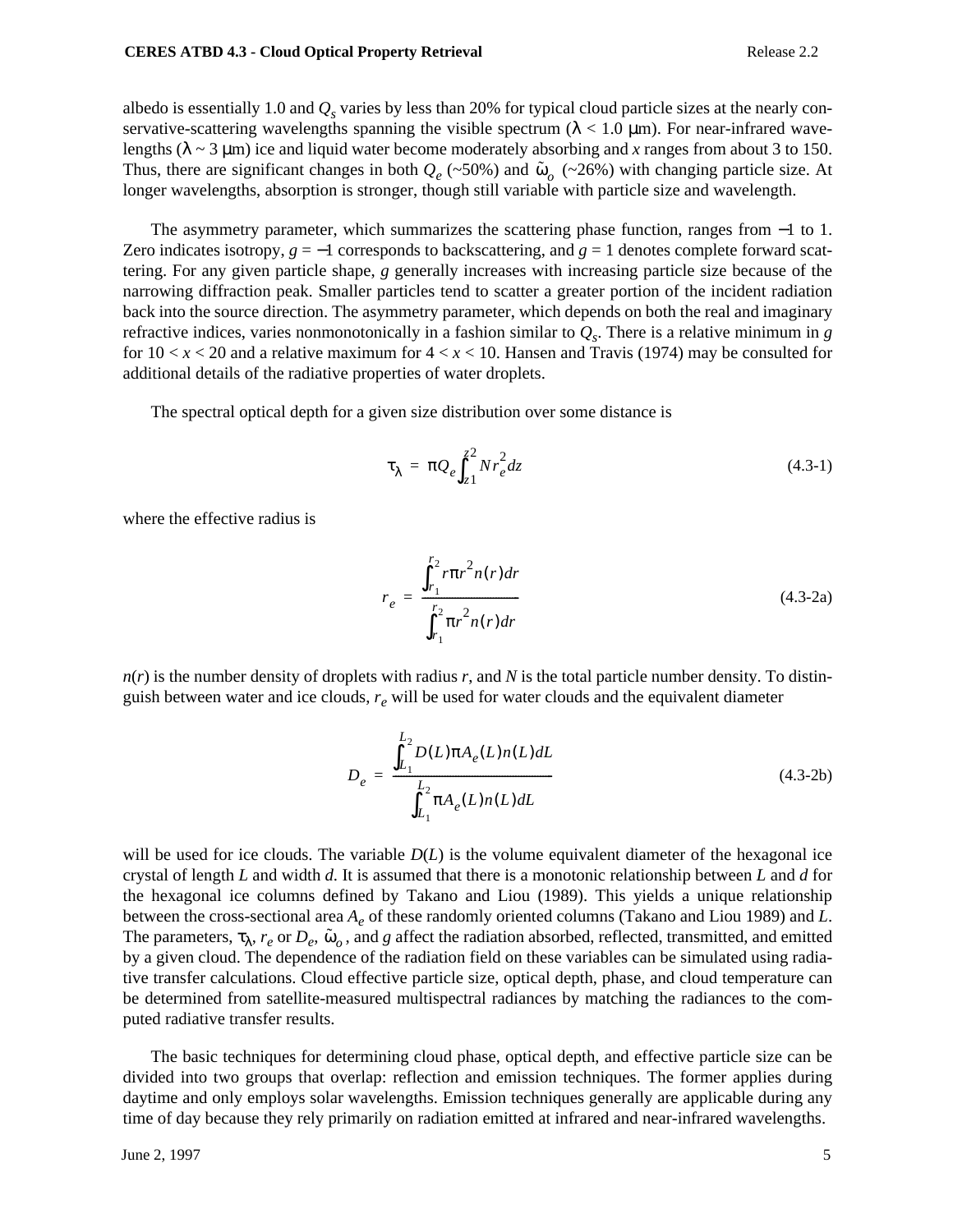#### *4.3.2.1. Solar Reflectance Methods*

The spectral bidirectional reflectance or, simply, reflectance is

$$
\rho_{\lambda}(\tau_{\lambda}; \mu_{o}, \mu, \phi) = \frac{I_{\lambda}(\mu_{o}, \mu, \phi)}{\mu_{o} \pi E_{o \lambda}}
$$
(4.3-3)

where  $E_{\rho \lambda}$  is the spectral solar irradiance and  $\mu_{\rho}$ ,  $\mu$ , and  $\phi$  are the solar zenith and viewing zenith angle cosines and the relative azimuth angles, respectively. Optical depth can be determined directly from the reflectance data in the absence of particle size information, if a particle size is specified. Rossow et al. (1985) assumed that all clouds can be interpreted as having  $r_e = 10 \mu m$ , an approach later used in the ISCCP analyses (Rossow et al. 1992) and in pre-ISCCP analyses of NOAA-5 SR data (Rossow and Lacis 1990). In those analyses, a value of  $\tau_{0.65}$  is determined by matching the 0.65-µm (visible) reflectance to a set of model-generated reflectance tables developed for different cloud heights, surface albedos, and optical depths. Later analyses using FIRE data (Baum et al. 1992; Minnis et al. 1993a) indicated that significant improvement is obtained in the accuracy of the derived optical depths by using the hexagonal ice crystal phase functions of Takano and Liou (1989) for cirrus clouds. Minnis et al. (1993b) developed a parameterization that incorporated surface albedo and cloud height so that reflectance tables were only needed to account for optical depth. The gained computer storage space could be used to accommodate models with variable particle size.

A more accurate estimate of  $\tau_{\lambda}$  can be made if the particle size, shape, and phase are known. One of the earliest applications of a reflection method for this purpose was performed by Hansen and Pollack (1970) who attempted to explain the spectral variation in aircraft reflectivity measurements (Blau et al. 1966) in terms of phase and particle size using theoretical computations. Twomey and Seton (1980) showed theoretically that mean radius and optical depth could be determined for optically thick clouds using the scaled optical depth  $\tau_{\lambda}' = (1 - \tilde{\omega}_o' g) \tau_{\lambda}$  and the scaled single-scatter albedo  $\tilde{\omega}_o' = \tilde{\omega}_o (1 - g)$  $(1 - \tilde{\omega}_o g)$ . A measurement of reflectance at a conservative-scattering wavelength could be used to determine  $\tau_{\lambda}$ ', while  $r_e$  could be estimated using simultaneous measurements of reflectance at  $\lambda = 1.6$ or 2.2  $\mu$ m. Later comparisons of aircraft reflectance measurements and calculations at  $\lambda = 0.75, 1.0$ , 1.2, and 2.25 µm were relatively unsuccessful in matching the data with theory at all four wavelengths simultaneously (Twomey and Cocks 1982). Twomey and Cocks (1989) utilized an improved instrument and a multispectral minimum difference method to match theory and measurements much more closely for the same wavelengths plus  $\lambda = 1.66 \,\mu \text{m}$ .

Coakley et al. (1987) and Radke et al. (1989) showed that reflectance measurements at 3.7 µm could be used to detect ship tracks in marine stratus clouds because the droplet radii decreased in the portion of the cloud affected by the ship's exhaust. They also showed that an increase in the reflectance ratio,  $ρ_0$ <sub>74</sub>/ $ρ_2$ <sub>2</sub>, accompanied the decrease in radius measured with in-situ probes. Using theoretical calculations at 0.75, 1.65, 2.16, and 3.70 µm and a minimum difference method employing the scaled optical depth  $\tau' = (1 - g)\tau$  and the similarity parameter  $s = [(1 - \tilde{\omega}_o)/((1 - \tilde{\omega}_o g)]^{1/2})$ . Nakajima and King (1990) showed that measurements of reflectance at 0.75 µm and at either of the other wavelengths could be used to solve for  $r_e$  and  $\tau_\lambda$ . However, a third channel was found to be desirable for removing ambiguities arising from the nonmonotonic variation of  $\tilde{\omega}_o$  with  $r_e$ . They also found that the retrieved value of *re* corresponds to the effective radius for some upper portion of the cloud that depends on the cloud thickness. Thus,  $r_e$  requires some adjustment to estimate the effective radius for the entire cloud. Later analyses of aircraft observations at 0.75, 1.65, and 2.16 µm (Nakajima et al. 1991) over stratocumulus clouds produced excellent correlation between the remotely sensed, center-adjusted effective radii and the in-situ particle sizes (Fig. 4.3-1). Although the remote sensing analysis apparently overestimated  $r_e$ , the results clearly demonstrated the potential of this method. Further examination of the results indicated that the water vapor absorption at 1.65 and 2.16 µm needed additional study and that there are some significant disagreements between the aircraft probes used to measure particle sizes in the clouds. Wielicki et al. (1990) estimated particle sizes for water and ice clouds from Landsat observations at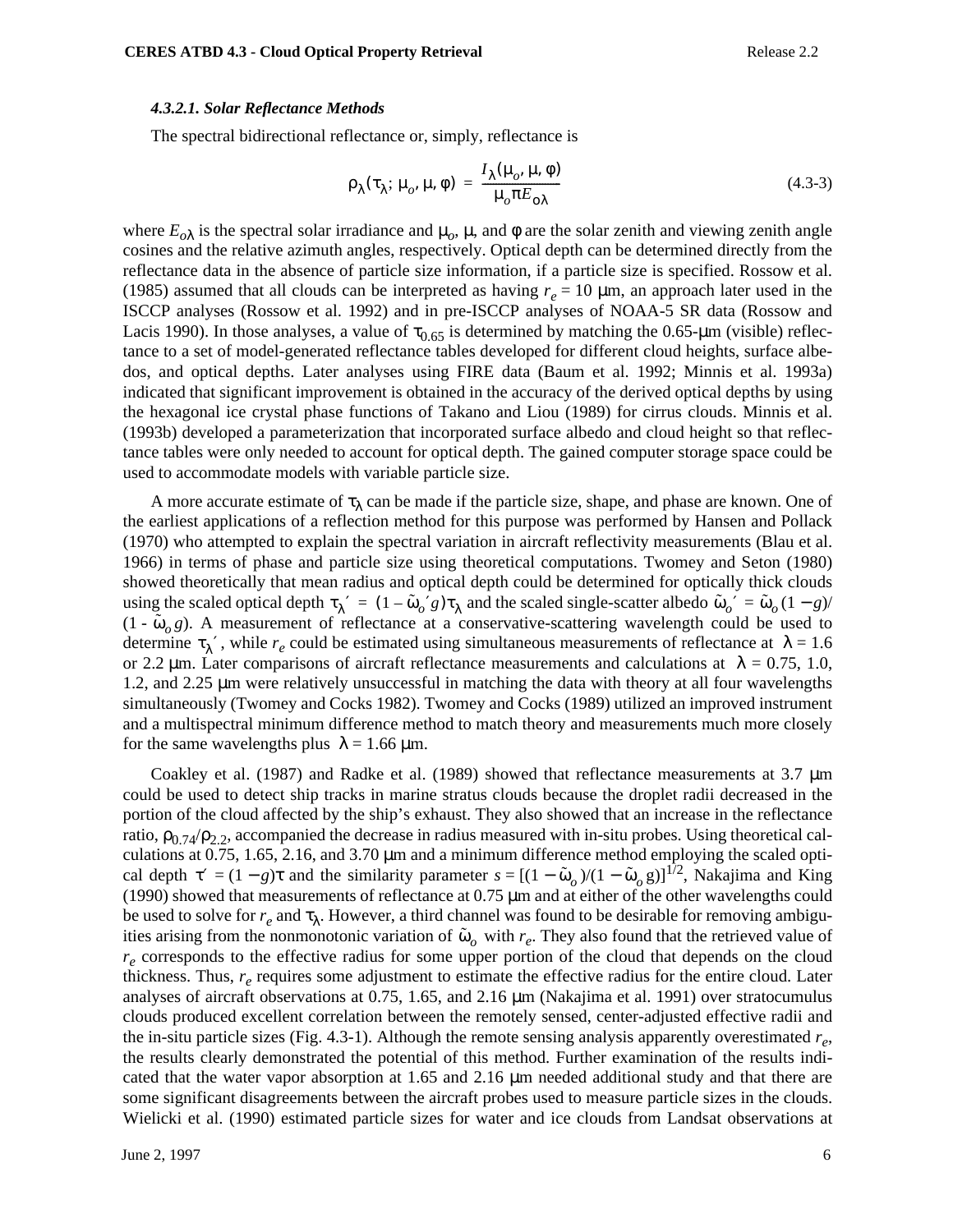

Figure 4.3-1. Effective radius derived from remote sensing and adjusted to center of cloud compared with values obtained from in-situ measurements obtained using all three PMS probes. The top panel is based on ER-2 MCR measurements, while the bottom panel is from Landsat-5 TM data. All measurements were taken during 1987 off the coast of California during the FIRE Marine Stratocumulus Intensive Observing Period (adapted from Nakajima et al. 1991).

 $\lambda$  = 0.83, 1.65, and 2.21 µm by matching ratios of the reflectances to theoretical calculations. For water clouds, they found good agreement between the values of *re* derived from in-situ data and the 0.83-µm/ 2.21-µm reflectance ratios. Rawlins and Foot (1990) used reflectances from aircraft measurements at  $\lambda$  = 1.04, 1.24, 1.55, and 2.01 µm to derive values of  $r_e$  that were 20% to 50% greater than their in-situ counterparts. Differences between the in-situ and remotely sensed data have not yet been entirely resolved as there are uncertainties in the instrumental results related to detection capabilities and in the remotely sensed data because of the effects of the vertical variation of *re* within the cloud.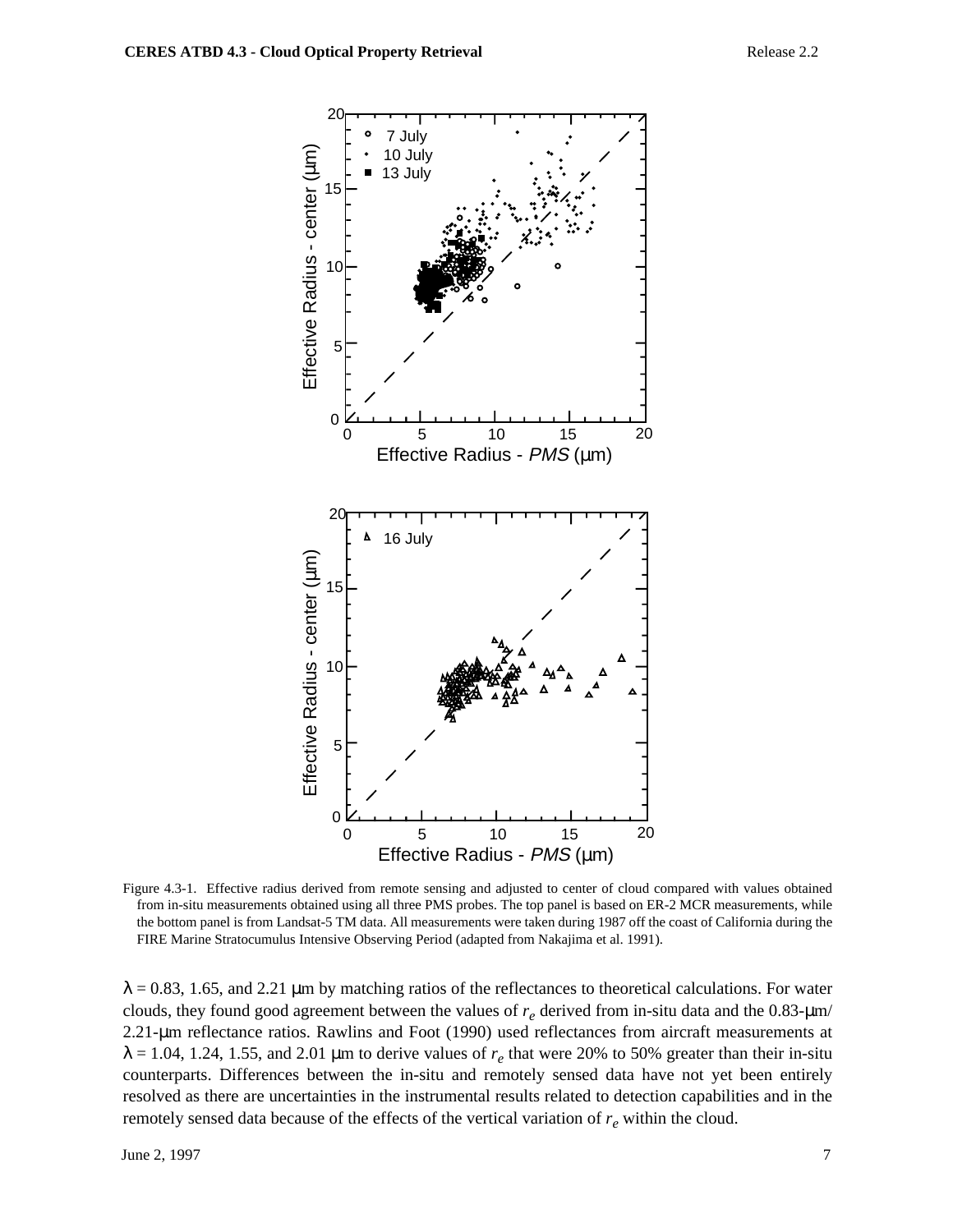Cloud phase can be determined by comparing the ratios of reflectances at two wavelengths: one that is a conservative scatterer for both ice and water and one that has strong absorption for ice and weak absorption for water. This type of approach was suggested by the theoretical calculations of Hansen and Pollack (1970) and other researchers. Curran and Wu (1982) used this approach to determine the presence of supercooled water clouds from Skylab measurements of reflectance at 1.61 µm. Masuda and Takashima (1990) demonstrated theoretically that a combination of measurements at 0.63 or 0.86 and 1.61 µm would be best for determining phase. Wielicki et al. (1990) found that the 2.21-µm/0.83-µm and the 1.65-µm/0.83-µm Landsat reflectance ratios could effectively distinguish between ice and water clouds when used together. King et al. (1992) showed that distinctly different 1.63-µm/0.75-µm reflectance ratios are measured over water and ice clouds. The water cloud reflectance ratio is about half that of the ice cloud. The ratio techniques are continually being improved and developed. They will be useful for the TRMM/VIRS and MODIS instruments but not for AVHRR.

#### *4.3.2.2. Thermal Infrared Emittance Techniques*

The simple model of brightness temperature usually employed in satellite remote sensing of clouds is that the observed radiance is

$$
B_{\lambda}(T_{\lambda}) = [1 - \varepsilon_{\lambda}(\mu, \tau_{\lambda})][(1 - \varepsilon_{s\lambda})B_{\lambda}(T_{Ds}) + \varepsilon_{s\lambda}B_{\lambda}(T_{s})] + \varepsilon_{\lambda}(\mu, \tau_{\lambda})B_{\lambda}(T_{cld})
$$
(4.3-4)

where  $T_{\lambda}$  is the equivalent blackbody temperature,  $T_s$  is the surface temperature,  $T_{cld}$  is the cloud temperature,  $T_{Ds}$  is the equivalent blackbody temperature of the downwelling radiance at the surface, *B* is the Planck function,  $\varepsilon_{s\lambda}$  is the surface emittance, and the effective cloud emittance  $\varepsilon_{\lambda}$  approaches unity as the cloud becomes optically thick. If scattering is neglected,

$$
\varepsilon_{\lambda} = 1 - \exp(-\tau_{a\lambda}/\mu) \tag{4.3-5}
$$

where the absorption optical depth  $\tau_{a\lambda} = (1 - \tilde{\omega}_o)\tau_{\lambda}$ . The quantity  $\varepsilon_{s\lambda}B_{\lambda}(T_s)$  can be replaced in many instances with  $B_\lambda(T_{cs\lambda})$ , where  $T_{cs\lambda}$  is the clear-sky temperature. It includes the attenuation of the atmosphere which is not explicitly included in (4.3-4). For semitransparent clouds, it is possible to estimate  $\varepsilon_{\lambda}$  and  $T_{cld}$  from simultaneous measurements at two different wavelengths  $\lambda_1$  and  $\lambda_2$ , if  $T_{cs\lambda}$  and the relationship between  $\epsilon_{\lambda 1}$  and  $\epsilon_{\lambda 2}$  is known and  $\epsilon_{\lambda 1} \neq \epsilon_{\lambda 2}$ . The surface emittance is generally assumed to be unity for longer wavelengths. It may be as low as 0.9 for some surfaces at the near-infrared wavelengths. If  $\varepsilon_{\lambda}$  is known, then  $\tau_{\lambda}$  can be determined from either (4.3-5) or some other function that relates the two quantities. If *Tcld* is known—from some other source or a third wavelength—it is theoretically possible to determine  $r_e$  and  $\tau_\lambda$ . As in the case for reflectance methods, the optical properties of clouds need to be different at each of the involved wavelengths. Hunt (1973) showed that the cloud emittance at 3.7 µm is more sensitive to changes in optical depth and particle size than at longer wavelengths such as 11 or 12 µm. Liou (1974) demonstrated that the optical properties of cirrus varied between 11 and 12 µm. These three spectral channels have been used on meteorological satellites and, therefore, have received much of the attention for deriving cloud properties. Some techniques make use of the brightness temperature difference  $BTD_{i-j}$  between  $T_i$  and  $T_j$  to provide some information about the particle size and optical depth. The subscripts *i* and *j* can refer to sensor channel numbers or their nominal wavelengths. The AVHRR channels 3, 4, and 5 have nominal wavelengths of 3.75, 10.8, and 12.0  $\mu$ m.

Inoue (1985) developed a method using  $BTD_{4-5}$  and an implicit mean particle size to determine  $\varepsilon_4$ and, therefore,  $\tau_4$  from AVHRR channels 4 and 5 taken over semitransparent cirrus clouds. Wu (1987) developed an algorithm to derive cirrus effective cloud fraction  $\varepsilon_{11}C$  and  $T_{cld}$  using the HIRS2 3.7-, 4.0-, and 11-µm data. d'Entremont (1986) exploited the variation of AVHRR *BTD*<sub>3-4</sub> with particle size to determine the presence of low clouds and fog at night. Ackerman and Stephens (1987) further explained the phenomena that permit the estimation of particle size from measurements of radiation simultaneously at two wavelengths: one strongly absorbing and one weakly absorbing. Prabhakara et al. (1988) used  $BTD_{10.8-12.6}$  from the 10.8- and 12.6- $\mu$ m IRIS data taken by the Nimbus-4 satellite as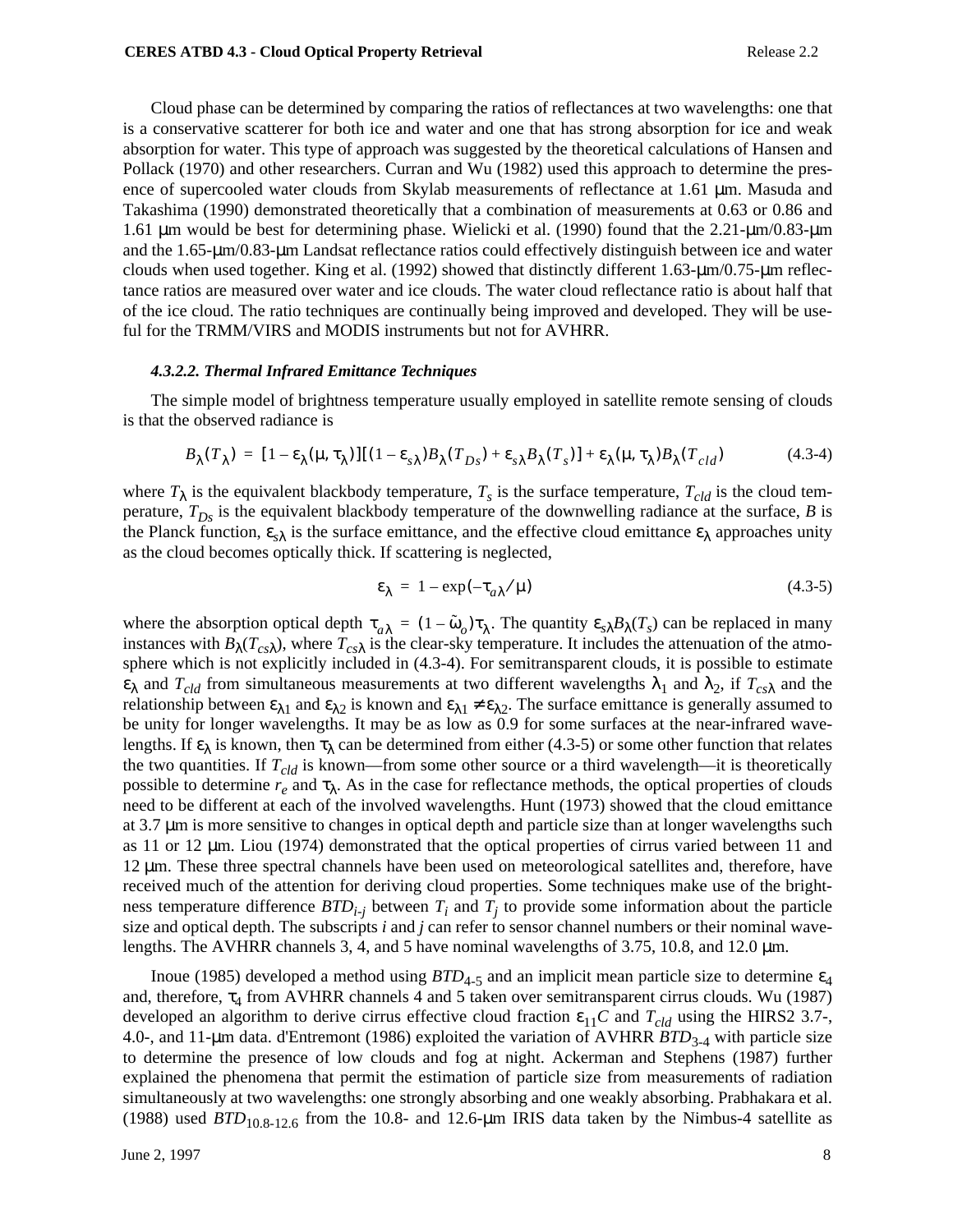indices for the distribution of optically thin cirrus clouds. Ackerman et al. (1990) used ratios of the mass absorption coefficients derived from 10.1- and 12.0-µm HIS measurements to estimate cirrus cloud particle sizes in terms of ice-sphere effective radius. Liou et al. (1990a) used an iterative technique to estimate cloud temperature and optical depth from 6.5- and 11-µm radiances taken over high-altitude cirrus clouds. From theoretical calculations using spheres and cylinders to represent cirrus particles, Parol et al. (1991) concluded that the AVHRR *BTD*4-5 depends significantly on particle shape but not so much on phase. They found that scattering should be taken into account in the interpretation of the *BTD*'s. Takano et al. (1992) developed a parameterization to compute the optical properties of cirrus clouds at any infrared wavelength using a combination of hexagonal ice crystals and spheroids to represent the cirrus cloud particles. The latter are used for large size parameters *x*, while the former are invoked for small *x*. The Takano et al. (1992) model matched observations of  $BTD_{11-12}$  much more closely than the spherical representations. Lin and Coakley (1993) advanced a method to derive a particle size index for single-layer cloud decks using radiative transfer model fits to clusters of collocated AVHRR channel 4 and 5 pixels. Their method simultaneously solved for the emittance and cloud fraction by computing an envelope of solutions based on a single effective radius and cloud temperature for the pixel cluster. Ou et al. (1993) developed a method to derive  $\tau_{0.67}$ ,  $T_{cld}$ , and  $D_e$  from nighttime AVHRR measurements of  $T_{3.7}$  and  $T_{10.9}$ . They assumed that particle size depended on cloud temperature according to the parameterization of Heymsfield and Platt (1984) and developed a parameterization of  $B_{11}(T)$  in terms of  $B_{3.7}(T)$ . Baum et al. (1994) successfully modeled  $BTD_{3.7-11}$  and  $BTD_{11-12}$  values from AVHRR observations taken over oceanic cirrus, stratocumulus, and a cirrus-stratocumulus mix. Their models are based on the results of Takano et al. (1992), Liou et al. (1990b), Minnis et al. (1993b), and Mie scattering calculations. They found that a combination of all three channels may be used to determine  $T_{cld}$ ,  $\tau_{\lambda}$ , and  $r_e$  or  $D_e$  simultaneously.

Infrared spectra may be used to determine cloud phase, though not as easily as solar spectra. Ackerman et al. (1990) demonstrated that  $BTD_{11-12}$  and  $BTD_{8-11}$  may be used to determine the cloud phase for optically thin clouds, at least. The analyses of Baum et al. (1994) showed that a combination of *BTD*<sub>3.7-11</sub> and *BTD*<sub>11-12</sub> has the potential for separating ice and water clouds for many particle sizes for  $\tau_{0.65}$  < 6. Figures 4.3-2 and 4.3-3 adapted from Baum et al. (1994) show the *BTD*'s from AVHRR observations for a cloud deck with  $T_{cld} = 250$  K. The theoretical values of  $BTD_{3.7-11}$  for ice clouds, shown as the curves in Figure 4.3-2(a), are generally less than those for water clouds (Fig. 4.3-3(a)) while the opposite is true for  $BTD_{11-12}$  (Figs. 4.3-2(b) and 4.3-3(b)). This potential for phase determination is currently under study.

#### *4.3.2.3. Combined Thermal Emittance-Solar Reflectance Methods*

There are mixed methods that use both thermal and solar channels and, sometimes, an overlapped solar-thermal channel. The simplest of the mixed techniques, a bispectral visible-infrared analysis, is the form most widely used. In this approach, optical depth is derived from the visible reflectances using an implicit or explicit model of the cloud radiative properties. The infrared  $(11 \mu m)$  emittance, derived from the visible optical depth, is used to correct the observed  $T_{11}$  using (4.3-4) to obtain  $T_{cld}$ . Reynolds and Vonder Haar (1977) used an empirical model that represents an implicit cloud model to relate cloud albedo to  $\varepsilon_{11}$ . Rossow and Lacis (1990) used a theoretical-empirical approach and a single cloud microphysical model, a method also used by the ISCCP (Rossow et al. 1992). Minnis et al. (1993b) employed a purely theoretical method using various cloud microphysical models. Those bispectral methods are relatively effective and applicable to most operational satellite datasets. They do not, however, yield any information about particle size or phase other than what is assumed. To obtain particle size, a third channel or some other type of information is needed.

Arking and Childs (1985) pioneered the use of visible, infrared, and the 3.7-µm data to retrieve cloud fraction *C*,  $\tau_{0.65}$ ,  $r_e$ , and  $T_{cld}$  for each pixel. Their method uses a pixel clustering technique to determine  $T_{cld}$  for a scene. All pixels outside the cluster are assumed to have a cloud temperature equal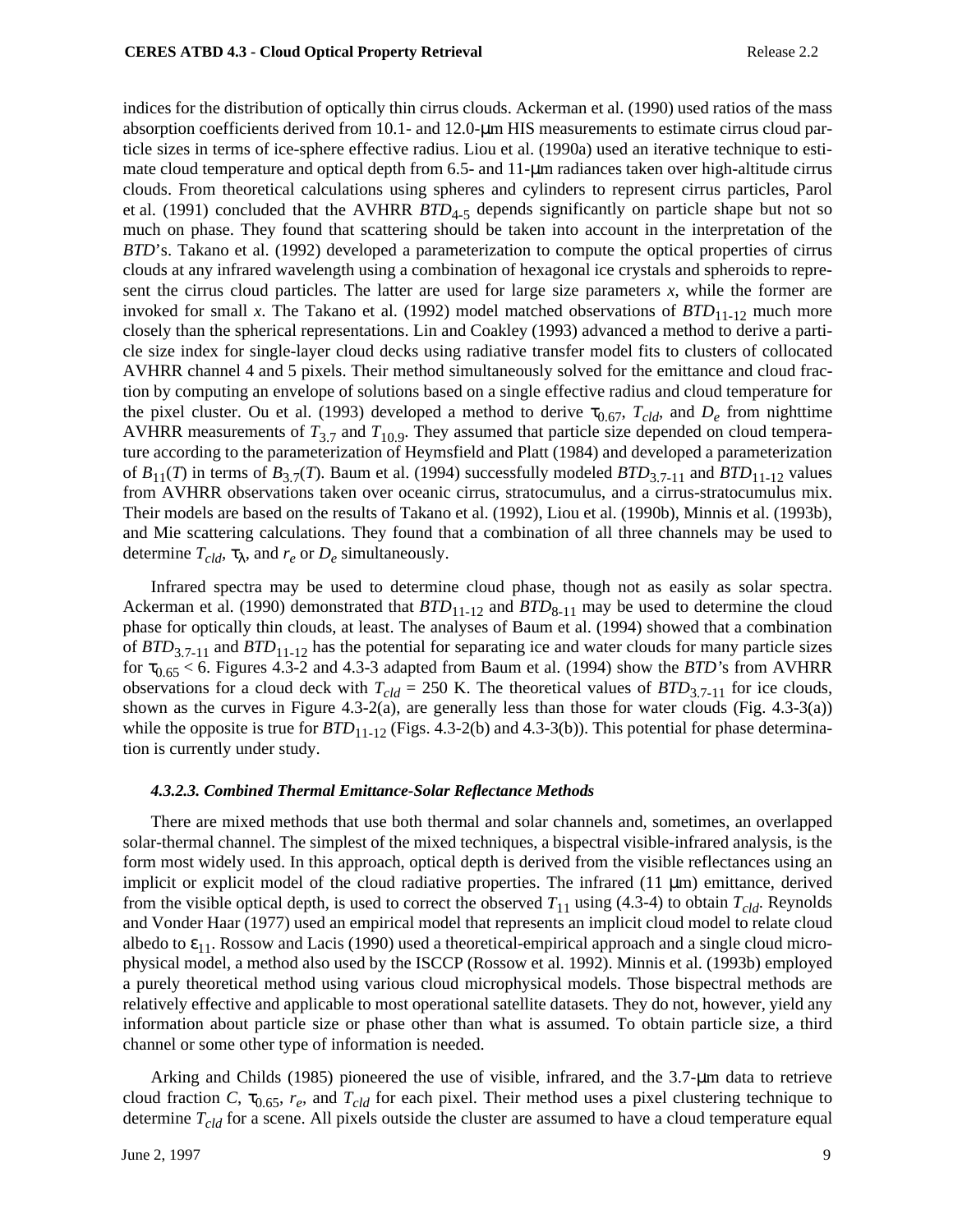

Figure 4.3-2. Comparison of theoretical results assuming cloud composed entirely of hexagonal ice crystals with AVHRR data taken over the northwest Atlantic at 0606 UTC, April 16, 1989. The ice crystal length-to-width ratios L/2a are given in µm/ µm. The circles, triangles, diamonds, and asterisks refer to the 10.8-µm optical depths of 0.5, 2, 4, and 6, respectively (adapted from Baum et al. 1994).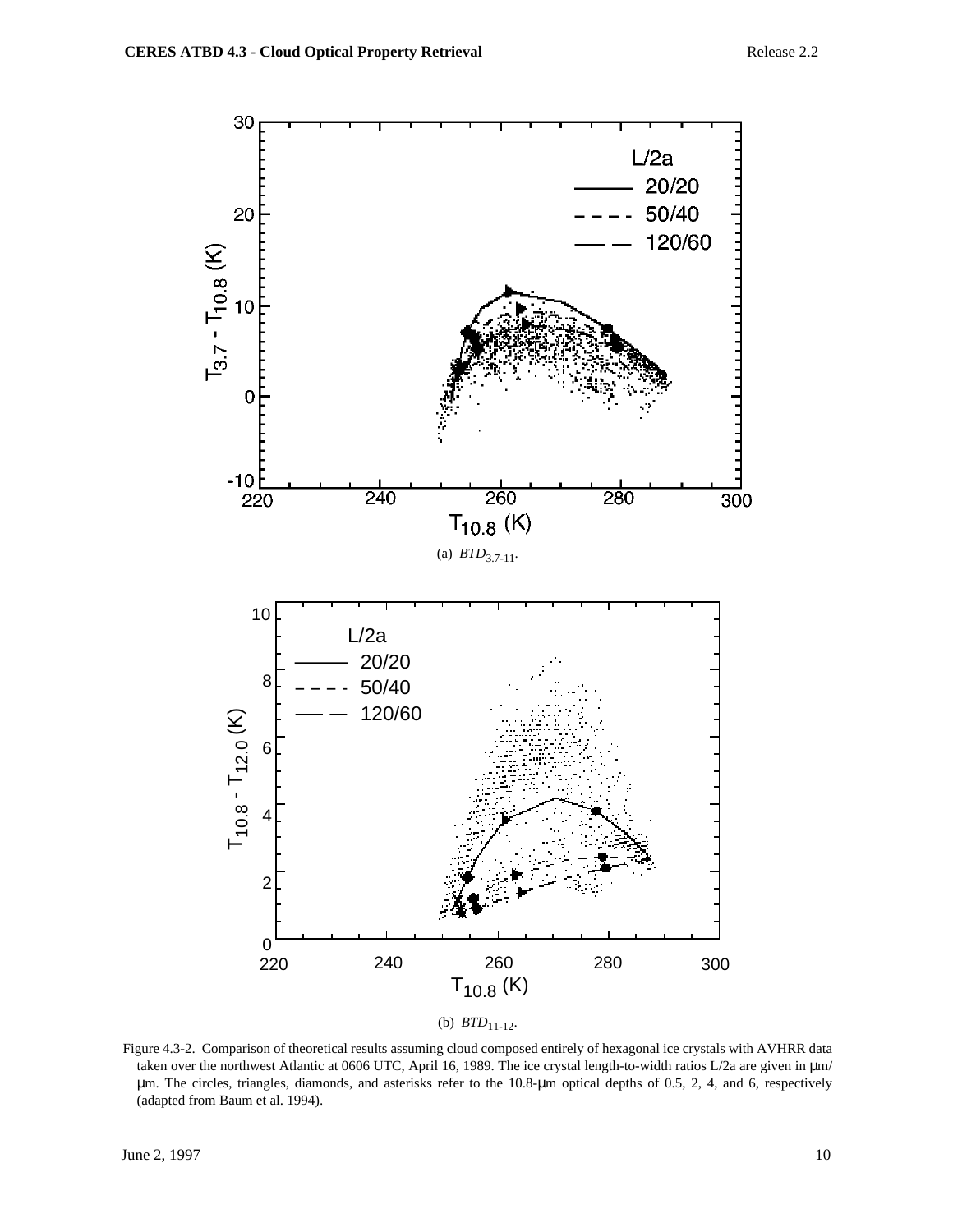

(b)  $\mathit{BTD}_{11-12}$ .

Figure 4.3-3. Same as Figure 4.3-2, except assuming cloud composed entirely of supercooled water droplets in the model calculations (adapted from Baum et al. 1994).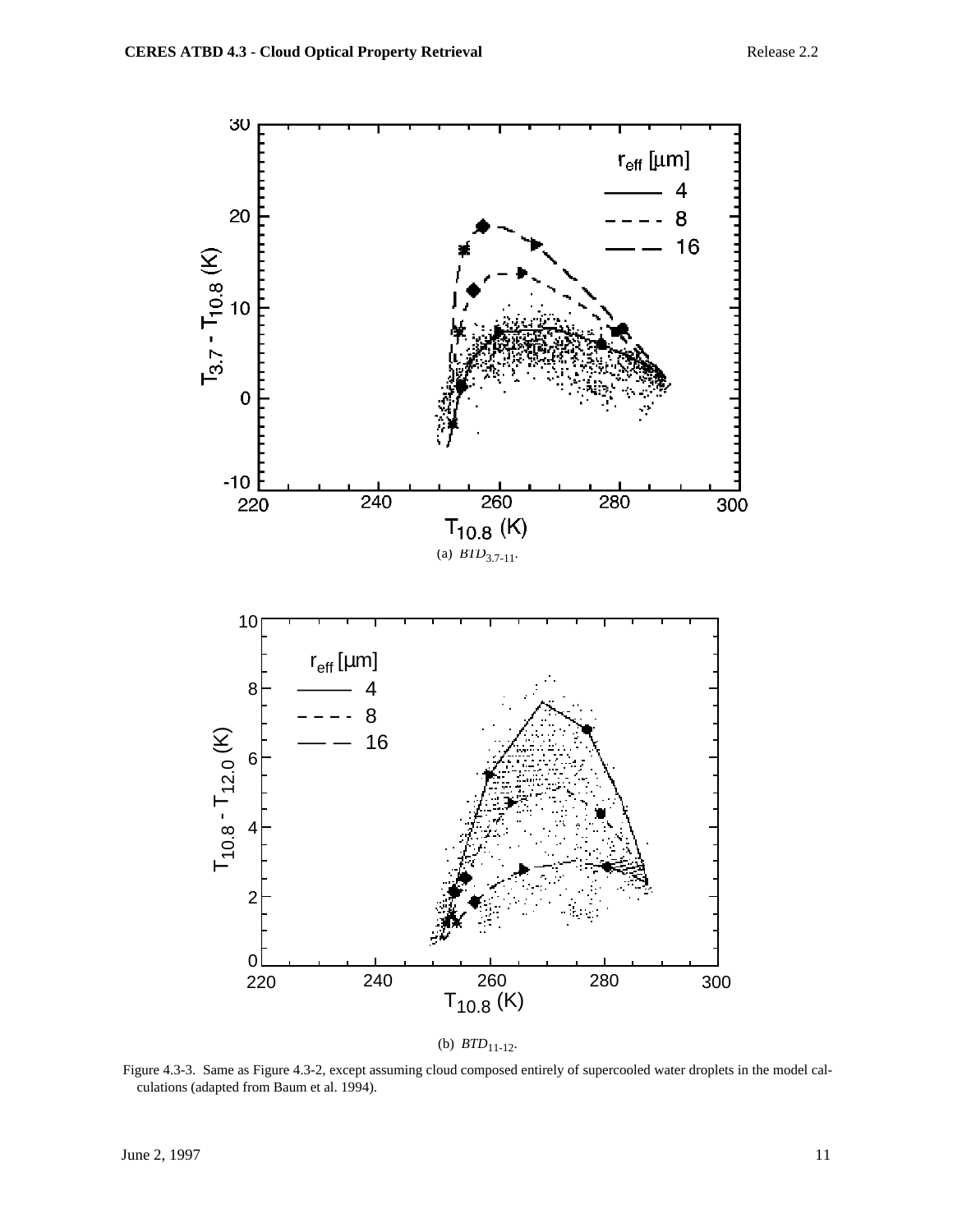#### **CERES ATBD 4.3 - Cloud Optical Property Retrieval Access 2.2 Access 2.2 Access 2.2**

to the scene value of  $T_{cld}$ . The difference between the observed *T* and  $T_{cld}$  for each pixel outside the cluster is interpreted as a cloud fraction  $C < 1$ , so  $C$  is computed for each pixel. The optical depth and spherical particle size category are determined for each pixel using the visible and 3.7-um radiances with  $T_{cld}$  and *C*. The use of the 3.7-µm data during the day complicates (4.3-4) because there is some solar reflectance at that wavelength. The observed radiance has an additional term

$$
B(T) = \varepsilon(\tau, r_e; \mu) B(T_{cld}) + [1 - \varepsilon(\tau, r_e; \mu)] \varepsilon_s B(T_{cs})
$$
  
+ 
$$
\frac{\mu_o E_o}{\pi} \Biggl\{ \rho(\tau, r_e; \mu_o, \mu, \phi) + \frac{[1 - \alpha_c(\tau, r_e; \mu_o) - \varepsilon(\tau, r_e; \mu_o)][1 - \alpha_c(\tau, r_e; \mu)] \rho_s(\mu_o, \mu, \phi)}{1 - \alpha_{sd} \alpha_{cd}(\tau, r_e)} \Biggr\}
$$
(4.3-6)

where the subscript  $\lambda$  has been dropped for simplicity. The effective emittance includes both the absorption and scattering effects of the cloud. The first term in (4.3-6) represents the radiance emitted by the cloud, while the second gives the radiance emitted by the underlying surface and atmosphere that is transmitted through the cloud. The third term represents the solar radiation that is reflected back to space. Within the large brackets, the first term is the cloud bidirectional reflectance and the remainder approximates the fraction of solar radiation transmitted to the surface by the cloud and reflected back to space after passing again through the cloud. If the first square-bracketed quantity in this term is less than zero, it is set equal to zero indicating that none of the solar radiation reaches the surface. The surface bidirectional reflectance and diffuse albedo are  $\rho_s$  and  $\alpha_{sd}$ , respectively. The cloud directional and diffuse albedos are  $\alpha_c$  and  $\alpha_{cd}$ , respectively. These terms are formally defined by Minnis et al. (1993b). Atmospheric absorption and scattering effects are neglected in (4.3-6), which can be used for any wavelength since *Eo* and ε approach zero for infrared and visible wavelengths, respectively.

Stone et al. (1990) continued the development of the technique using *BTD*'s between infrared window (10–12.7  $\mu$ m) and near-infrared (3.5–4.0  $\mu$ m) radiances by comparing model calculations of daytime *BTD'*s for various sizes of ice spheres to GOES and AVHRR data. Figure 4.3-4 shows the Stone et al. (1990) model calculations of  $T_{3,9}$ ,  $T_{12,7}$ , and  $BTD_{3,9-12,7}$  for three different effective ice sphere sizes (as defined by Stone et al. 1990, model 1:  $D_e = 8 \mu m$ ; model 3:  $D_e = 32 \mu m$ ; model 5:  $D_e = 128 \text{ }\mu\text{m}$ ). The daytime  $BTD_{3.9-12.7}$  values (Fig. 4.3-4(a)) are more sensitive to changes in  $D_e$  than their nocturnal counterparts (Fig. 4.3-4(b)) because of the reflected component in the  $3.9$ - $\mu$ m radiances. This increased sensitivity is also found for liquid water clouds. Han (1992) exploited the daytime sensitivity of  $T_3$  to particle size to construct the first semiglobal survey of  $r_e$  for water clouds using ISCCP AVHRR data. His method explicitly solves (4.3-6) through an iterative technique for  $\tau_{0.67}$ ,  $T_{cld}$ , and  $r_e$ using  $\rho_{0.67}$ ,  $T_{3.73}$ , and  $T_{10.8}$  and a set of lookup tables derived from radiative transfer calculations. The lookup tables are limited to  $\mu > 0.9$ ,  $\mu_o > 0.2$ , and liquid water droplets. The method is applied only to pixels having  $T_{cld}$  > 273 K. This technique has produced reasonable results over the middle and low latitudes where it was applied to a set of AVHRR data. Platnick and Twomey (1994) used a similar method to study the susceptibility of cloud albedo to cloud droplet size changes. In a limited comparison using ASTEX data, Platnick and Valero (1995) found good agreement between in situ and satellite retrieved droplet sizes. The results provide additional confidence for using this multispectral approach.

Young et al. (1993) and Young et al. (1994) expanded on the approach of Han (1992) by using models of reflectance and emittance developed by Minnis et al. (1994) for all angles, cloud and surface temperatures, cloud phase, optical depths, and particle sizes. Their iterative scheme is similar to that of Han (1992) but it contains some additional features. The Young et al. (1994) method selects an ice or water model automatically using the initial comparison of the computed  $T_{3.73}$  with the observed value. Mie scattering calculations are used for the water droplets. The ice cloud models are based on the hexagonal crystal and spheroid parameterizations of Takano and Liou (1989), Minnis et al. (1993b), and Takano et al. (1992). The initial applications of this methodology compare well with in-situ and groundbased radar measurements of particle size taken during FIRE II and ASTEX.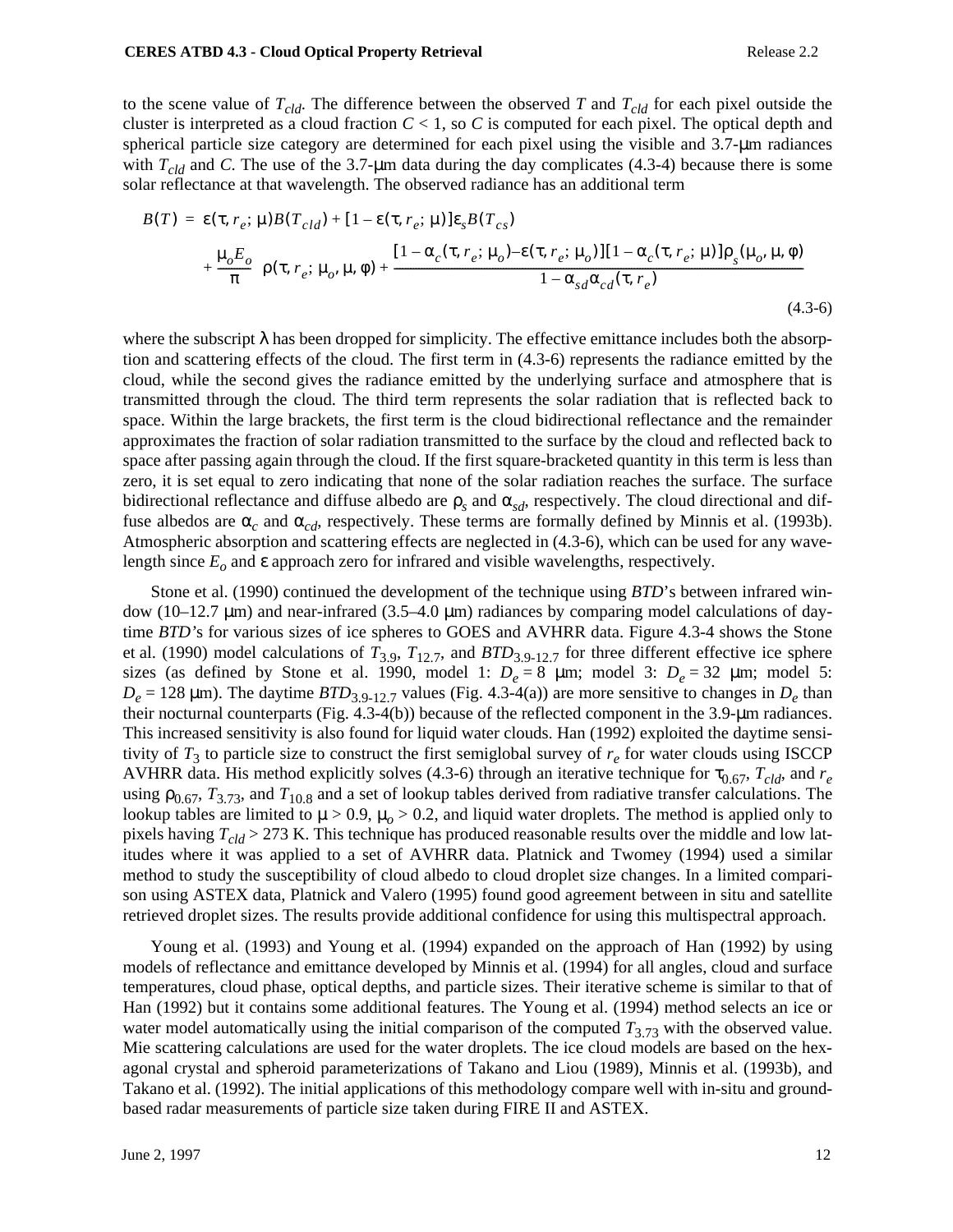

(b) Nighttime.

Figure 4.3-4. Composite plots of 3.9-µm and 12.7-µm brightness temperature and their differences as functions of the 12.7-µm optical depths for model cirrus clouds during (a) daytime and (b) nighttime situations. The numbers next to each curve relate to model values of effective particle size. Models 1, 3, and 5 refer to effective ice-sphere radii of 4, 16, and 64 µm, respectively. The solid and short-dashed curves are for the 3.9-µm and 12.7-µm temperatures, respectively. The long-dashed curves relate to the temperature differences (adapted from Stone et al. 1990).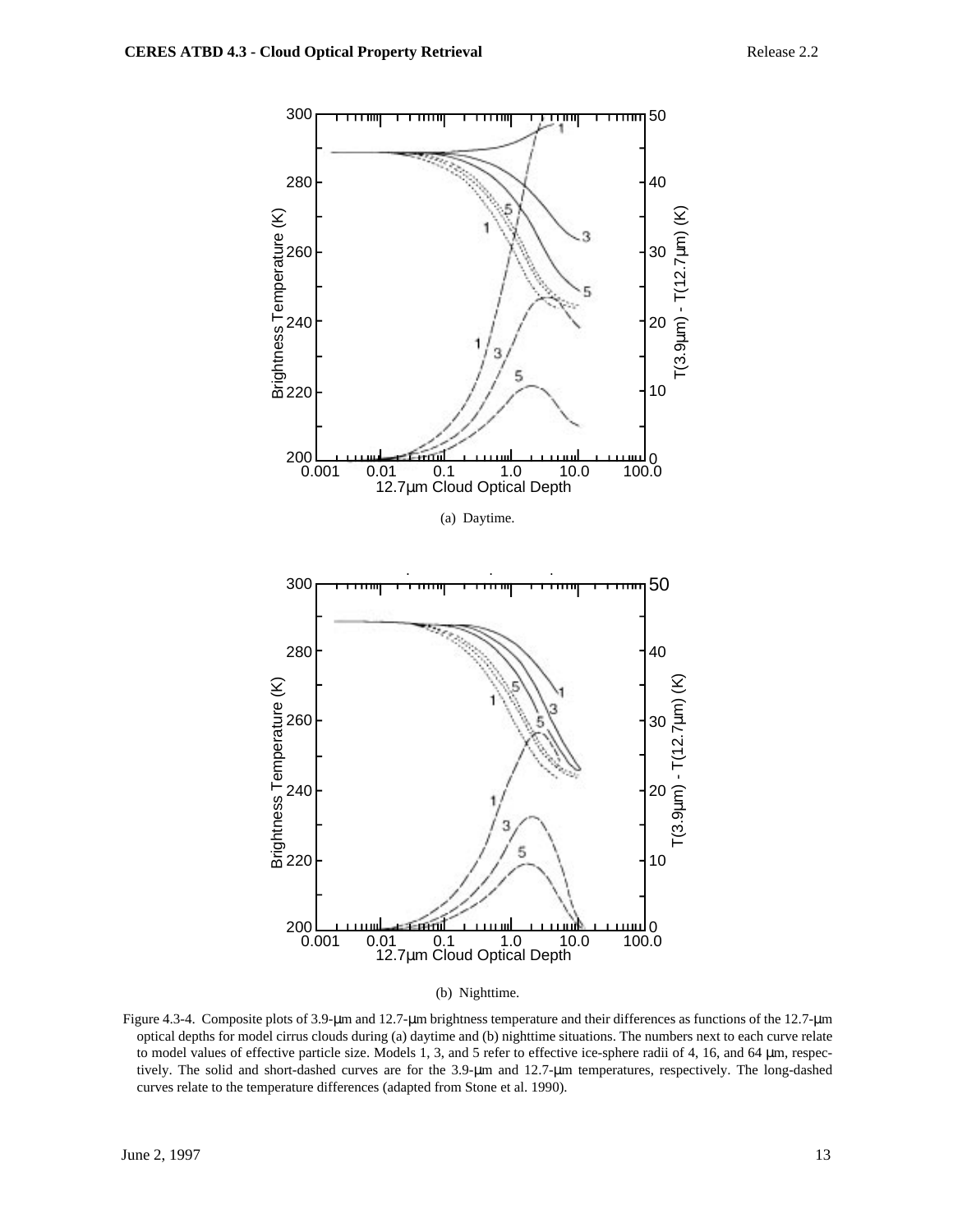Another mixed technique, applicable only to water clouds over ocean in daylight, involves the simultaneous use of microwave radiances to infer liquid water path  $W_{liq}$  and visible radiances to derive optical depth. Minnis et al. (1992) used radiative transfer models of visible reflectance in terms of  $\tau_{0.65}$ and *re* and

$$
r_e = \frac{3Q_e W_{liq}}{4\delta_{liq}\tau_{0.65}(\rho, r_e)}
$$
(4.3-7)

to obtain *re* from surface-based microwave measurements of *Wliq* and GOES visible data. The density of liquid water is  $\delta_{liq}$ . This equation is a generalized version of an approximation by Stephens (1978) in which  $Q_e$  is assumed to have a value of 2 for visible wavelengths. The extinction efficiency actually varies from 2.3 to 2 for  $r_e$  ranging from 2 to 32  $\mu$ m. Minnis et al. (1992) found excellent agreement between their derived effective radii assuming  $Q_e = 2$  and the available in-situ data taken off the coast of California during the July 1987 FIRE stratocumulus experiment. Young et al. (1992) applied this visible-microwave approach to derive *re* from nearly coincident DMSP SSM/I microwave data and GOES visible radiances. The resulting mean value of  $r_e$  was 9.2  $\mu$ m, identical to that derived using the technique of Young et al. (1994) applied to nearly coincident AVHRR data. The values from the visible-microwave method, however, ranged from 6 to 14  $\mu$ m compared to 7 to 11  $\mu$ m from the AVHRR data. The most likely cause of the range differences may be the sensitivity of the reflectance techniques to the droplets in the top of the cloud (cf. Nakajima and King 1990). Further, the visiblemicrowave method must simultaneously account for the reflectance and liquid water path of the entire cloud. In nonprecipitating conditions, stratiform clouds tend to have smaller droplets at the bottom. The opposite situation is likely to occur for precipitating clouds. Additional research is required to reconcile the discrepancies between the two methods.

#### **4.3.3. Data and Model Database**

The primary input data to COPRS include the following elements from a CERES cloud-algorithm unit data block (16 × 16 imager pixels): mean  $T_{cs\lambda}(L)$ ,  $\rho_{cs\lambda}(L)$ ,  $\alpha_{sd\lambda}(L)$ ,  $T_{cs\lambda}(S)$ ,  $\alpha_{sd\lambda}(S)$ , and  $\rho_{cs\lambda}(S)$ , *T*(*p*),  $\tau_{H_2O\lambda}(p)$ ,  $\tau_{aer}$ ,  $\tau_{O_3}$ ,  $E_{o\lambda}$  and  $\mu_o$ ,  $\mu$ , and φ for the center of the block. The parenthetical *L* and *S* refer to land and sea, respectively. The clear-sky albedo is  $\alpha_s(\mu_o)$  and the clear-sky diffuse albedo is  $\alpha_{sd}$ . The spectral water vapor optical depth is  $\tau_{H_2O\lambda}(p)$ , and the visible aerosol and ozone optical depths are  $\tau_{aer}$  and  $\tau_{O_3}$ , respectively. The spectral radiances and geoclassification for each pixel in the data block are also included. These input elements have been described in detail in section 4.1. Other inputs derived in the section 4.2. subsystem are the clear, single-layer, or multiple-layer indices for each pixel and the values for the cloud layer temperatures for all layers detected for the eight surrounding data blocks.

To maintain a standard reference, optical depth is reported in terms of the visible channel optical depth,  $\tau_{0.65}$ . The optical depth at a given wavelength  $\lambda_1$  for any effective particle size can be related to the optical depth at any other wavelength  $\lambda_2$  by

$$
\tau_{\lambda 1} = \tau_{\lambda 2} \frac{Q_{e\lambda 1}}{Q_{e\lambda 2}}
$$
 (4.3-8)

For simplicity, the wavelength subscript is dropped for the visible optical depth. It will continue to be used for other wavelengths. The AVHRR channel numbers 3, 4, and 5 will hereafter replace the wavelength designations for  $\lambda = 3.7$ , 10.9, and 11.9 µm, respectively.

The cloud solar radiance model database consists of lookup tables giving the spectral cloud reflectance  $ρ<sub>λ</sub>(r<sub>e</sub>$  or  $D<sub>e</sub>$ ; τ; μ<sub>*o*</sub>, μ, φ), cloud albedo  $α<sub>c</sub>(r<sub>e</sub>$  or  $D<sub>e</sub>$ ; τ; μ<sub>*o*</sub>), and diffuse cloud albedo  $α<sub>c</sub>(r<sub>e</sub>$  or  $D<sub>e</sub>$ ; τ) for the relevant channels: 0.65, 1.60, and 3.75 µm for VIRS and AVHRR (Minnis et al. 1993b; Minnis et al. 1994) plus 2.12  $\mu$ m for MODIS. The lookup tables were constructed for  $r_e = 2, 4, 6, 8, 12, 16,$  and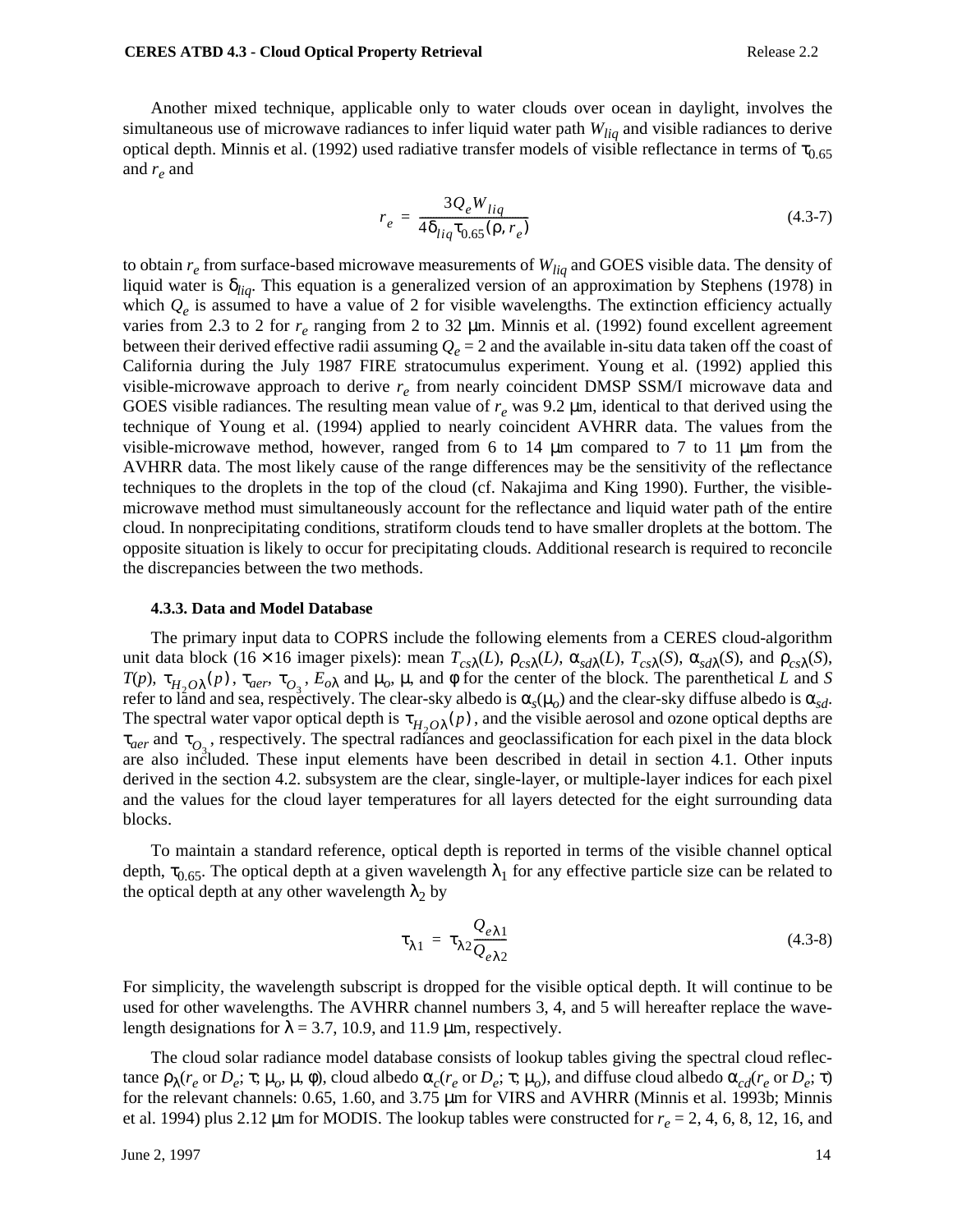32 µm and *De* = 6, 18, 24, 30, 45, 75, 105, 123, and 135 µm with τ = 0.25, 0.5, 1, 2, 3, 4, 8, 16, 32, 64, 96, and 128;  $\mu_0 = 1, 0.95, 0.85, ..., 0.05; \mu = 1, 0.9, 0.8, ..., 0.1;$  and  $\phi = 0, 7.5, 15, 30, 45, ..., 165, 172.5,$ 180°. The optical depth range for 3.75 µm ends at  $\tau = 32$  because the reflectance is essentially constant for greater optical depths. For bright backgrounds, a set of lookup tables giving the 0.65-µm reflectance at the top of the atmosphere has been developed for the same sets of angles. These lookup tables were computed for all of the water and ice clouds using surface albedos ranging from 0.20 to 0.80 in increments of 0.15 for  $\tau = 0.25, 0.5, 1, 2, 3, 4$ , and 8 and  $p = 1000, 700, 400$ , and 100. No water vapor or ozone absorption was included in these calculations.

Figure 4.3-5 shows examples of the cloud reflectance lookup tables normalized to the cloud albedo [i.e., the ratio  $\rho_{\lambda}(\mu_o, \mu, \phi)/\alpha_c(\mu_o)$ ] for  $r_e = 16 \mu m$  (Fig. 4.3-5(a)) and  $D_e = 37 \mu m$  (Fig. 4.3-5(b)) for channel 3 with  $\tau = 4$  and  $\mu_0 = 0.55$ . The effective volumes of these two particle distributions are close, but the diffuse albedos are 0.13 and 0.06, respectively. Although the reflectance patterns (Fig. 4.3-5) are somewhat similar, they show some distinct features typical of the differences between scattering from spheres and hexagonal crystals (Minnis et al., 1993b). The relative reflectance patterns for the visible channel (Fig. 4.3-6) are different than those in Fig. 4.3-5, but the discrepancies between the ice and water reflectances are quite noticeable. In contrast to the 3.75-µm results, the visible-channel liquidcloud diffuse albedo of 0.31 is less than the value of 0.42 for ice-cloud model. Cloud albedo α*<sup>c</sup>* increases with decreasing particle size for both channel 3 and the visible channel as demonstrated in the reflectance plots of the models for  $r_e = 4$  and 16  $\mu$ m in Figs. 4.3-7 and for  $D_e = 23$  and 108  $\mu$ m in Figs. 4.3-8. The ice models used here are based on randomly oriented hexagonal ice columns and were selected because the phase functions and optical properties are available for the range of ice crystal sizes and wavelengths needed for the retrievals. The hexagonal ice crystal is commonly found in cirrus clouds and provides the basic building block in some more complex crystals found in ice clouds. Optical properties have been derived for other shapes (e.g., Macke et al., 1996) that would produce different values for optical depth and, perhaps, particle size for a given set of conditions. The optimal model for representing cirrus cloud microphysics has not yet been determined. Although it is clear that retrieved properties will be sensitive to shape, much additional research is required to understand the errors introduced by using a particular model in the retrieval methodology.

For each discrete particle size, the cloud emittance models comprise eight sets of 32 coefficients corresponding to  $\tau = 0.25, 0.5, 1, 2, 4, 8, 16$ , and 32 for channels 3, 4, or 5 for the VIRS and AVHRR plus the 8.55-µm channel of MODIS. The following regression formula was fitted to effective emittances computed using (4.3-4) and radiances calculated with the adding-doubling radiative transfer model of Minnis et al. (1993b)

$$
\varepsilon(\zeta, \mu, \xi) = \sum_{i=0}^{2} \sum_{j=0}^{4} \sum_{k=0}^{1} d_{ijk} \zeta^{i} \mu^{j} \xi^{k}
$$
(4.3-9)

where  $\zeta = 1/(ln(\Delta T))$  and  $\xi = 1/ln(T_{cs})$  and  $\Delta T = T_{cs} - T_{cld}$ . Interpolation is used to determine ε for optical depths between the model values. Details of the reflectance and emittance models can be found in Minnis et al. (1997). For channel 3, the standard error of this parameterization is < 0.015 and 0.005 for the water droplet and ice crystal distributions, respectively, when  $\varepsilon < 1$ . Slightly larger errors are encountered in the fits for ε >1 for the smaller water droplets. Standard errors for channels 4 and 5 are less than 0.003 and generally close to 0.001 for water droplets and less than 0.001 for ice crystals. Figure 4.3-9 shows the  $BTD_{3-4}$  and *BTD*<sub>4-5</sub> computed using the effective emittances from (4.3-9) for hypothetical nocturnal clouds viewed from  $\theta = 45^{\circ}$  at a temperature  $T_{cld} = 255$  K over a clear scene having a brightness temperature of  $T_{cs} = 300$  K. Four clouds are represented, two comprising water droplets with effective radii  $r_e = 6$  and 16  $\mu$ m and the other two consisting of randomly oriented hexagonal ice crystals having effective diameters  $D_e = 31$  and 105 μm. As τ increases, the 10.8-μm temperature approaches  $T_{cld}$ . It is clear that, for both the water droplet and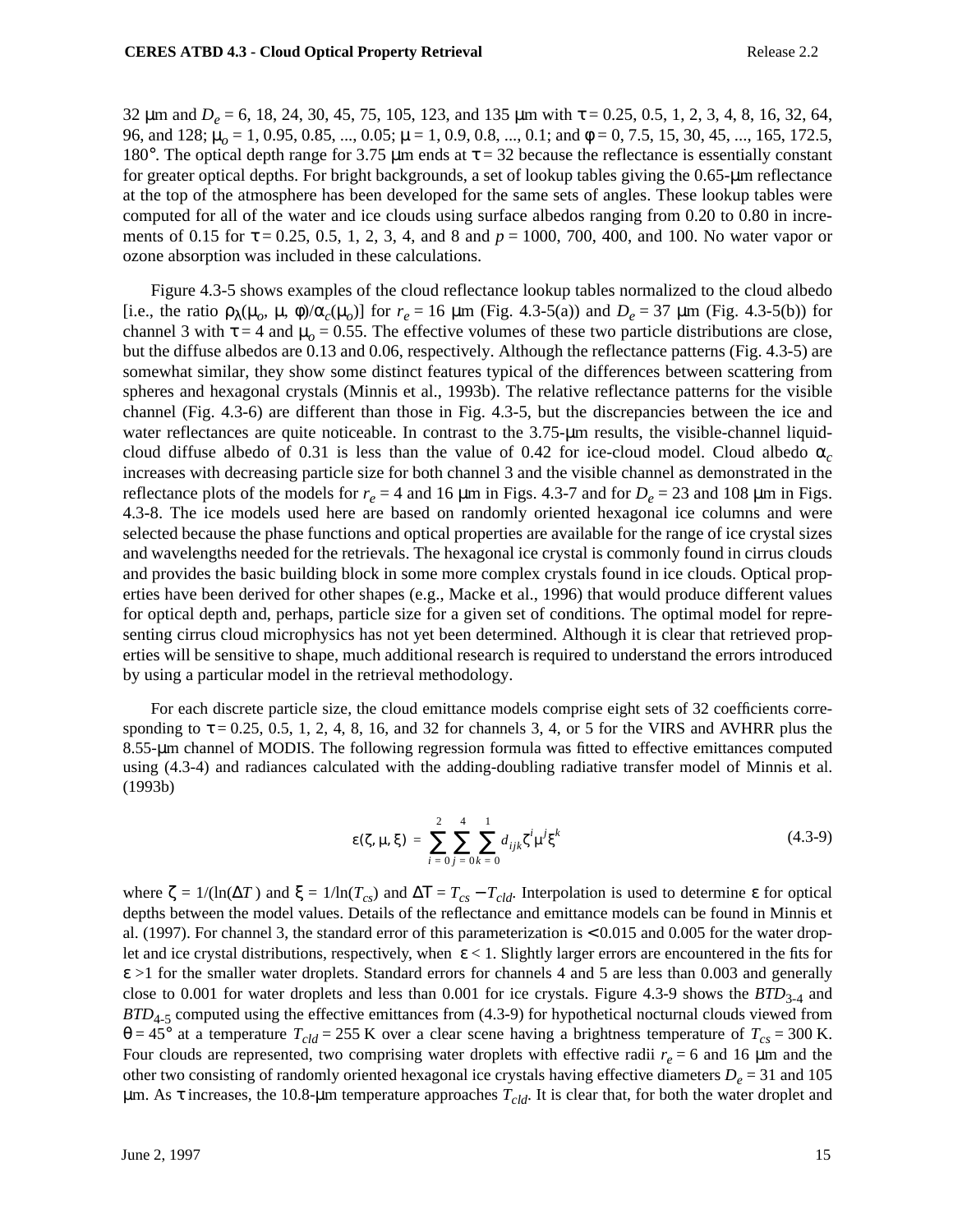ice crystal models,  $BTD_{3-4} > BTD_{4-5}$ . This greater difference is typical for most cold clouds, and the ice models are obviously distinguishable from the water droplet models. Differences between  $BTD_{3-4}$  for  $D_e = 31$ and 105  $\mu$ m are smaller than those between  $BTD_{4-5}$  at the smaller optical depths (warmer brightness temperatures), while the reverse is true for larger optical depths. During the daytime, the  $BTD_{3-4}$  for  $D_e = 31$  and 105 µm are always greater than *BTD*4-5 because of the solar contribution to the channel-3 radiance.

Atmospheric corrections for the solar channel are performed using the models and methods of Minnis et al. (1993b). Corrections for atmospheric water vapor are applied to the infrared and nearinfrared channels using correlated-k fits (Kratz 1995; see also Appendix). When the models are applied, reflectances are computed for each appropriate channel at  $\mu$ <sub>*o*</sub>,  $\mu$ , and φ for the center latitude and longitude of the data block over a range of particle sizes and optical depths for both land and ocean. Emittances are computed for the same particle sizes and optical depths at  $\mu$  using the initial guess of  $T_{cld}$ . The model results are then corrected for atmospheric attenuation. A clear-sky bidirectional reflectance model and spectral surface emittance are required in the analysis.

#### **4.3.4. Methodologies**

The multispectral reflectance techniques are sensitive to a wide range of particle sizes but are limited to daytime. Emittance methods are applicable at all times, but they are sensitive to a smaller range of  $r_e$  and can be used only when the cloud is semitransparent. The 3-channel mixed methods are the only techniques available using current global satellite data and are applicable to a wide range of optical depths. They cannot be used at night, however, and are sensitive to a smaller range of particle sizes than the solar methods. There are also many other situations in which one or all of the techniques will fail to retrieve the desired parameters (see section 4.3.5.2.). To overcome these deficiencies, the COPRS will utilize all three approaches to arrive at the most reliable estimates of the cloud properties in as many situations as possible. For application to CERES/VIRS, the 3-channel reflectance-emittance techniques will serve as the primary methods for simultaneous retrieval of optical depth, effective particle size, and phase. The reflectance methods generally rely on a 2.13-µm channel to determine particle size. This channel will be unavailable on VIRS. There is some skill in the reflectance methods, however, to determine particle size and phase using only the visible and 1.60-µm channels. Therefore, the reflectance method will be applied during the daytime to verify phase and whenever a solution is unavailable from the 3-channel method. When the MODIS is operating, it will be possible to apply a full-scale reflectance technique because of the wide choice of channels. Whenever the primary and secondary methods fail, a 3-channel infrared method is applied during the daytime. The same 3-channel infrared method is applied at night in most cases. For this Release-2 algorithm using VIRS, the three channels are 3.75, 10.8, and 12 µm. For MODIS, a 4-channel method will be possible because of the additional 8.55-µm sensor. In all cases, both day and night, the results derived from each method will be compared for consistency and to arrive at a single result. The decision-tree selecting the final values will incorporate information regarding the reliability of each technique for the given conditions.

#### *4.3.4.1. Daytime Cloud Optical Depth, Particle Size, and Cloud Temperature*

*4.3.4.1.1. 0.65-3.75-10.8-11.9*µ*m method.* This four-channel method is essentially an expansion of the three-channel method described by Minnis et al. (1995). The procedure follows the three-channel approach to reach an initial solution. The results are then retained or revised based on several criteria. This approach is detailed below.

Given  $\rho_{cs}$  (0.65),  $\rho_{cs}$  (3.75),  $T_{cs4}$ , and  $T_{cs3}$ , the phase, particle size, optical depth, and cloud temperature are evaluated for each pixel by iteratively solving first for τ using the observed visible reflectance  $\rho_{0.65}$ , second for  $T_{cld}$  using  $T_4$  in (4.3-4), and finally using  $T_3$  in (4.3-6) to obtain  $r_e$ . The optical depth is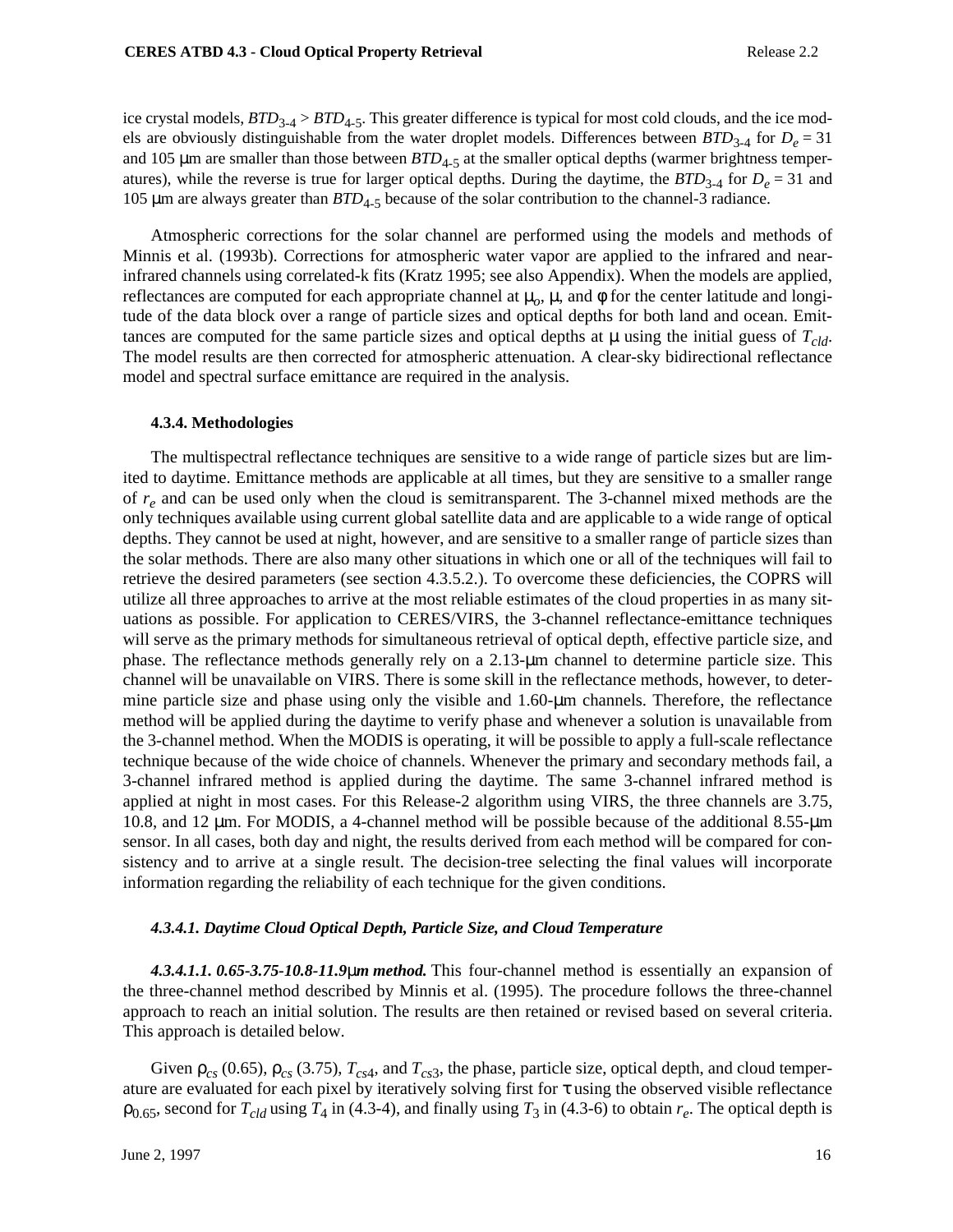



Figure 4.3-5. Normalized theoretical anisotropic reflectance values for  $\tau = 4$ ,  $\mu_0 = 0.55$ , and  $\lambda = 3.75$   $\mu$ m.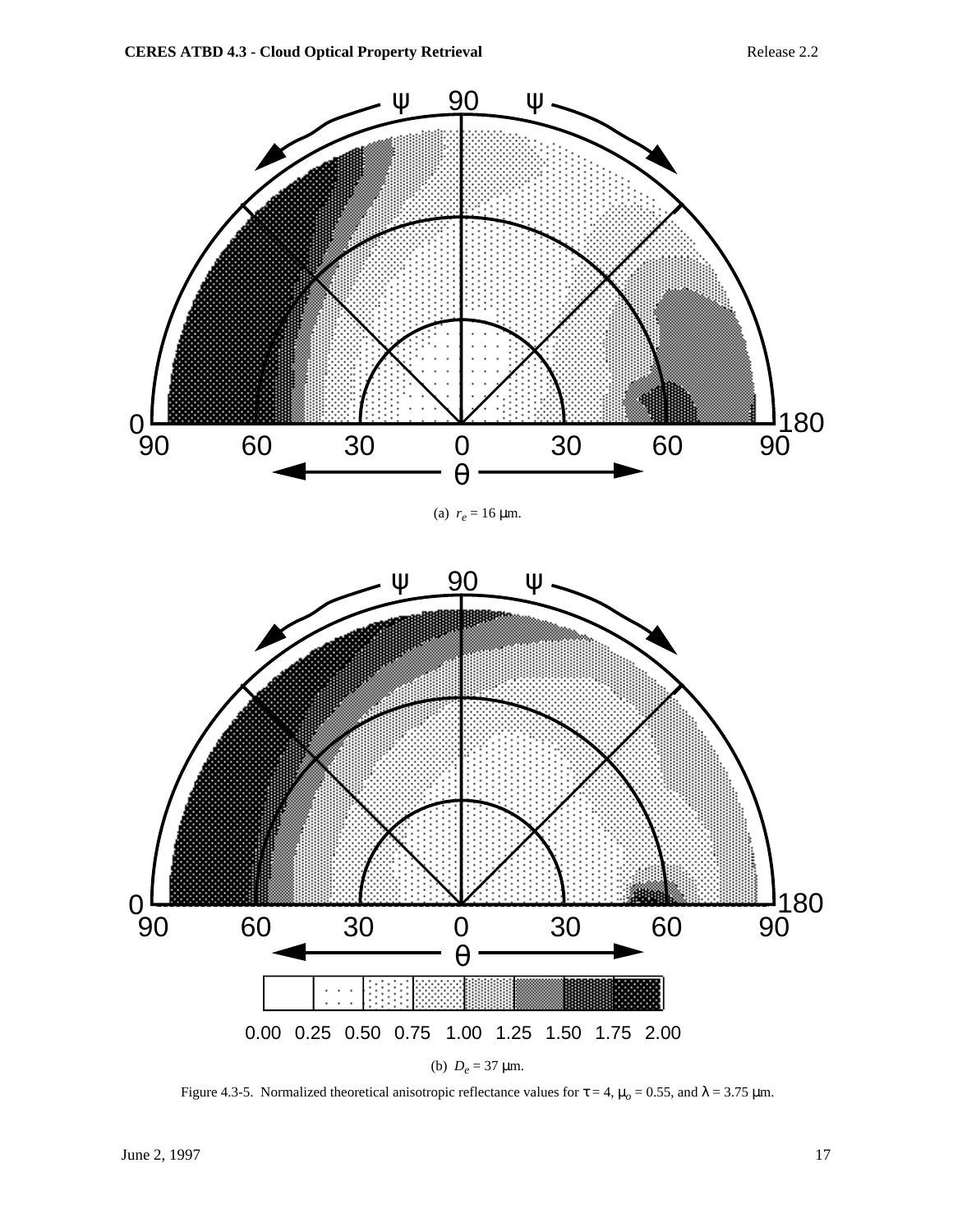

Figure 4.3-6. Normalized theoretical anisotropic reflectance values for  $\tau = 4$ ,  $\mu_0 = 0.55$ , and  $\lambda = 0.65$   $\mu$ m.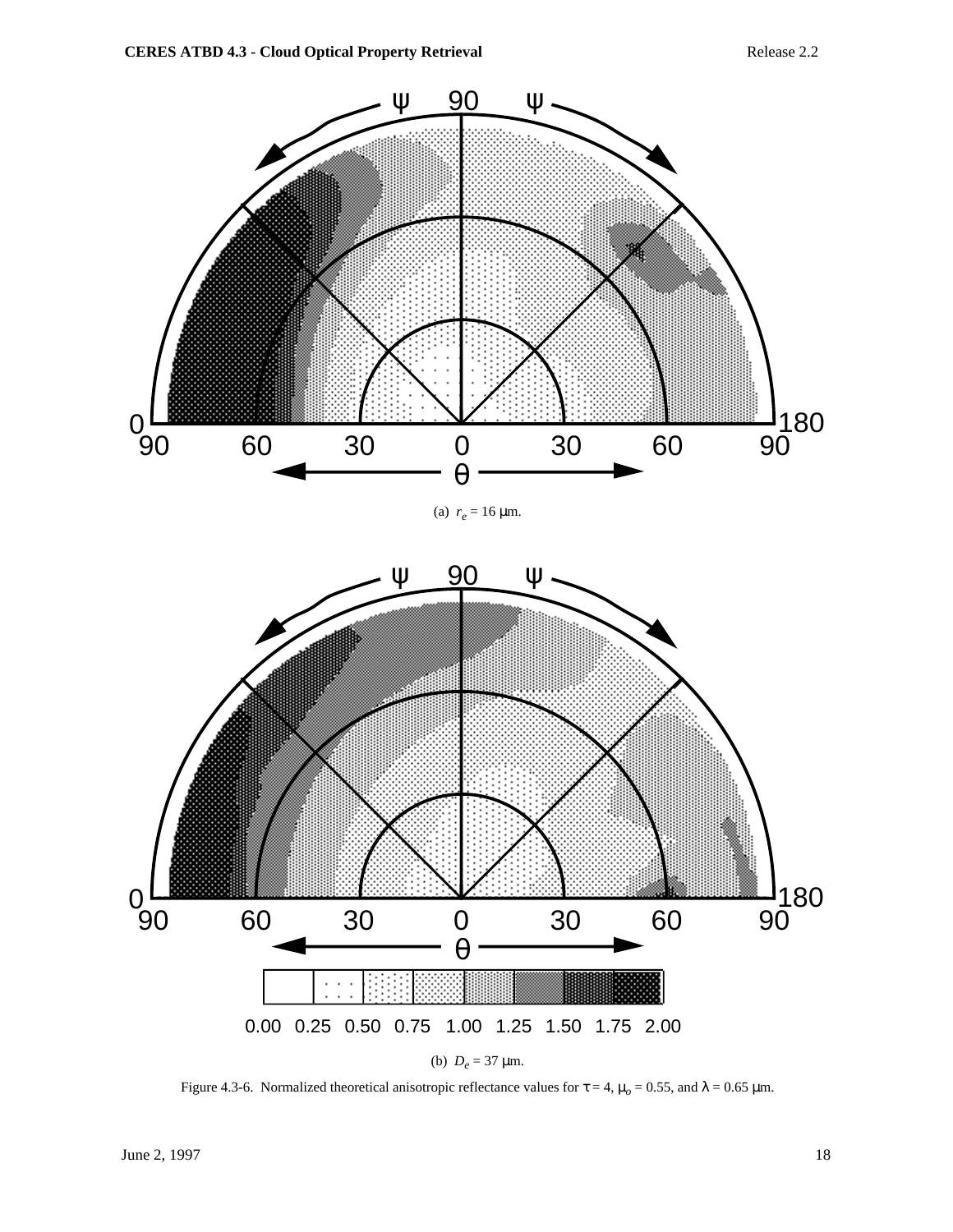

(a)  $\lambda = 3.75 \text{ }\mu\text{m}$ .



(b)  $\lambda = 0.65 \,\mu \text{m}$ .

Figure 4.3-7. Theoretical albedos for 4-µm and 16-µm water droplets.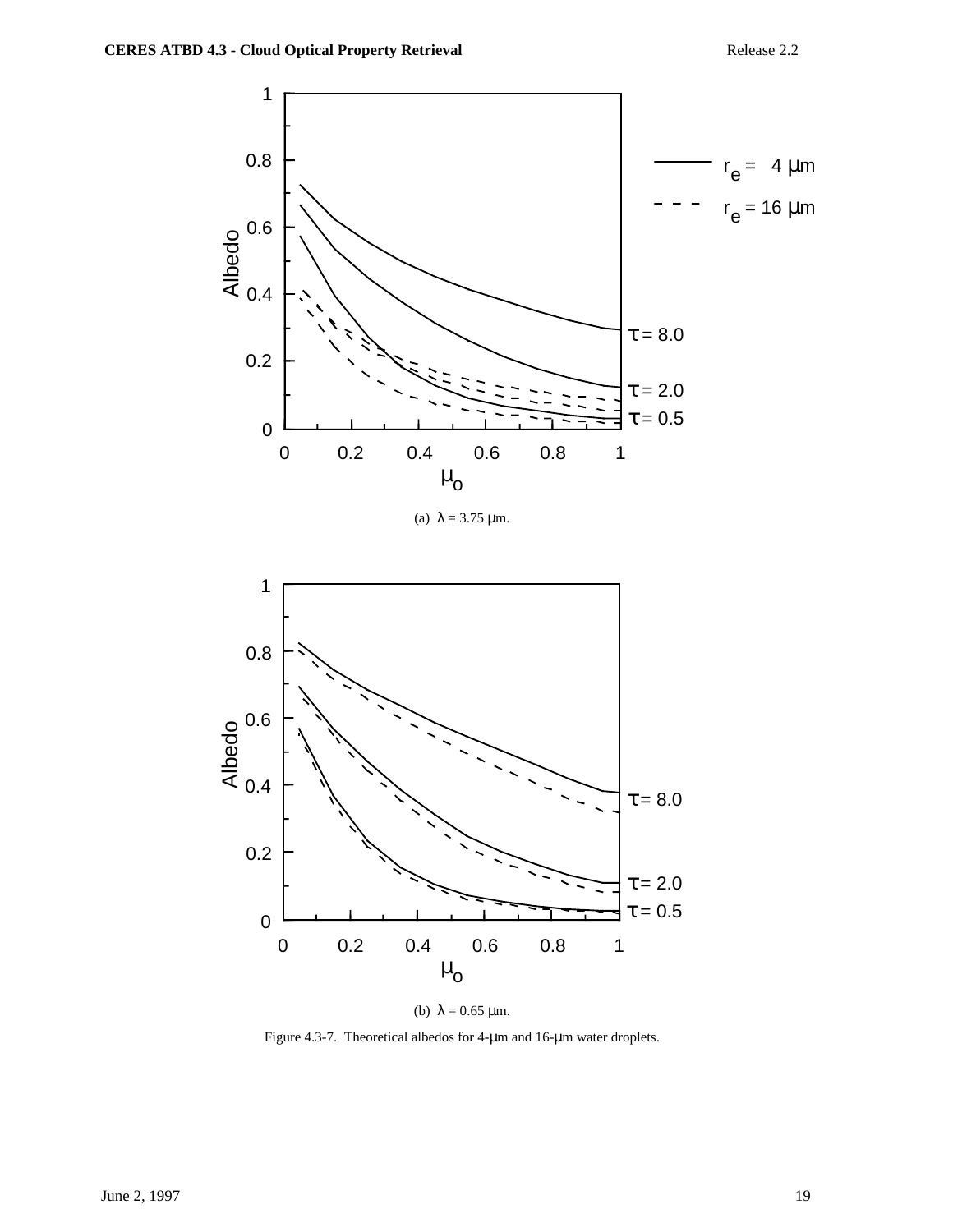

(a)  $\lambda = 3.75 \,\mu \text{m}$ .



(b)  $\lambda = 0.65$  μm.

Figure 4.3-8. Theoretical albedos for 23-µm and 108-µm ice particles.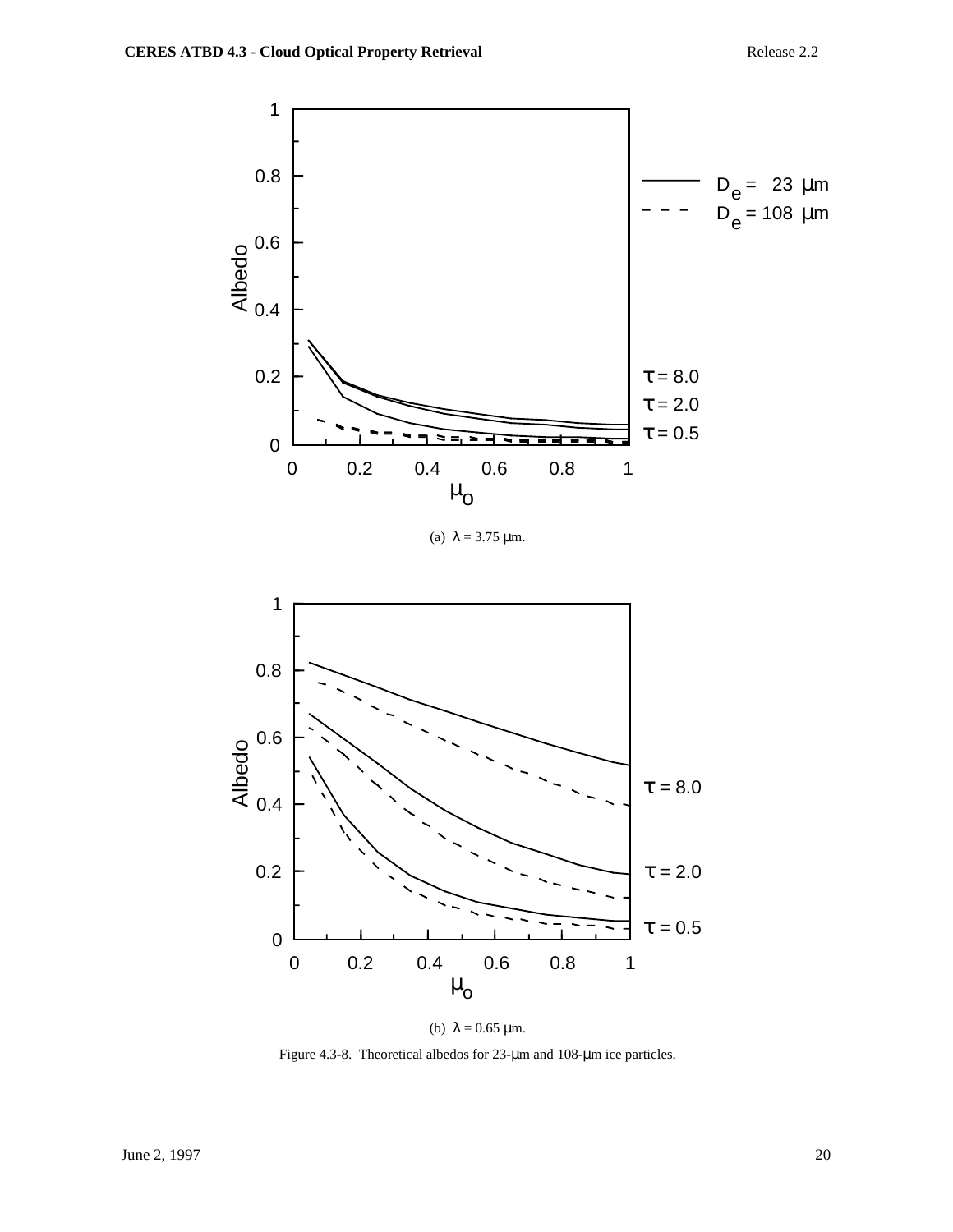

Figure 4.3-9. Theoretical brightness temperature differences for T*cld* = 255 K, Θ = 45 .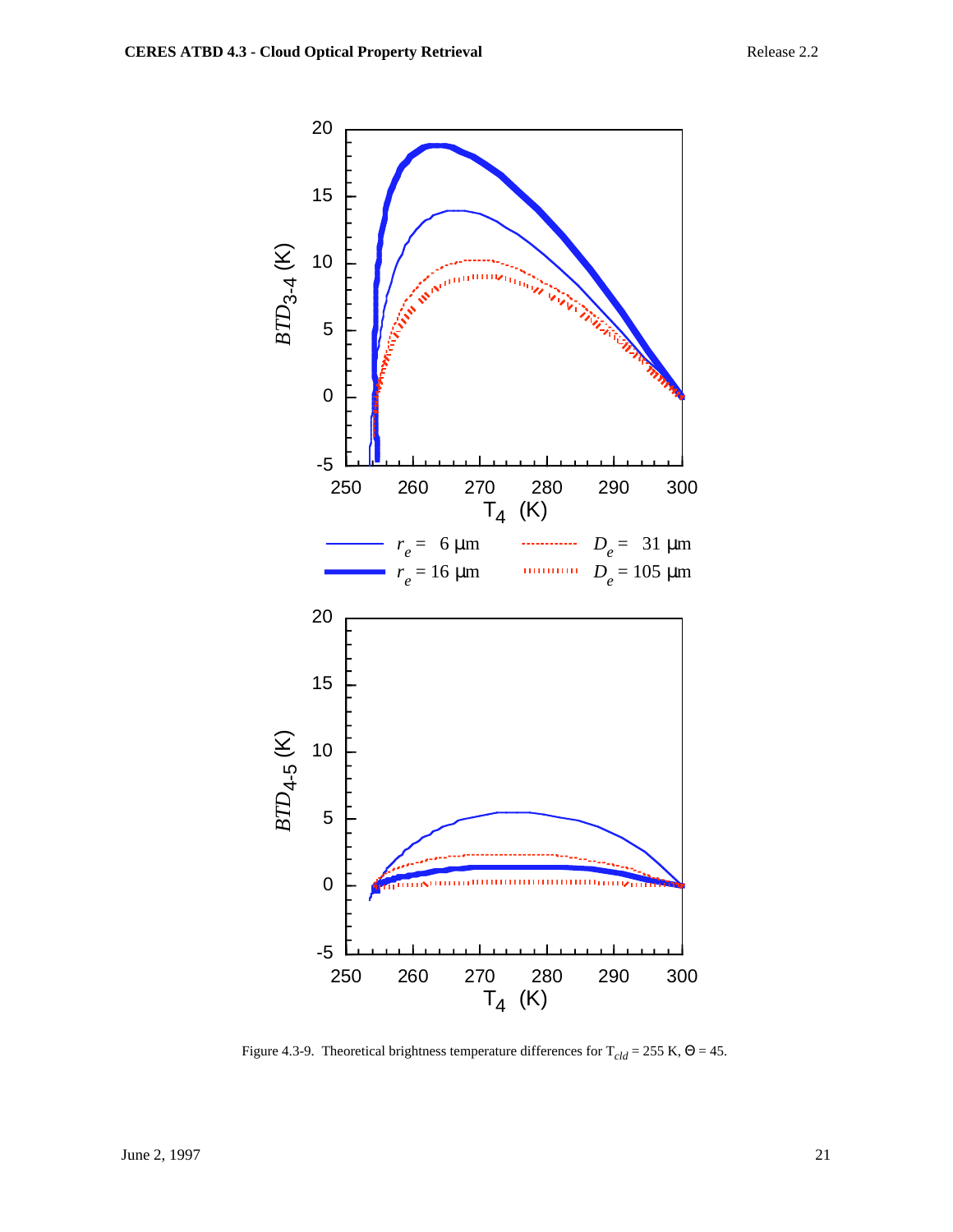obtained by matching the observed reflectance to a parameterization of radiative transfer calculations of reflectance in terms of cloud optical depth. This model is

$$
\rho_{0.65} = \Sigma \rho_i / (1 - \zeta), \, i = 1, 5 \tag{4.3-10}
$$

where  $\zeta$  is a regression correction parameter, and the  $\rho_i$  are parameterizations of the multiple scattering and absorption by the atmosphere, scattering by the cloud, and reflectance by the surface (Minnis et al. 1993b). The reflectance parameterization is described briefly below.

The visible-channel reflectance contributed by the cloud and the atmosphere above it is

$$
\rho_1 = t_{a1}\rho_{c1} = t_{a1}\rho_{c1}(\tau, \tau_{R1})
$$
\n(4.3-11a)

where the transmittance,

$$
t_{a1} = \exp[-\tau_{O_3}(1/\mu_o + 1/\mu)]
$$

and the Rayleigh optical depth above the cloud is  $\tau_{R1}$ . The beam reflectance by the surface is

$$
\rho_2 = t_c \psi t_c \hat{\mathsf{p}}_s \tag{4.3-11b}
$$

where the downward and upward cloud transmittances are

$$
t_c \mathbf{v} = \exp[-(1 - f_D)\tau/\mu_o]
$$

and

$$
t_c \uparrow = \exp[-(1 - f_D)\tau/\mu]
$$

respectively, and  $f<sub>D</sub>$  is the fraction of the beam that is forward scattered because of diffraction or direct transmission through the droplet or crystal. Its value is generally greater than or equal to 0.5 at visible wavelengths. The proportion of the radiation that is scattered out of the forward direction, reflected by the surface, and transmitted diffusely back through the cloud to space is approximated as

$$
\rho_3 = \alpha_{sd} (1 - \alpha_{cd}) (1 - t_c \mathsf{T} - \alpha_c) \tag{4.3-11c}
$$

The fourth term,

$$
\rho_4 = \left[ \rho_{R2} (1 - \alpha_c^{0.5}) - \alpha_{R1} \alpha_c^2 \right] (1 - \alpha_{cd}) \tag{4.3-11d}
$$

accounts for the relative thickness of the Rayleigh layers above and below the cloud. The effects of the two Rayleigh layers are included by using the direct Rayleigh reflectance term for the bottom layer, ρ<sub>*R*2</sub>, and the Rayleigh albedo for the top layer,  $\alpha_{R1}$ . The fifth term,

$$
\rho_5 = a_0 + a_1 \left(\frac{\tau}{1+\tau^2}\right)^2 \mu_o^2 \alpha_s + a_2 \alpha_{sd}
$$
\n(4.3-11e)

accounts for an overestimate in the surface contribution to the reflectance by  $\rho_2$  for small cloud optical depths. The coefficients,  $a_i$ , depend on the microphysical model. The denominator in (4.3-11) uses the parameter

$$
\zeta = b_0 + b_1 \ln \tau + b_2 \alpha_{sd} \ln \tau + b_3 \alpha_{sd} \tag{4.3-12}
$$

to minimize biases in the parameteriztion. The coefficients,  $b_i$ , also vary with the microphysical model. Details of this parameterization are given by Minnis et al. (1993b).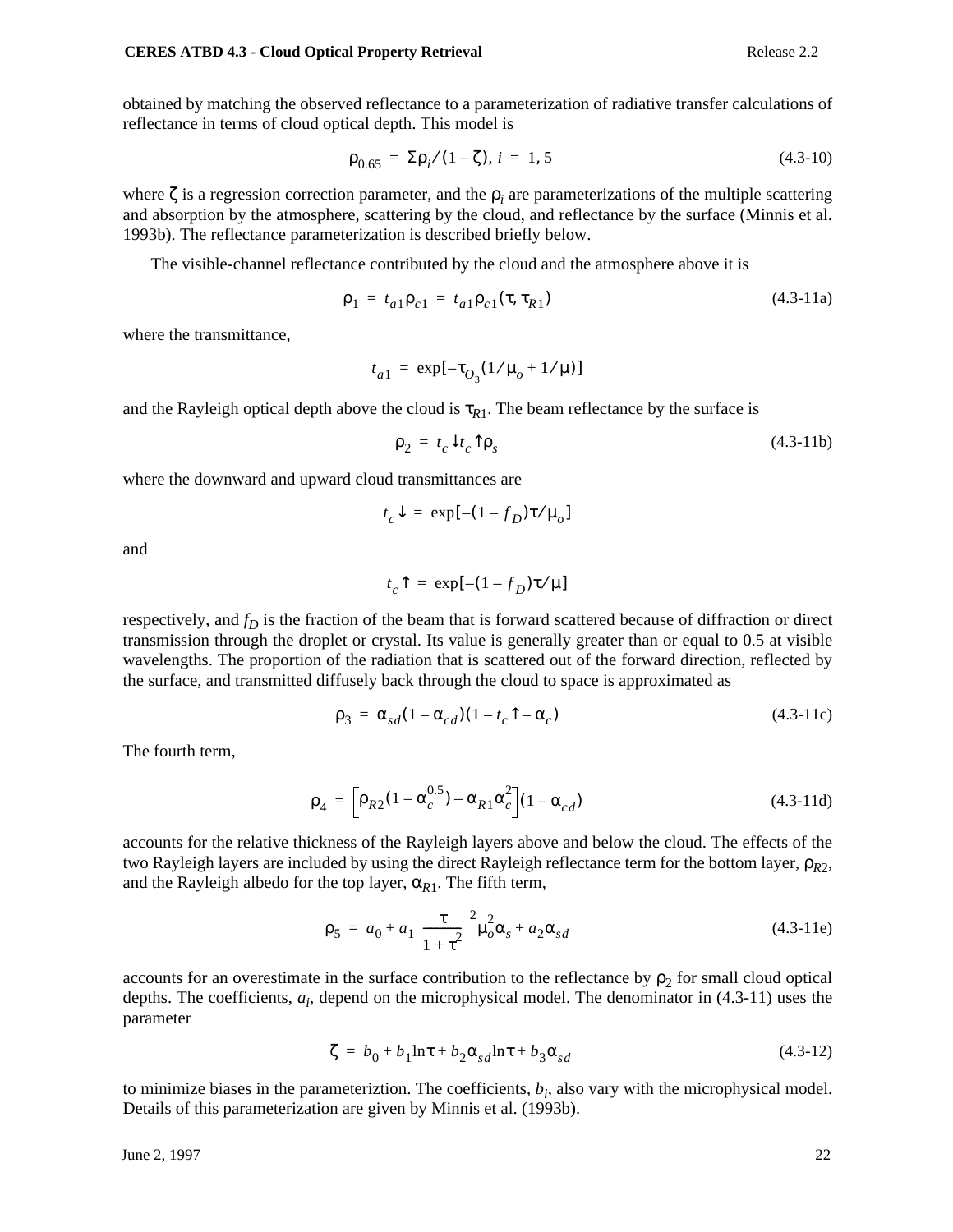The model represented by (4.3-11) yields relatively accurate optical depths over dark surfaces for all optical depths (Minnis et al. 1993b). For brighter surfaces, such as deserts, clouds, and snow, the optical depth errors can be greater than 50% for relatively thin clouds. Therefore, the lookup tables for top-of-the-atmosphere reflectance are used if  $\alpha_{sd} > 0.20$  and  $\tau \leq 8$ . The lookup table values are first multiplied by  $t_{a1}$  to account for ozone variability and then interpolated to obtain the top-of-theatmosphere reflectances corresponding to the observed or expected clear-sky albedo and the specified cloud and angular conditions. These values replace the results of (4.3-11) for the thin clouds over bright scenes.

The three equations (4.3-4), (4.3-6), and (4.3-11) are solved using the iterative process outlined in Figure 4.3-10 for each cloudy pixel. An initial guess solves (4.3-11) for τ assuming a water-droplet model with  $r_e = 8$  µm. Cloud emittance is computed for channels 3 and 4 using (4.3-9);  $T_{cld}$  is then determined from (4.3-4) at 11 µm. If  $T_{cld} > 253$  K, then it is used in (4.3-6) with  $\tau$  to compute  $BTD_{3-4}(r_e)$  for the full range of particle sizes in the water droplet model. Otherwise,  $BTD_{3-4}(D_e)$  is calculated for the ice crystal models. Finally, a new estimate of particle radius,  $r_e$ , or  $D_e$ , is determined by matching the observed  $BTD_{3-4}$  with the model output. For the water droplet case, if  $BTD_{3-4}$  is less than the value of the greatest model radius and  $T_{cld}$  < 273 K, the process is repeated using the ice crystal models beginning with an initial guess of  $D_e = 37 \,\mu$ m. Otherwise,  $r_e$  is set equal to  $r_e$ ' and the process is repeated until the two values are within 0.1 µm of each other. Likewise, in the ice crystal case, if  $T_{cld}$  > 233 K and  $BTD_{3-4}$  is greater than that of the smallest ice crystal model, the process is repeated using the water droplet models. The test for phase is executed only after the first iteration. An additional 10 iterations are allowed before the process is ended and no solution is obtained. Most cases require fewer than six iterations. In some instances, the ice and water droplet models will produce overlapping results so that the small ice crystals may occasionally be mistakenly identified as large water droplets. Overlapped cirrus and liquid water clouds and mixed-phase clouds can produce radiances that fall between the ice and liquid models.

The three-channel approach is illustrated using 1-km AVHRR data taken near Coffeyville, Kansas during the November-December 1991 FIRE Cirrus field experiment. Figure 4.3-11(a) plots the observed *BTD*3-4 against *T*4 for a small area at 2054 UTC, November 26, 1991. The plotted numerals correspond to the number of pixels having the given pair of  $BTD_{3-4}-T_4$  values. The curves represent the ice and water droplet model results for  $T_{cld} = 264$  K. Figure 4.3-11(b) is a histogram of  $r_e$  derived using the process described above for the data in Figure 4.3-11(a). In this case, the cloud is diagnosed as being a supercooled water cloud with mean *r<sub>e</sub>*, τ, and *T<sub>cld</sub>* values of 9.5 μm, 6.5, and 268 K, respectively. A case where nonoverlapped high- and low-level clouds are present is shown in Figure 4.3-12 for data taken at 2042 UTC, November 28, 1991. The figure shows two-dimensional histograms of  $\rho_{vis}$  versus  $T_4$  (Fig. 4.3-12(a)) and *BTD*<sub>3-4</sub> versus  $T_4$  (Fig. 4.3-12(b)) with a subjective estimate of the model that would best fit the histograms using the LBTM-derived (section 4.2.2.) values of  $T_{cld}$  from Figure 4.3-12(a). The full pixel-by-pixel analyses yielded the distribution of particle sizes given in Figure 4.3-13. The low-cloud top height of 1.6 km is 0.2 km higher than that derived from radar data taken at Coffeyville. The high-cloud altitude is at 9.0 km, midway between the base and top heights observed with the radar. The ice water path of the cirrus cloud is

$$
W_{ice} = \delta_{ice} \Sigma (V_i N_{oi}) \tau / \Sigma Q_e A_i N_{oi}
$$
\n(4.3-13)

where *V* and *A* are the volume and cross-sectional areas, respectively, of the randomly oriented hexagonal crystal *i* in a specified distribution defined by the normalized number of crystals  $N_o$ , and  $\delta_{\text{ice}}$  is the density of ice. The ice water path derived from the distribution in Figure 4.3-13(b) is 132 gm<sup>-2</sup> a value within 5% of the 139 gm<sup>-2</sup> derived from the surface radar. This result indicates the mean particle size is a reasonable estimate for the cloud. The high-cloud fraction is reduced from the LBTM analysis (Fig. 4.3-12(a)) because the cloud pixels with  $T_4 > 276$  K were too dim in the visible channel to solve for  $\tau$  and  $r_e$ . The mean value of  $r_e$  in Figure 4.3-13(a) yields  $W_{liq} = 47 \text{ gm}^{-2}$ , a value twice that of the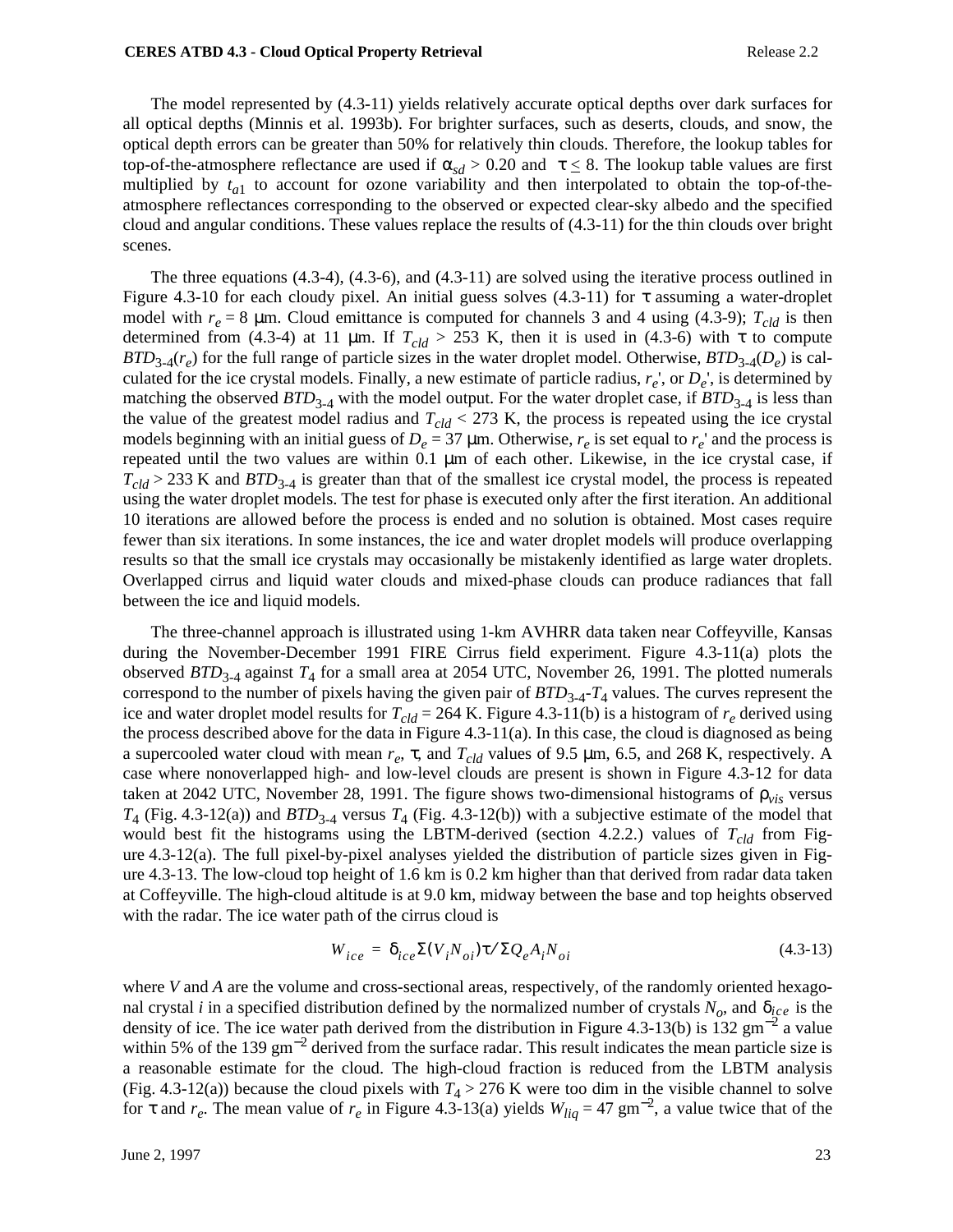

Figure 4.3-10. Flow diagram of channels 1, 3, and 4 cloud property retrieval algorithm. Effective diameter is denoted with *d*; effective radius is *r*.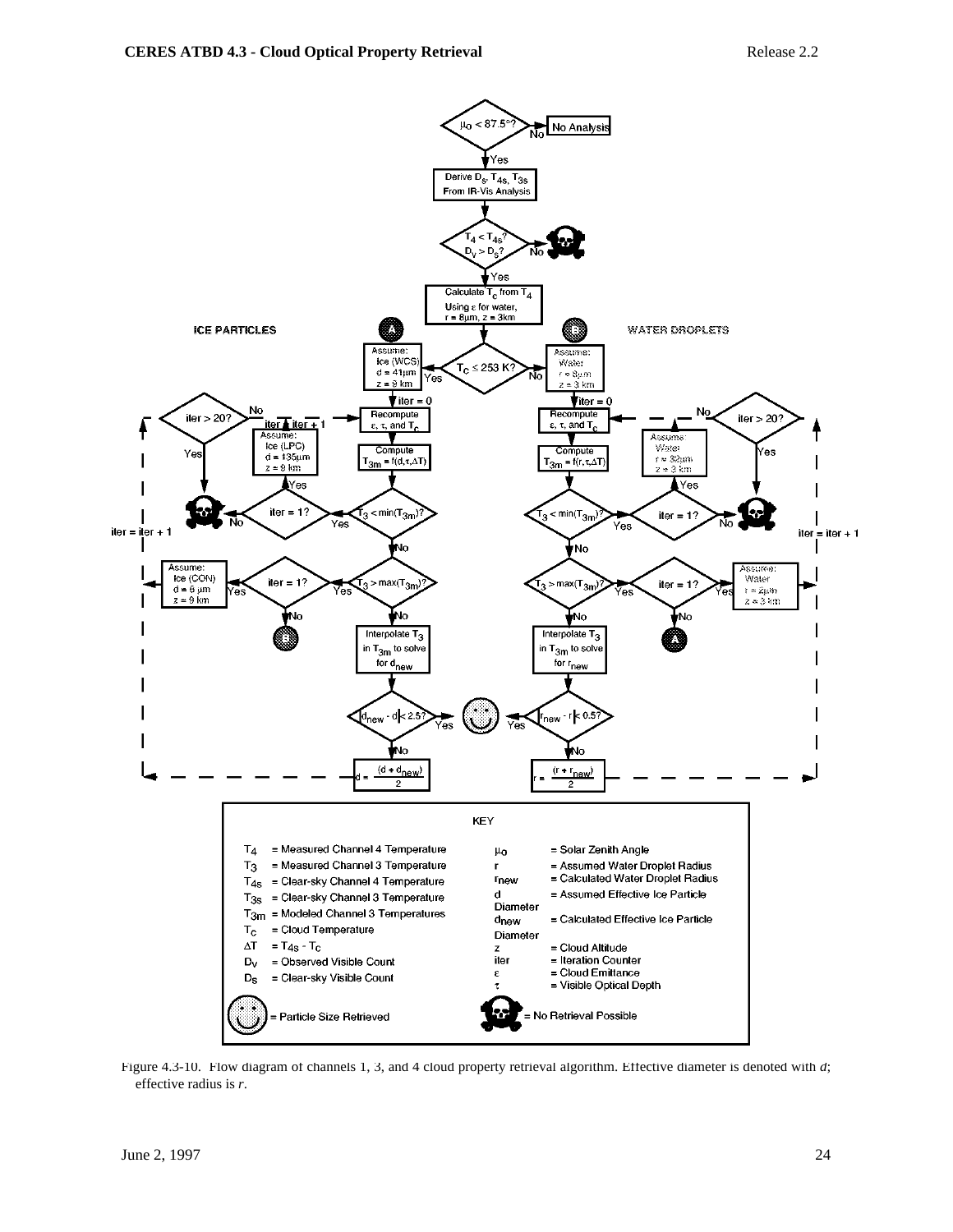

(a) Observed  $BTD_{3-4}$  plotted against  $T_4$ .

Figure 4.3-11. AVHRR *BTD*-IR histogram and water cloud retrieval in AVHRR data over 39.3°N, 98.1°W at 2054 UTC, November 26, 1991.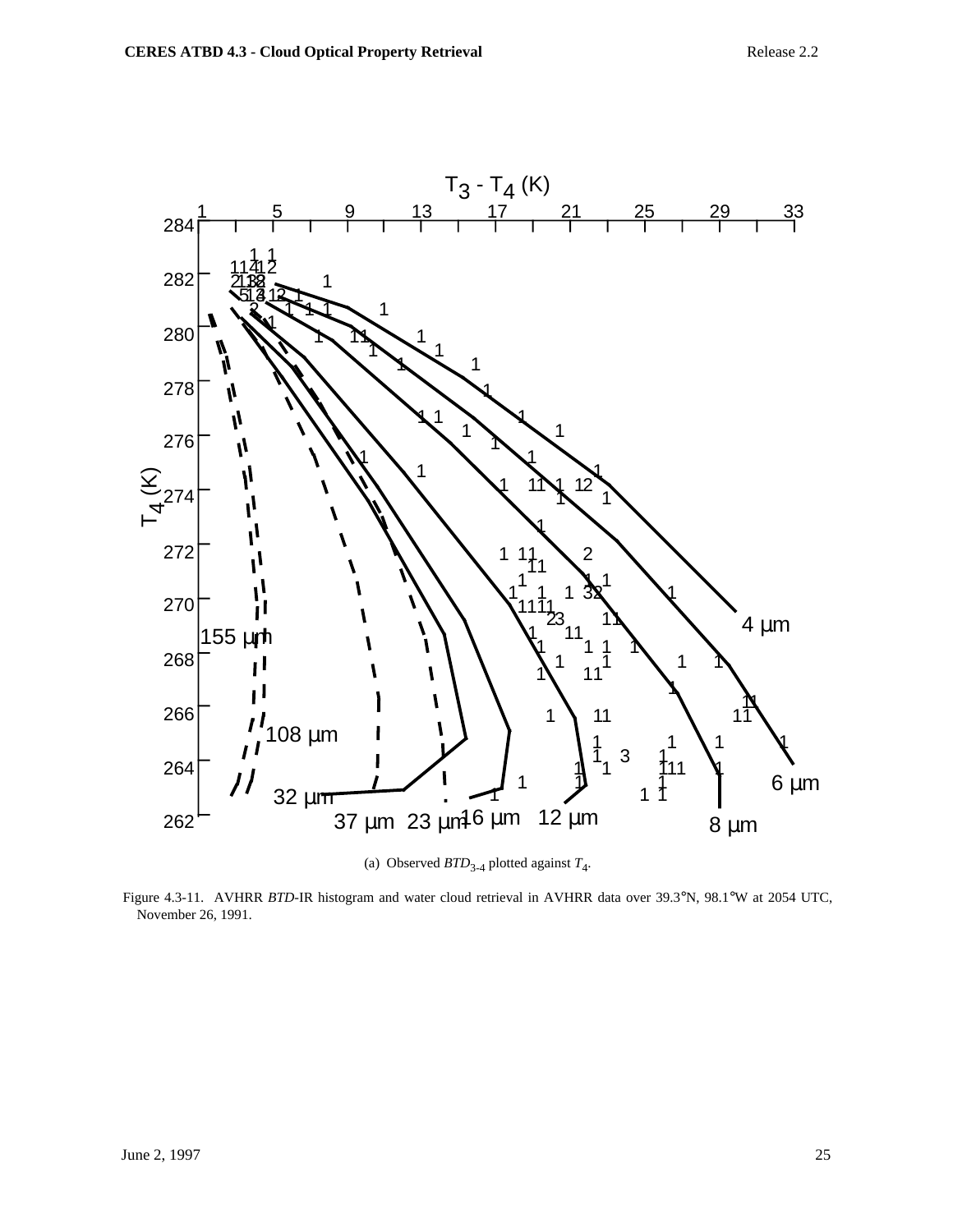

(b) Histogram of *re*. Figure 4.3-11. Concluded.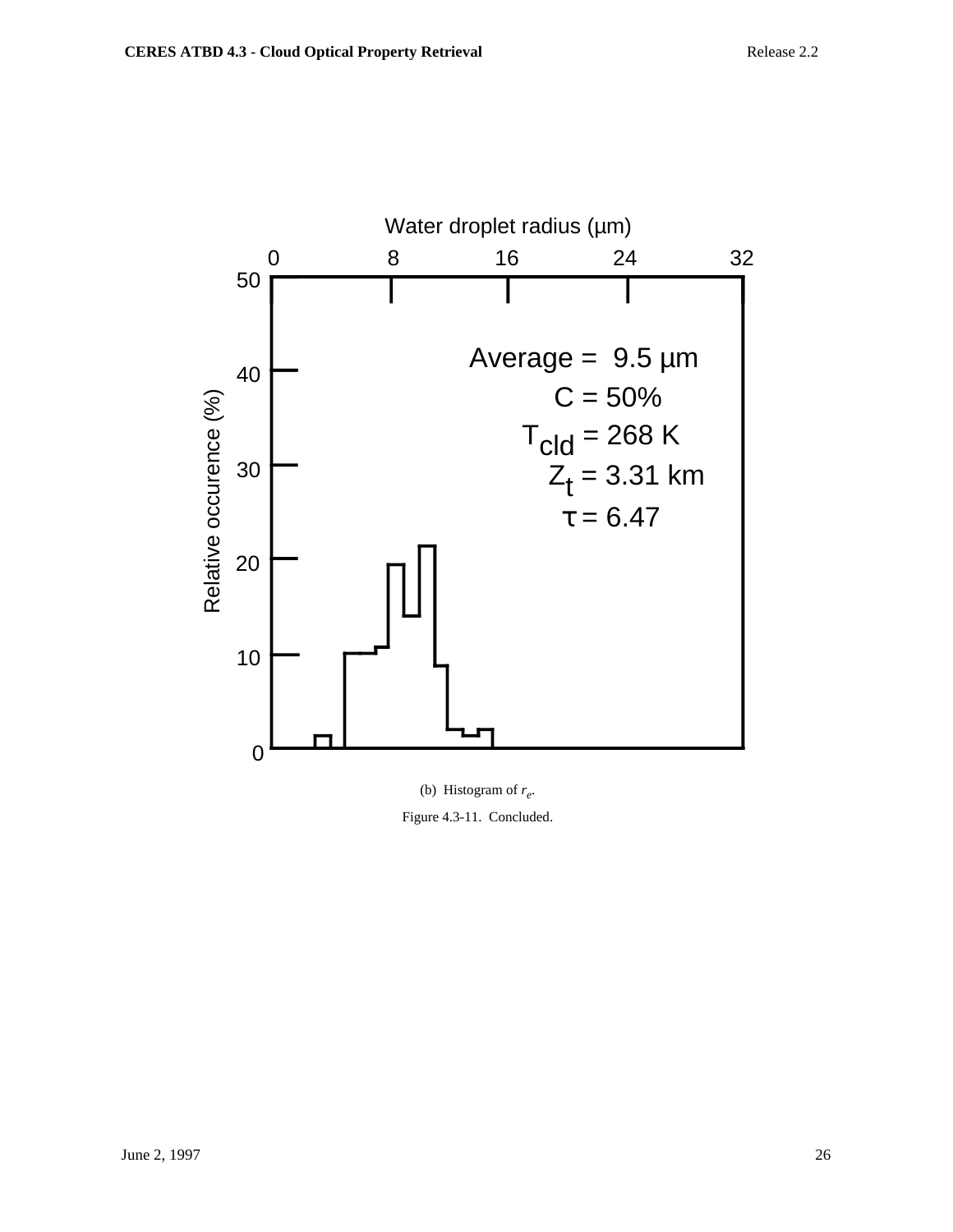half-hour-long surface microwave measurement; but it was derived using only four pixels or  $\sim$ 10 minutes. Evaluation of a larger area of nearby low clouds provides a more appropriate comparison because it represents a longer time interval and the scene contains only one cloud layer. The results are  $r_e = 11.9 \text{ }\mu\text{m}$  and  $W_{liq} = 30 \text{ gm}^{-2}$ . Comparisons of data taken during the FIRE II cirrus experiment found that the satellite-derived particle sizes from this method were within 15% of coincident groundbased, radar-derived ice particle sizes. These initial validations indicate that this technique can yield relatively accurate estimates of particle size and liquid water path.

Another example (Fig. 4.3-14) taken from AVHRR data near Coffeyville shows the difficulties arising from overlapped clouds. Here the retrieval for overlapped cirrus and low stratus yields large water droplets  $r_e = 15$  µm and clouds at 4.0 km (Fig. 4.3-15(a)) in addition to the high clouds at 7.4 km with  $D_e$  = 58 µm (Fig. 4.3-15(b)). Nearby analyses of single layer stratus and cirrus yielded  $r_e$  = 10 µm and  $D_e$  = 46  $\mu$ m, respectively. The surface instruments and soundings showed no indication of clouds in the middle layers but did show the two layers. Some of the clouds are apparently nonoverlapped because there are peaks in the size distributions at  $r_e = 10 \mu m$  (Fig. 4.3-15(a)) and at  $D_e = 40 \mu m$ (Fig. 4.3-15(b)). The overlapped clouds yield overestimates of particle size. This example shows that without knowledge of the overlap, the method will return errant values of  $T_{cld}$  and  $r_e$  for cases involving an optically thin cirrus over a lower cloud.

In certain angular configurations and small optical depths ( $\tau$  < 5), nonmonotonic solutions arise so that a range of particle sizes can be selected by the retrieval depending on the starting effective radius. Figure 4.3-16 demonstrates this behavior for a cloud at 285K over an ocean surface at 290K. The nearforward scattering case (Fig. 4.3.16(a)) shows that  $T_3$  decreases monotonically with  $r_e$  for  $1 < \tau < 8$ . The change with particle size is minimal for  $r = 15 \mu m$  for  $\tau < 4$ . In the near-backscattering case (Fig. 4.3-16(b)),  $T_3$  first increases then decreases at  $r_e = 5 \mu m$ . For  $\tau = 1$ , two solutions can be obtained for  $r_e$ between 2 and 10 µm. This problem is further illustrated in Figs. 4.3-17 and 4.3-18 which show the full angular range for two measures of the multiple solution problem. The droplet radius  $r_{max}$  having the maximum value of  $T_3$  is plotted for two values of  $\theta_0$  in Figs. 4.3-17(a) and 4.3-17(b) for  $\tau = 1$  and 8, respectively. If the solution is  $r_{max}$  < 2  $\mu$ m, then no dual solutions are expected. As  $r_{max}$  increases, the range of possible solutions widens as demonstrated in Fig. 4. 3-16(b). For a majority of cases,  $r_{max}$  is less than 3  $\mu$ m for  $\tau = 1$  and equal to 2  $\mu$ m for  $\tau = 8$ . Most of the larger values of  $r_{max}$  occur in the backscattering portion of the hemisphere and primarily for  $\tau < 8$ . Values of  $r_{max}$  as great as 10  $\mu$ m occur at  $\theta$  = 30 for  $\theta$ <sub>o</sub> = 32 in Fig. 4.3-17(a). That angular configuration is common in the Tropics for Sun-synchronous satellites crossing the Equator during midday. At larger optical depths, the maximum values of  $r_{max}$  are confined to  $\theta > 60$ . An additional measure of the dual solution possibilities is the range in $T_3$ for the modeled droplet sizes as shown in Figs. 4.3-18(a) and 4.3-18(b) for the same cases depicted in Fig. 4.3-17. In this situation, as the temperature range decreases, the probability for ambiguous results increases. For  $\tau = 1$  (Fig. 4.3-18(a)), the  $T_3$  range is less than 10K for  $\theta < 30$ . The minimum values occur along the backscattering direction at  $θ = 30$  corresponding to the highest value of  $r_{max}$ . The general pattern for decreased range at smaller viewing zenith angles, however, derives from the smaller reflectances observed near nadir (e.g., Fig. 4.3-6).

One means for solving the dual solution problem for optically thin water clouds is to match the observed *BTD*4-5 data to parameterized values. This approach is tenable because, at low optical depths, there is a monotonic variation of  $BTD_{4-5}$  with  $T_4$  (e.g., Fig. 4.3-9(a)). Thus, the iteration method using channels 1, 3, and 4 (1-3-4) is repeated with channels 1, 4, and 5 (1-4-5) using the maximum and minimum values of  $T_{cld}$  derived from the initial technique as constraints. The  $1-4-5$  method is only applicable to optically thin clouds because the information content in  $BTD_{4-5}$  is minimal and ambiguous at larger optical depths. Fortunately, most of the ambiguous *1-3-4* results occur for τ < 6. In practice, the *1- 3-4* method is always applied. If the selected phase is liquid and  $\tau < 6$ , the final set of 1-3-4 solutions is examined to determine the occurrence of dual solutions in the results. If found, the *1-4-5* technique is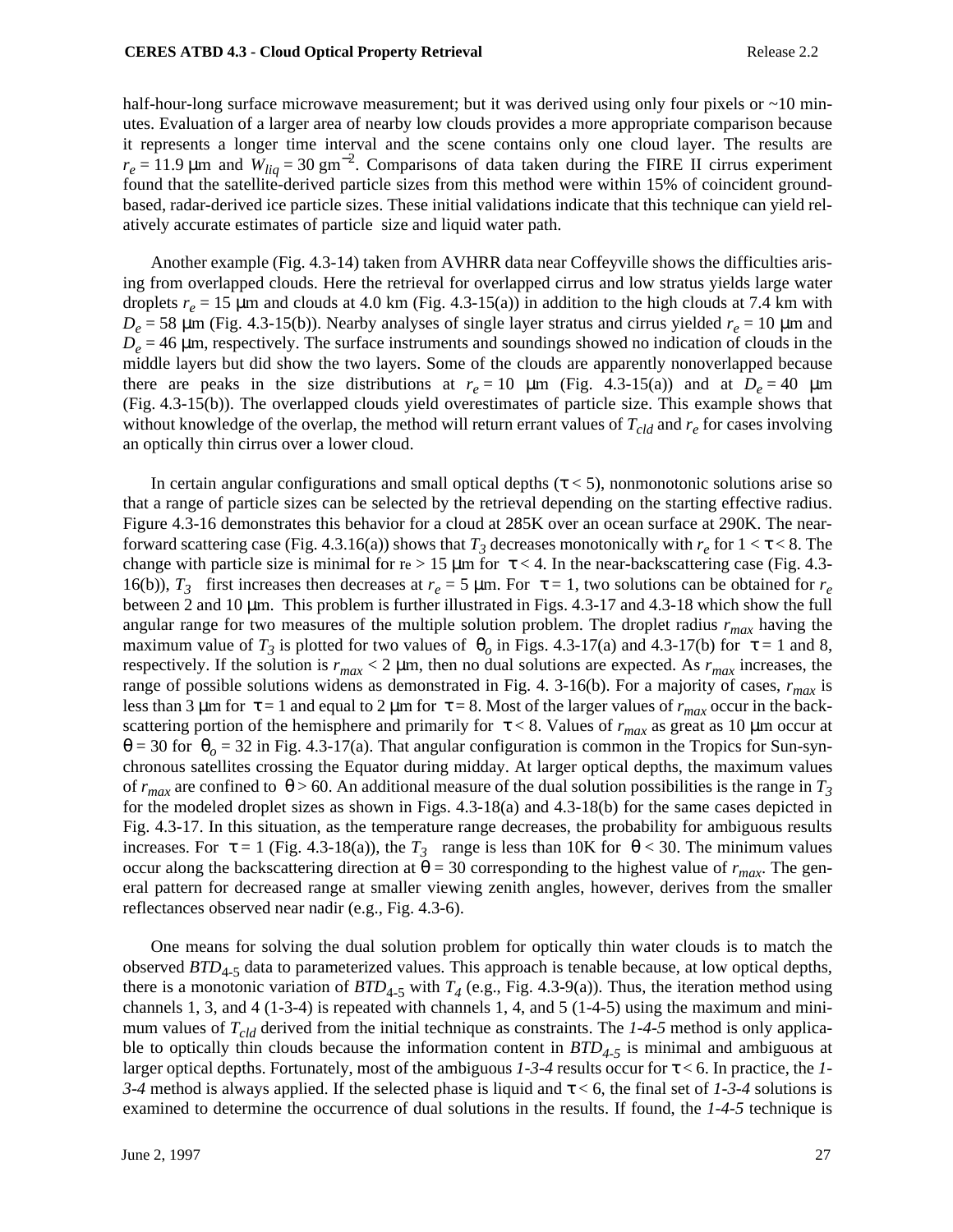

(a) VIS-IR histogram.

Figure 4.3-12. AVHRR histograms over 37.3°N, 95.1°W at 2042 UTC, November 28, 1991.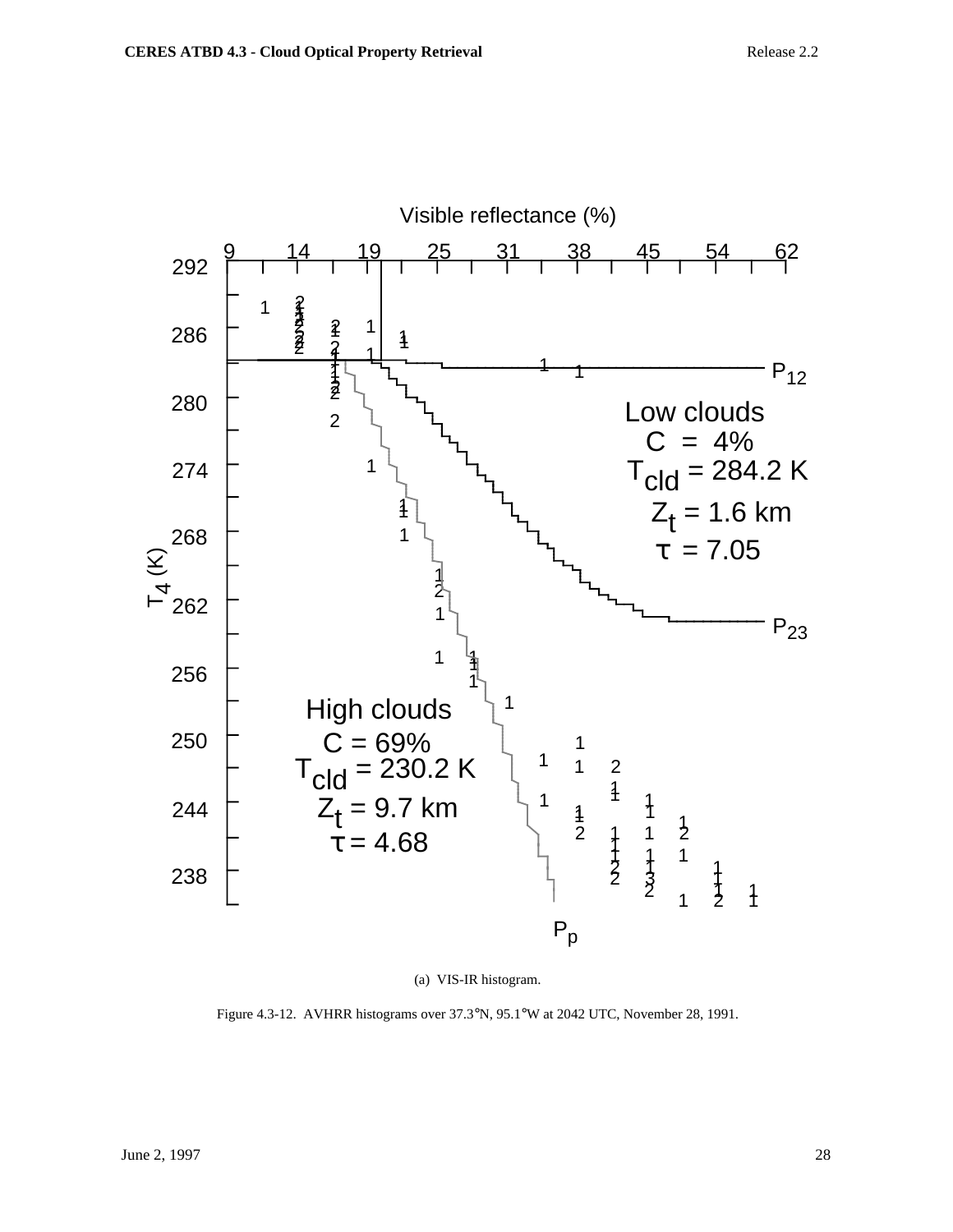

(b) *BTD*-IR histogram.

Figure 4.3-12. Concluded.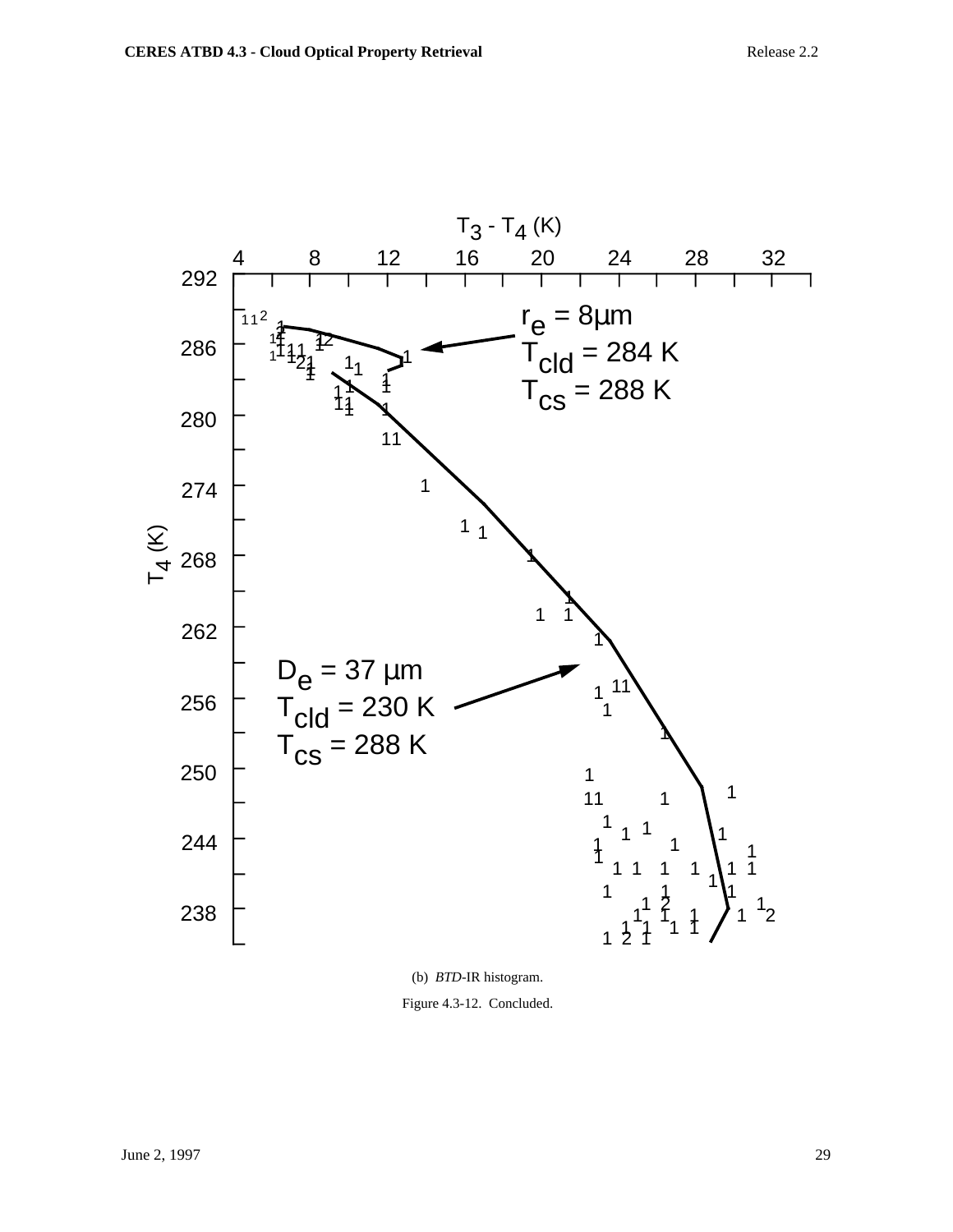





(b) Ice cloud retrieval.

Figure 4.3-13. Retrieval in AVHRR data over 37.3°N, 95.1°W at 2042 UTC, November 28, 1991.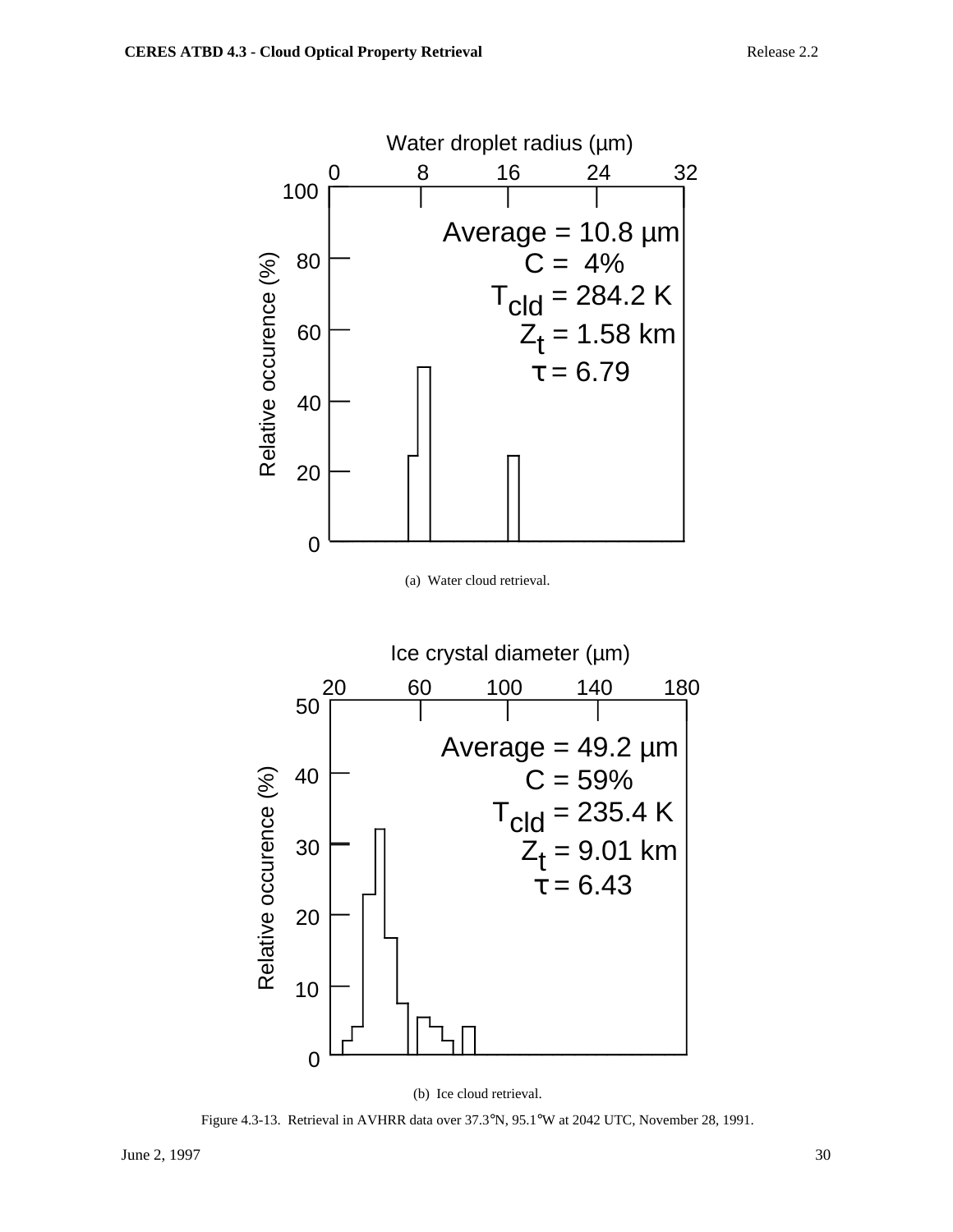

Figure 4.3-14. AVHRR *BTD*-IR histogram over 37.1°N, 95.6°W at 2036 UTC, November 28, 1991.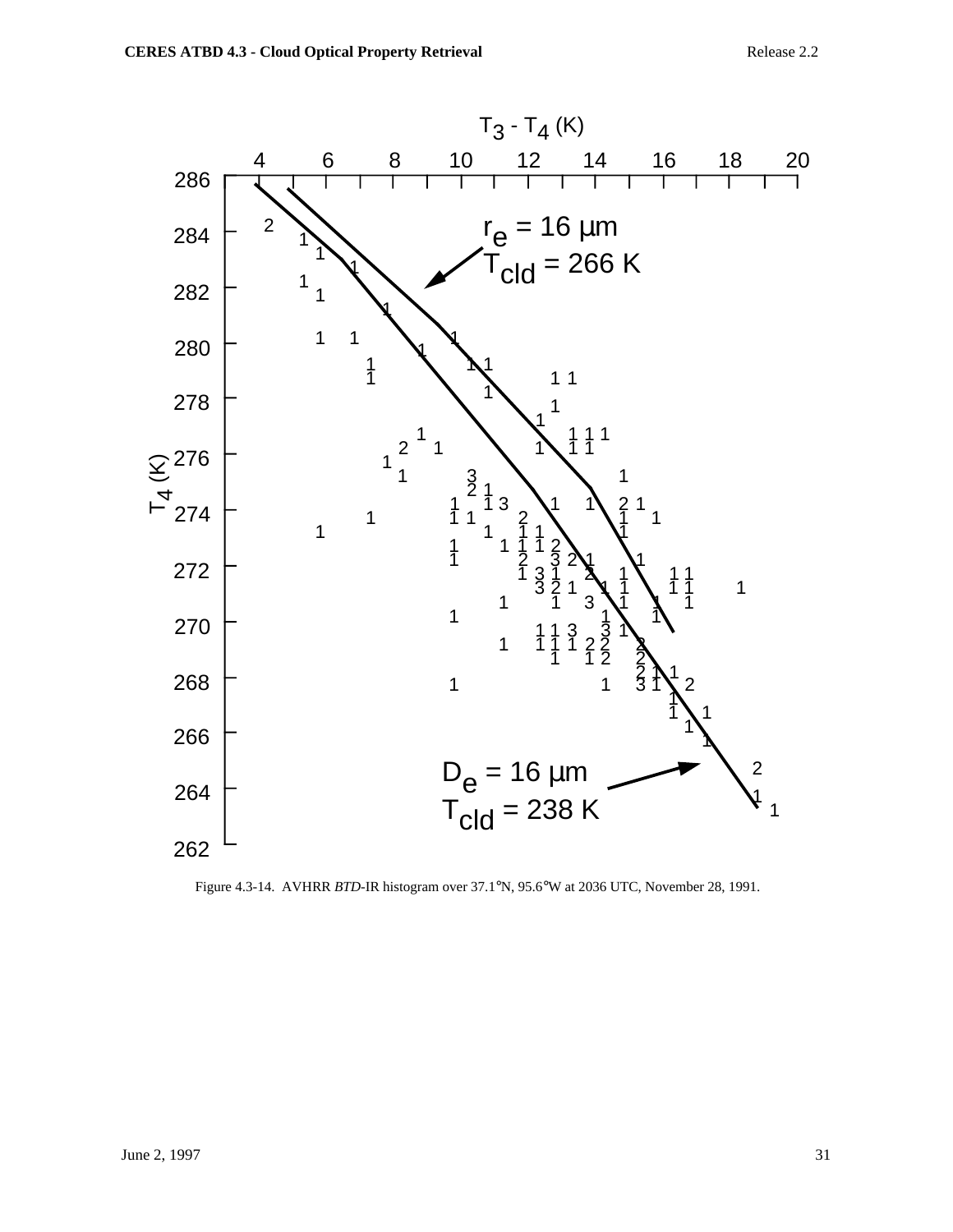

(a) Water cloud retrieval.



(b) Ice cloud retrieval.

Figure 4.3-15. Retrieval in AVHRR data over 37.1°N, 95.6°W at 2036 UTC, November 28, 1991.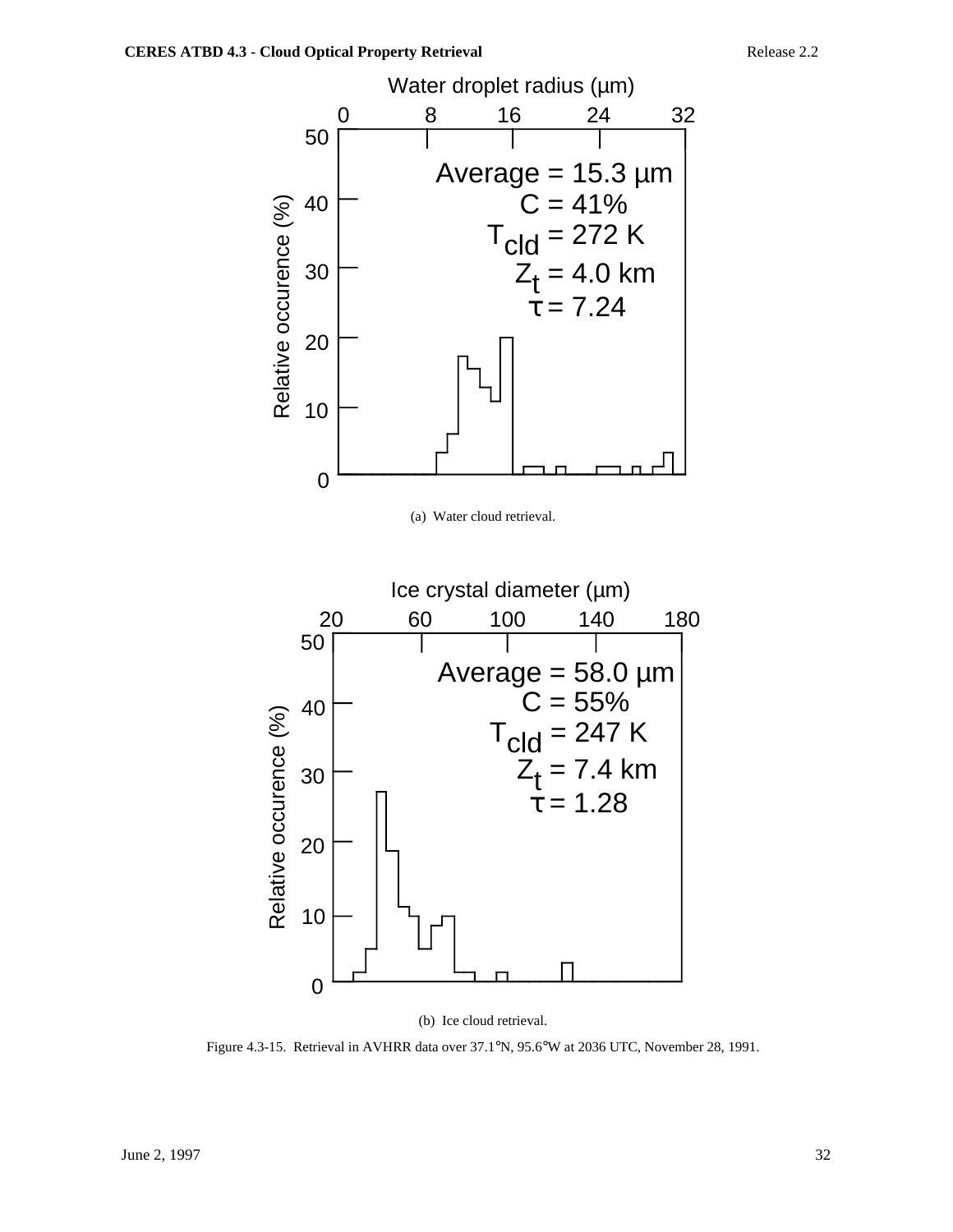

(b) Backscattering case

Figure 4.3-16. Droplet size and optical depth dependence of channel 3 effective TOA temperature.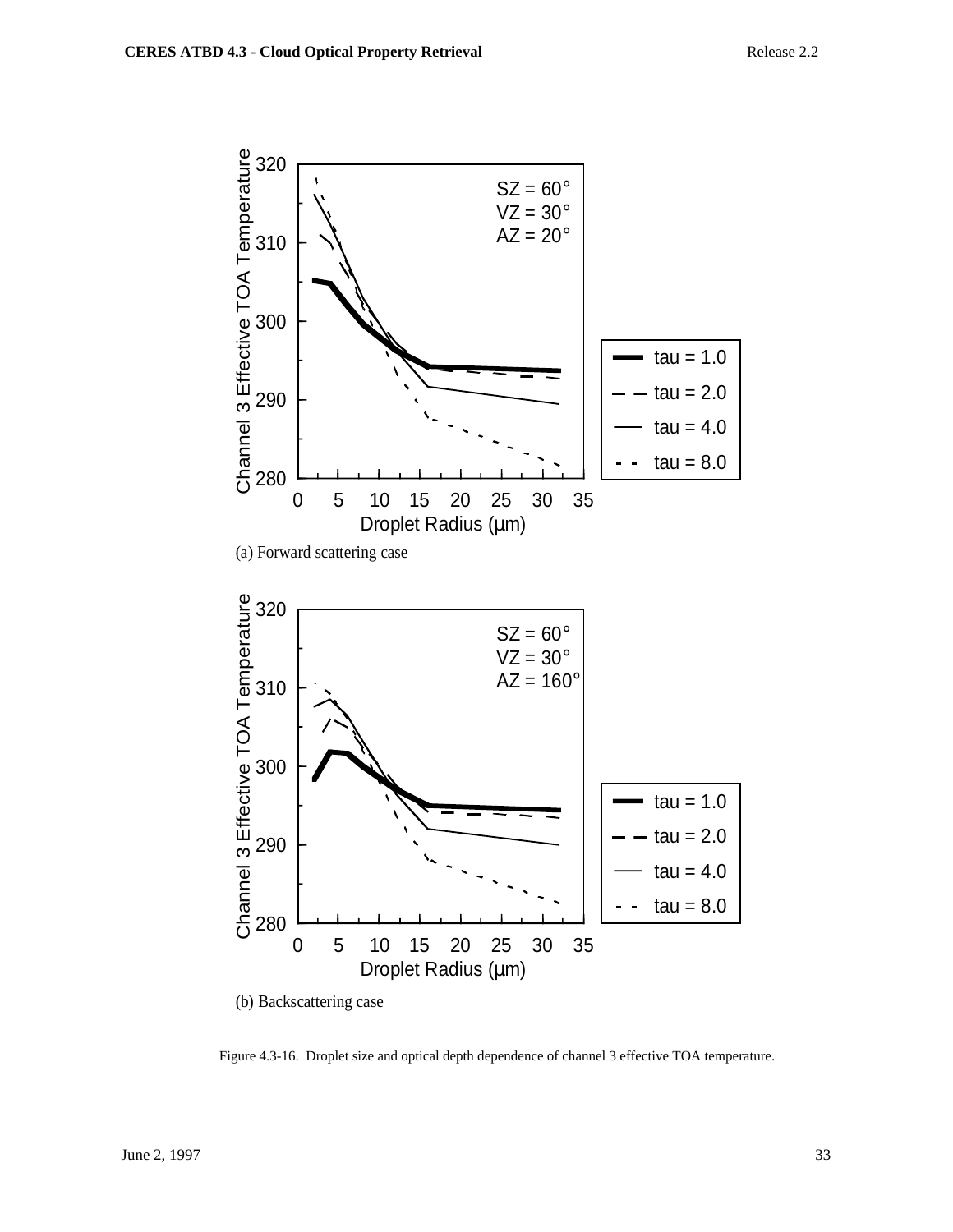

Figure 4.3-17. Angular distribution of VINT dual solutions. Droplet radius with maximum channel 3 radiance.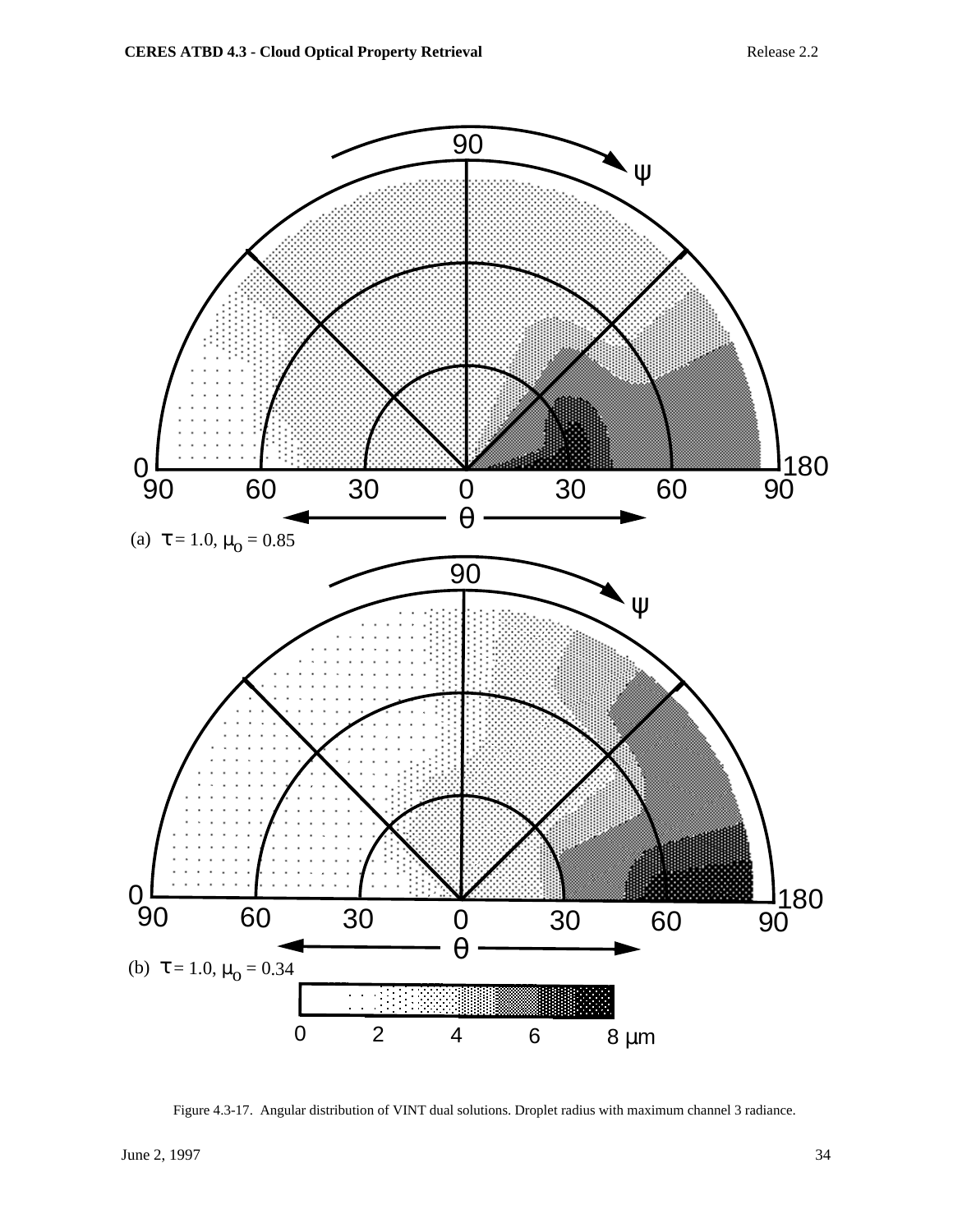

Figure 4.3-17. Concluded.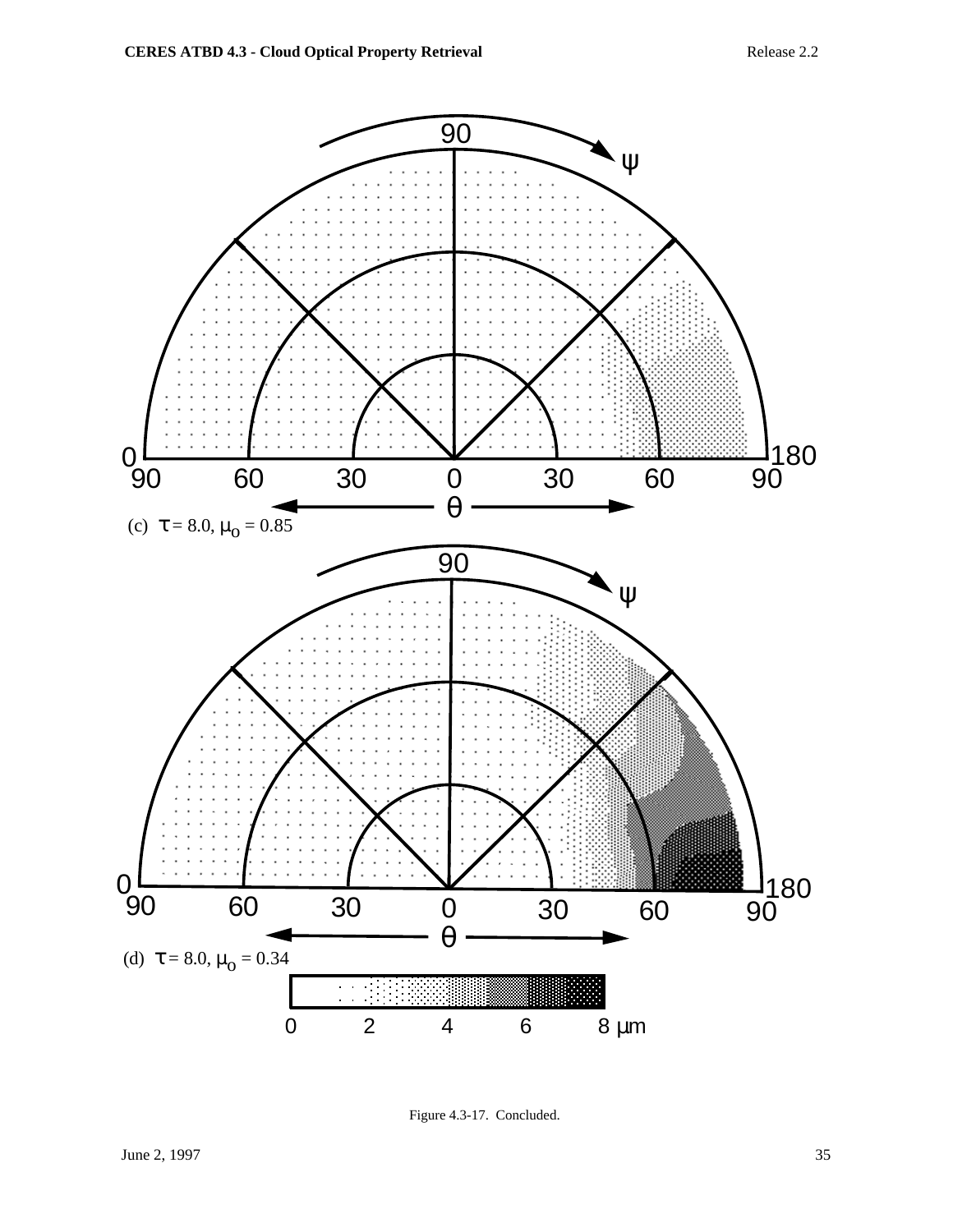

Figure 4.3-18. Angular distribution of VINT dual solutions. Range of channel 3 effective TOA temperatures.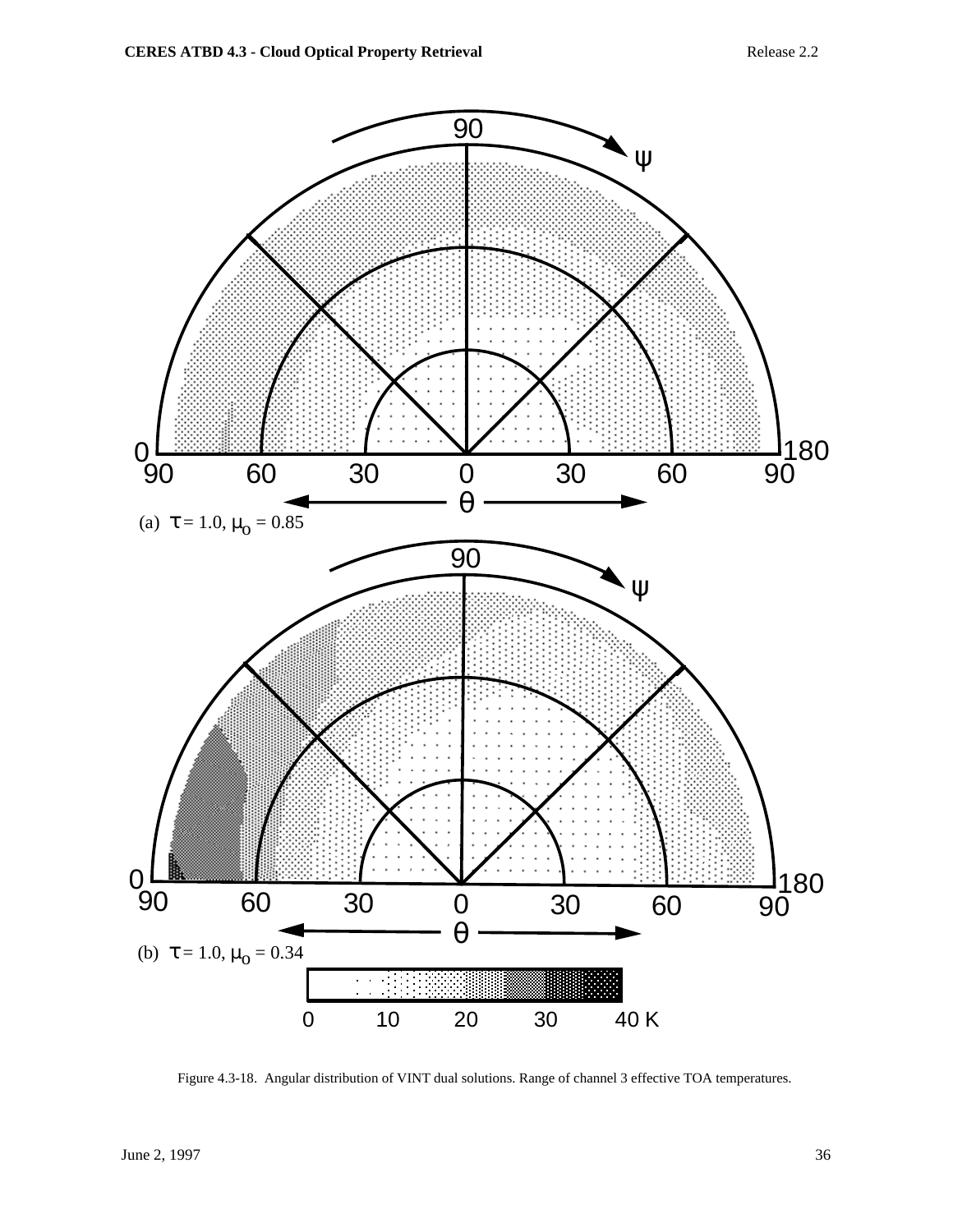

Figure 4.3-18. Concluded.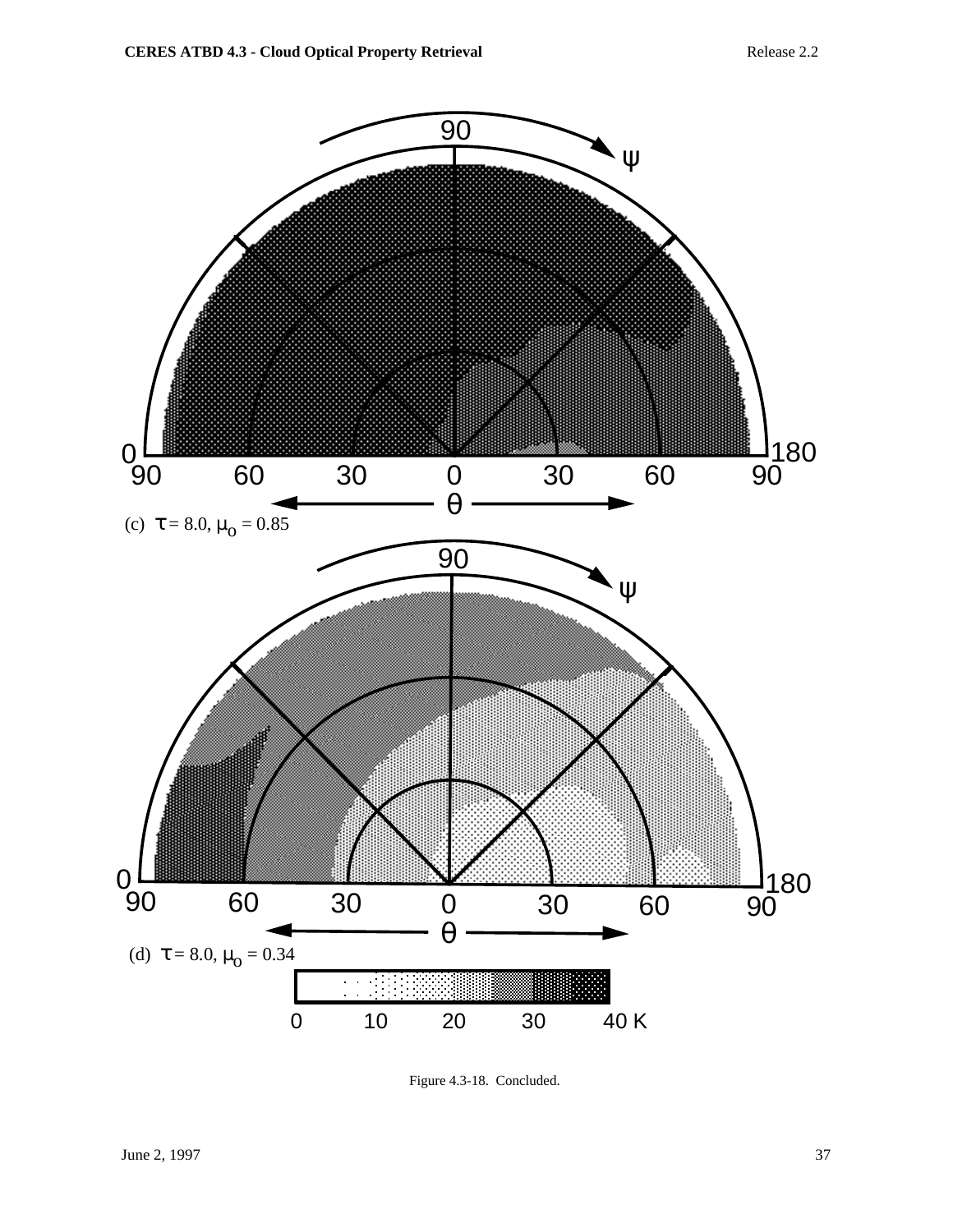then applied to the subject pixel to determine final values of  $T_{cld}$ ,  $\tau$ , and  $r_e$  using the range in  $T_{cld}$  from the *1-3-4* results to bound the solution.

A similar approach may be used to identify and account for multilayer clouds in the scene as long as the upper and lower clouds are optically thin and thick, respectively. In such cases, the *1-3-4* method will yield a large optical depth and the derived cloud altitude and effective particle size fall between those of the upper and lower clouds. From a theoretical perspective, the *BTD4-5* will differ from that of an optically thick cloud. The lower cloud will act as the background (clear-sky) and the upper cloud will provide the "cloud" signal. If the *1-3-4* result indicates an optically thick cloud, the results can be used to compute *BTD4-5* for the same pixel. If the actual *BTD4-5* differs significantly from the computed value, it is likely due to the presence of multilayer conditions, especially if previous subsystems have identified two different cloud levels in the tile. If the pixel is identified as being multilayered and a lower cloud temperature is known, the temperature, optical depth, and particle size of the upper cloud can be computed using only the  $BTD_{4-5}$  part of the nighttime method described in section 4.3.4.2.

4.3.4.1.2. Reflectance technique. The reflectance approach uses the ratio  $\rho_{0.65}/\rho_{1.60}$  to determine the phase of the clouds by comparing the ratio to model calculations for thick ice and water droplet clouds. For each single-layer pixel, the phase will be determined by comparing the reflectance ratio to an icewater threshold computed for  $\mu_o$ ,  $\mu$ , and  $\phi$  using the models discussed earlier. If the ratio exceeds the greatest model ice ratio, the cloud will be designated as liquid water; otherwise, the phase is ice.

After determination of the phase, a least squares approach is applied to match the multispectral radiances to a set of model calculations simulating the reflectances for clouds having a range of particle sizes and optical depths. This approach, the models to apply it, the expected errors, and current limitations are discussed in detail by King and Tsay (1993). This technique will use the VIRS 0.65-, 3.75-, and 1.60-µm data during CERES/TRMM. It is anticipated that CERES/EOS will use the 3-channel reflectance method employing the 2.13-µm MODIS channel. In this Release 2 software design for the COPRS, the reflectance method serves as the secondary particle size retrieval method. The four-channel method will serve as the primary technique because of its history of global application using operational satellite data. The reflectance method will be phased in as experience with its use in satellite retrievals is gained.

#### *4.3.4.2. Nighttime Cloud Optical Depth, Particle Size, and Cloud Temperature*

The cumulative experience of remotely sensing particle size and optical depth at night is much less than that for the daytime. The available techniques are either in early development or in a conceptual stage at this time. The primary shortcoming to the nocturnal methods is the lack of a relatively independent optical depth channel. When the sun is shining, it is usually possible to obtain a close approximation of optical depth using the visible channel because of its relative insensitivity to particle size (Fig. 4.3-6) and its independence from  $T_{cld}$ . This facilitates the determination of  $T_{cld}$  and, ultimately,  $r_e$ . At night, the problem is less tractable because all three channels are highly sensitive to  $T_{cld}$  and  $\tau$  for small optical depths ( $\tau$  < 6). Although  $T_{cld}$  is well defined for larger optical depths, there is minimal information available regarding τ and *re*. For those clouds having small optical depths, particle size and τ can be determined using one of the approaches described below.

*4.3.4.2.1. Solar-infrared, infrared, split-window technique (SIST).* Given an optically thin cloud  $(\tau < 6)$ ,  $\mu$ , and the background (clear-sky or cloudy) temperatures for channels 3, 4, and 5, it is assumed that a given pair of  $BTD_{3-4}$  and  $BTD_{4-5}$  at a particular value of  $T_4$  uniquely define a cloud characterized by  $T_{cld}$ ,  $r_e$  or  $D_e$ , and τ. These parameters can be determined by matching the three measured quantities as closely as possible to the same parameters calculated using each of the microphysical models defined for the COPRS. Each observed quantity will fall between the corresponding pair of discrete theoretical calculations for a given phase. The distance in *BTD* from the model value to the observed value is used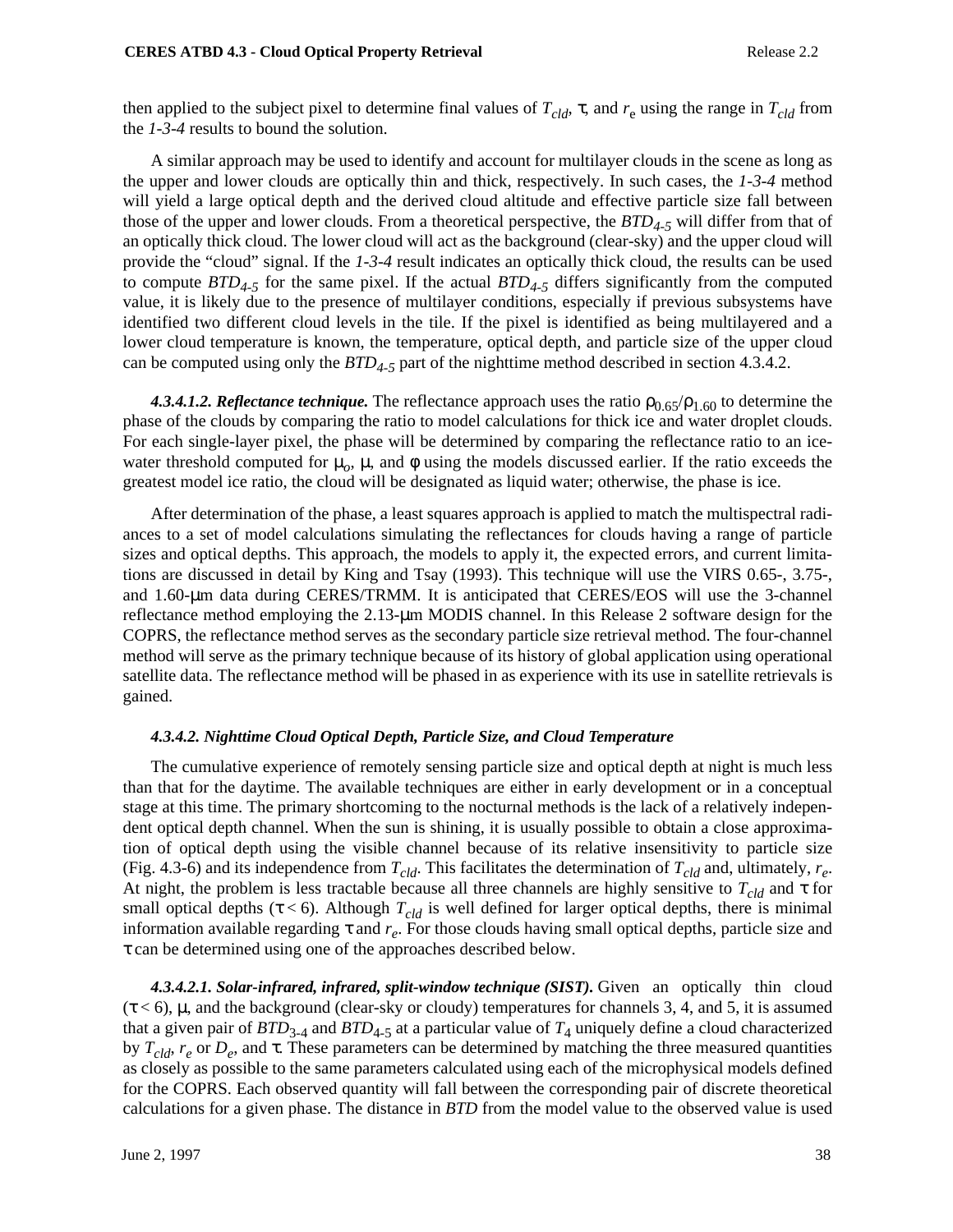to interpolate between each model for each parameter to assign a value of cloud temperature, optical depth, and particle size to the pixel for both channels 3 and 5. In the absence of temperature indications, the phase is selected based on how closely the channel 3 and 5 parameters agree with each other. The final values of  $T_{cld}$ ,  $r_e$  or  $D_e$ , and  $\tau$  are determined by averaging the channels 3 and 5 results for the selected phase.

This technique attempts to determine  $\tau$ ,  $T_{cld}$ , and particle size through an iterative process that minimizes the differences between model-derived and observed values of  $BTD_{3-4}$  and  $BTD_{4-5}$  for the observed  $T_4$ . This procedure, illustrated schematically in Figure 4.3-19, begins with values given for  $\mu$ 



(a) First step of iteration process; compute errors for model k using first guess temperature.



(b) Second step of iteration process; compute errors for second cloud-temperature guess.

 $J$ Une 2, 1997  $39$ Figure 4.3-19. Schematic illustration of emittance iteration process for nighttime cloud property retrievals.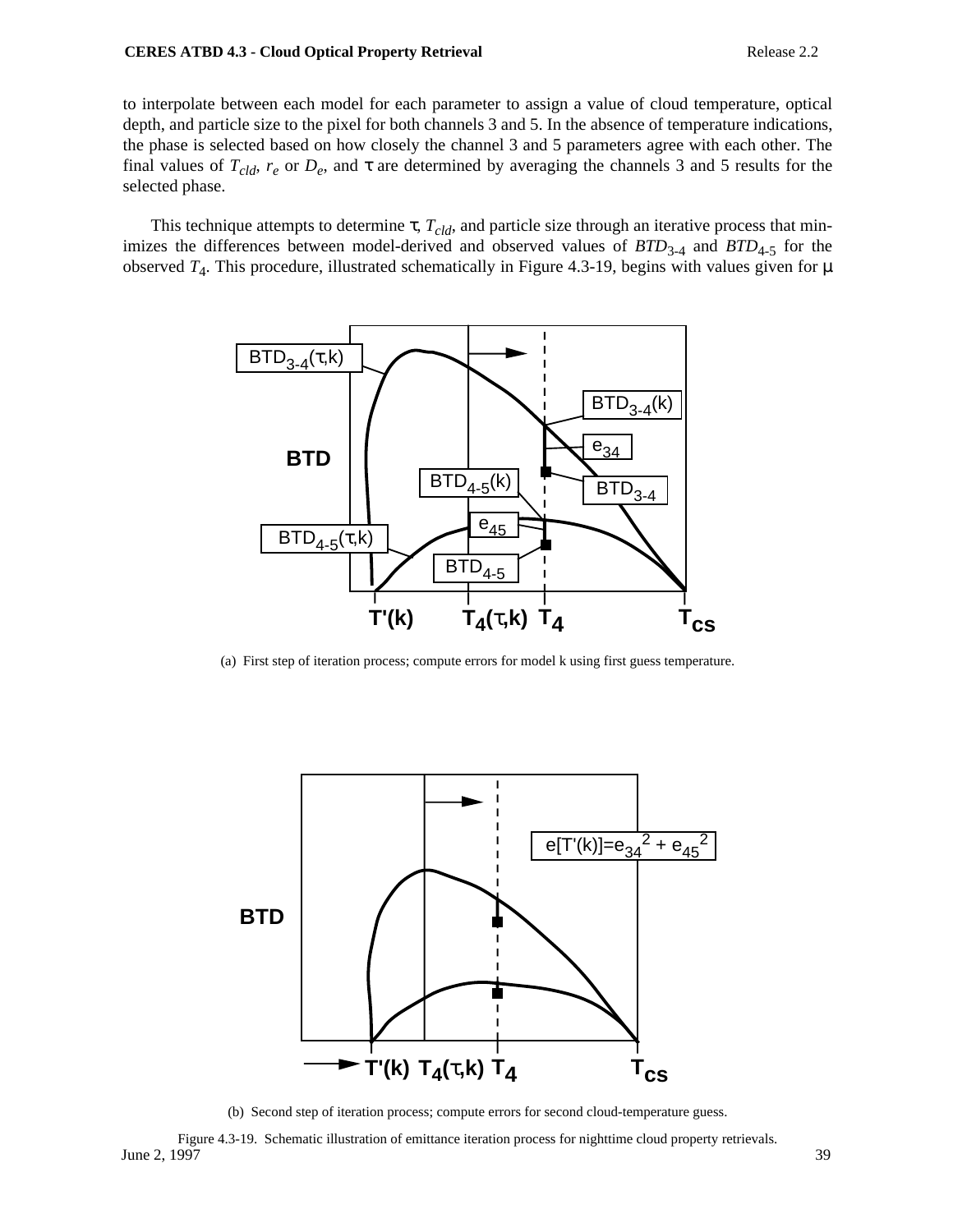and  $T_{cs}$  and assumes an initial value of  $T_{cld} = T'(k)$ , where  $T'(k) < T_4$  and k is an emittance model index corresponding to a particular particle size and phase. The tropopause temperature is the initial value of  $T_{cld}$  unless the layer analysis (section 4.2.) indicates only a single layer is present or  $BTD_{3.4} < BTD_{3.4csc}$ . In the former case, the initial cloud temperature is the layer temperature minus 5 K. If  $BTD_{3-4}$  <  $BTD_{3-4c}$ , the starting temperature is  $T_4$  − 5 K. For each of the channel-4 emittance models (4.3-8),  $\tau[T'(k), k]$  is determined using a secant iteration method to match  $T_4$ . This process is represented by the arrow in Figure 4.3-19(a). The resulting value of  $\tau$  is used to compute  $T_3$  and  $T_5$  using the channels 3 and 5 emittance models in (4.3-4). The model values of  $BTD_{3-4}[T'(k), k]$  and  $BTD_{4-5}[T'(k), k]$ , shown as the intersections of the model curves and the dashed line in Figure 4.3-15(a), are calculated from the model-derived temperatures and the observed  $T<sub>4</sub>$ . Difference  $\text{errors}, e_{34} = BTD_{3-4} - BTD_{3-4}[T'(k), k]$  and  $e_{45} = BTD_{4-5} - BTD_{4-5}[T'(k), k]$ , are computed for each model. A composite error,

$$
e[T'(k), k] = e_{34}^2 + e_{45}^2 \tag{4.3-14}
$$

becomes the parameter to minimize. These operations are repeated varying  $T'(k)$  as illustrated in Figure 4.3-19(b) until  $e(T_{new}, r_e)$  is minimized yielding the best estimate of cloud temperature for model *k*. In the first iteration,  $T'(k)$  is increased by 10 K for each step until *e* begins to increase. Figure 4.3-20(a) depicts how *e* can vary with increasing  $T'(k)$ . Subsequent iterations repeat the error calculations using increasingly smaller temperature increments bounded by the last two temperatures used in the preceding iteration. The iterations continue until the increment is less than 0.1 K. For the case in Figure 4.3-20(a), the value of  $T_{cld}(k)$  corresponds to the minimum error. This entire procedure is repeated again for each model producing final values of  $e[T'(k), k]$  as shown in Figure 4.3-20(b). In practice, the algorithm begins with the smallest model for the phase and continues until  $e_{34}$  and  $e_{45}$ switch signs. The sign change in these error values indicates that the observation is between the last two models. One of the two models,  $k_{min1}$ , will have the smallest value of  $e$  for the particular phase, while the other model, *kmin*2, should also have a relatively low error. These two models are then selected for interpolation. If  $T_{cld} > 273$  K, only the water-droplet models are used. Conversely, if  $T_{cld} < 233$  K, only the ice-crystal models are considered further.

Final values of  $r_e$  or  $D_e$ ,  $T_{cld}$ , and  $\tau$  are computed for channel 3 by linearly interpolating between  $r_e(k_{min1})$  and  $r_e(k_{min2})$ ,  $T_{cld}(k_{min1})$  and  $T_{cld}(k_{min2})$ , and  $\tau(k_{min1})$  and  $\tau(k_{min2})$ , respectively, using  $e_{34}[T'(k_{min}), k_{min}]$  and  $e_{34}[T'(k_{min2}), k_{min2}]$  as the independent variables. The same interpolation is repeated for channel 5. The resultant values for the two channels are averaged to obtain the best estimate of each parameter. If both phases are considered, then the results for the phase having the smallest uncertainty,

$$
e_{35} = \left(\frac{T_{cld3} - T_{cld5}}{T_{cld3}}\right)^2 + \left(\frac{\tau_3 - \tau_5}{\tau_3}\right)^2 + \left(\frac{r_{e3} - r_{e5}}{r_{e3}}\right)^2 \tag{4.3-15}
$$

are selected for the final parameter values. The subscripts 3 and 5 refer to the parameter values derived using channel 4 with channels 3 and 5, respectively. Because of different sensitivities of the various channels to changes in re, it may be necessary to weight the terms in (4.3-13) by values other than unity. Additional research is needed to examine potential weighting changes. The most accurate estimates of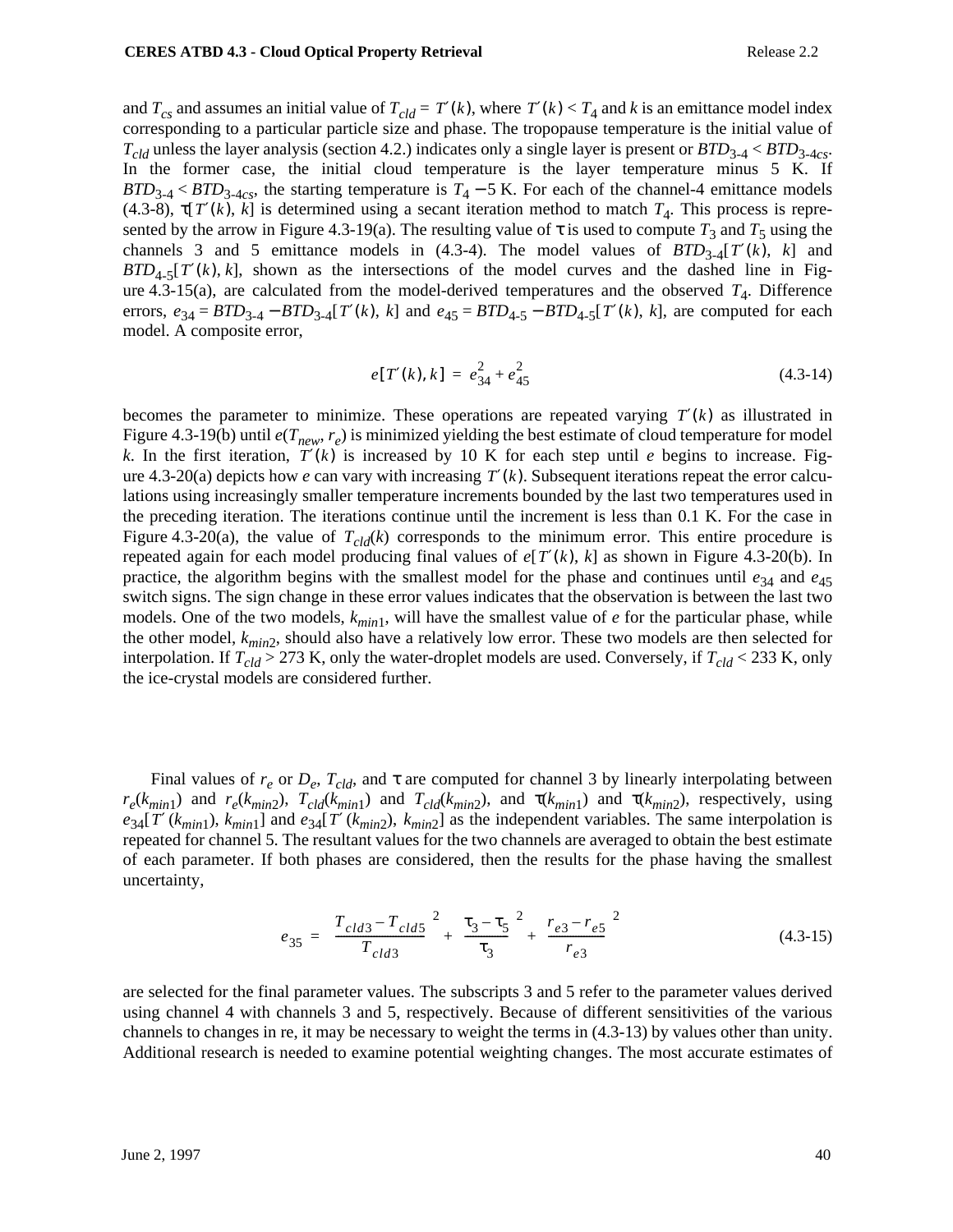

(a) Determination of the minimum error in a given particle size model.



<sup>(</sup>b) Determination of model having minimum error.

Figure 4.3-20. Schematic diagram of minimum error estimation to determine most appropriate particle size models.

 $T_{cld}$  are obtained for the larger optical depths ( $\tau > 6$ ), while the most accurate values of  $\tau$  and  $r_e$  should occur for  $(1 < \tau < 6)$ . There is little variation in *BTD* with particle size for small and large optical depths.

The SIST was tested using a limited set of simulated data with superimposed noise. In these cases, the retrieved particle sizes were within  $0.1 \mu m$  of the simulated cloud values and the phase was chosen correctly. However, it can be sensitive to the clear-sky temperature which is not as accurately determined at night, especially over land surfaces, as during the daytime. The small variation in BTD at the small and large values of  $\tau$  also increases the sensitivity of the retrieval. Considering these factors and the inherent instrument noise, it is possible to obtain unrealistic results in some scenes, particularly over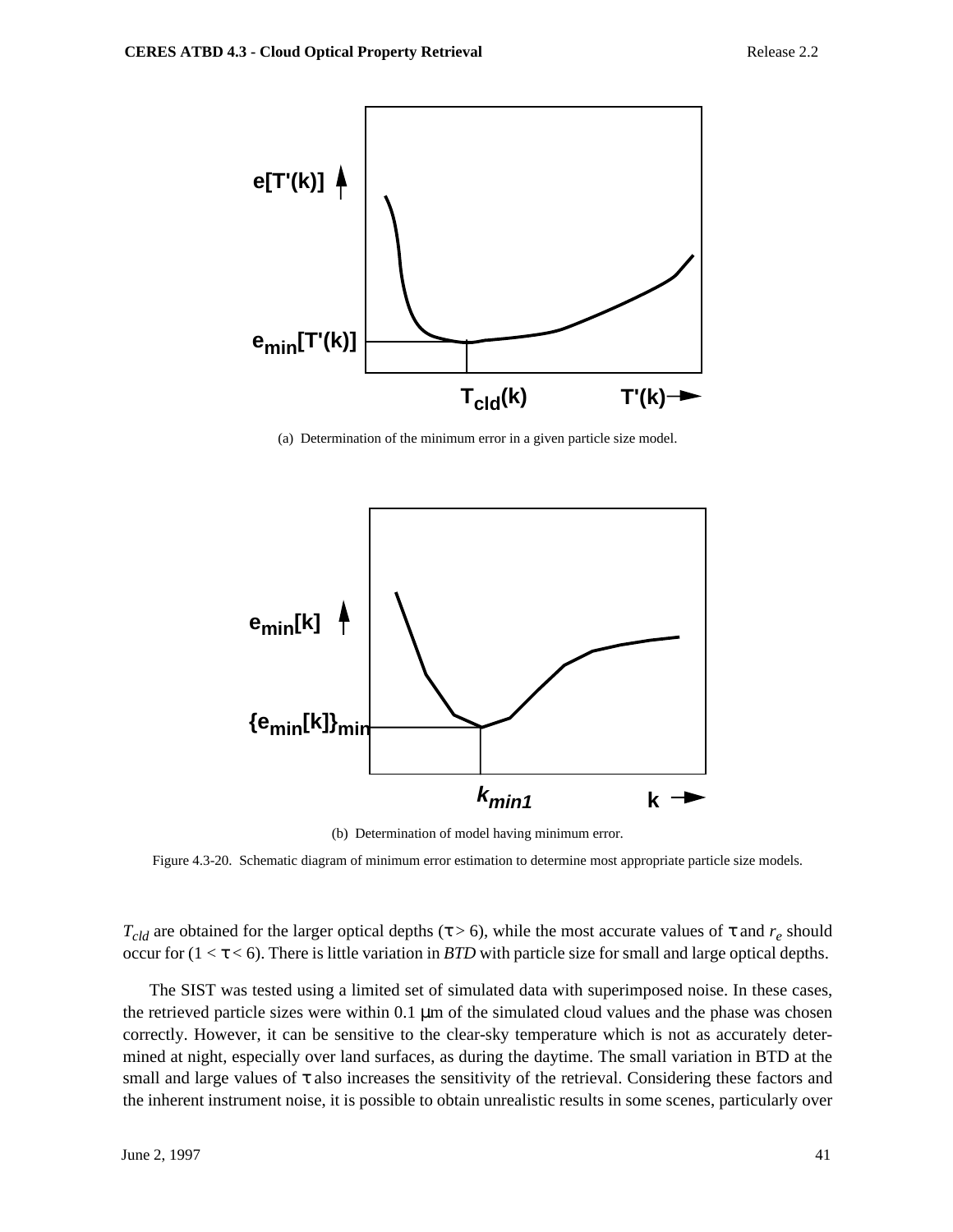land where  $T_{cs}$  can vary rapidly with geography. To minimize the occurrence of such cases, the data in a tile can be treated aggregately by assuming that they belong to the same cloud layer. Thus, the tile-mean value of  $T_{cs}$  can be used to obtain a value of  $T_{cld}$  for the tile using least squares regression. As in the single pixel approach, both ice and water models are tested and the phase is selected based on the smallest standard error of the regression estimate. Particle size is then determined for each pixel using the regression-derived value of  $T_{cld}$ .

The SIST regression technique was applied to a set of 4-km GOES-8 data taken during 1995 and 1996 covering a 30 km x 30 km box over the ARM Central Facility. GOES-8 has channels similar to the AVHRR channels 1,3, 4, and 5. A micropulse lidar (MPL) dataset (available on the Internet at http:// virl.gsfc.nasa.gov/mpl.html) depicting cloud structure directly over the ARM facility was used as the altitude reference for the retrievals. Figure 4.3-21 shows the results for data taken at 0245 UTC April



Figure 4.3-21. 3-channel night-time retrieval; 0245 UTC April 15, 1995; 36.61N 97.49W.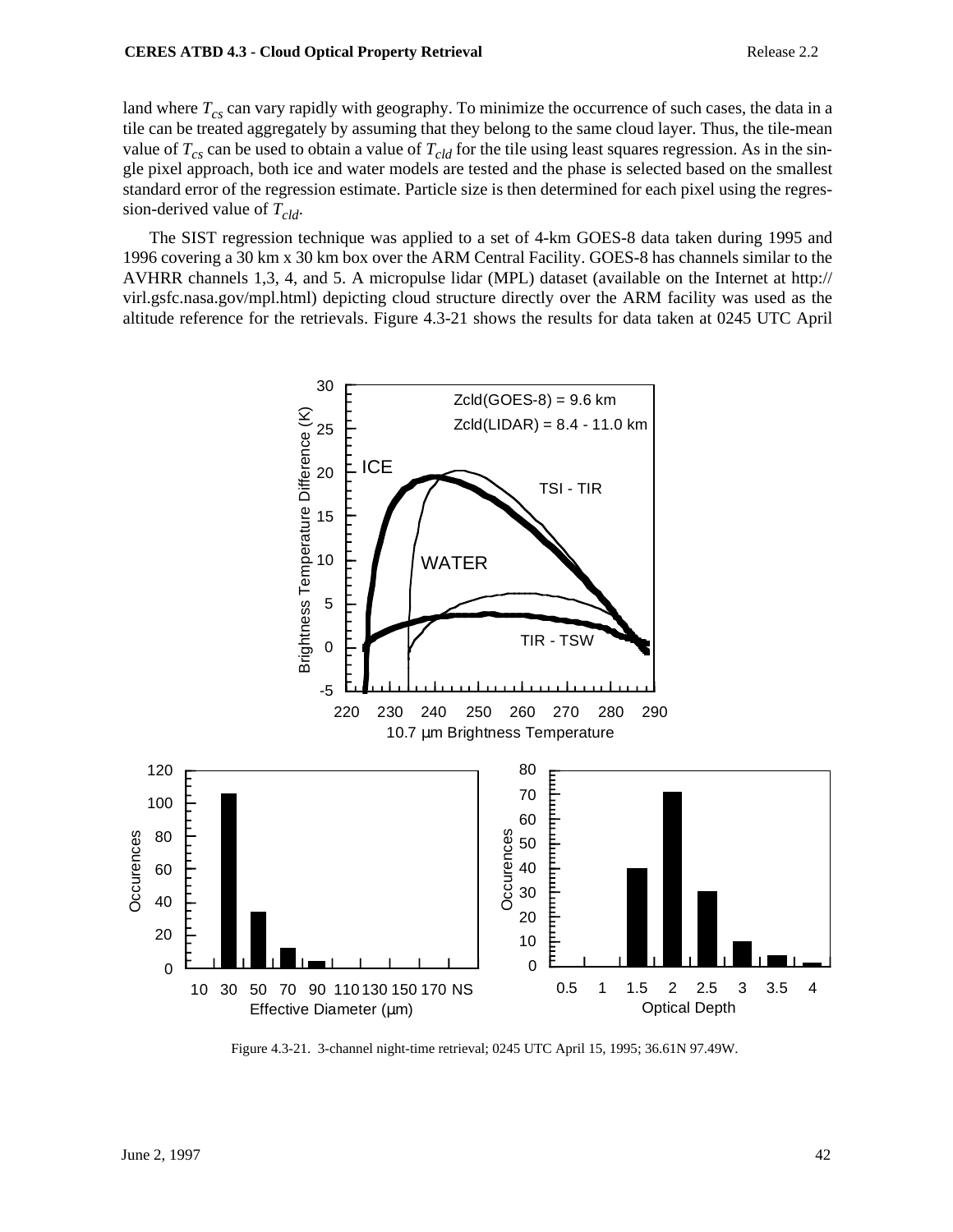15, 1995 with a cirrus cloud between 8.4 and 11 km according to the MPL. In this case, the ice model provides the best fit to the data yielding  $T_{cld} = 225.3$  K which corresponds to an altitude of 9.6 km. The optical depths vary from 1.5 to 4 and mean value of  $D_e \sim 40 \,\mu m$ . Figure 4.3-22 shows the results for all



Figure 4.3-22. Satellite-derived and Lidar-derived cloud heights at night.

of the cases used in the testing of the method together with those using an IR-only technique that assumes that all of the clouds are optically thick. The mean altitude error for the 3-channel method is 0.1  $\pm$  1.2 km compared to -3.1  $\pm$  4.0 km for the IR-only method. Thus, the SIST has significantly improved the height determination for the single layer cases.

Although the mean cloud altitudes are more accurately determined with the SIST regression analysis, it is often not possible to derive a particle size for many of the pixels. This problem most likely arises from the assumption of single values of  $T_{cs}$  and  $T_{cld}$  for the tile. While the value of  $T_{cs}$  cannot be determined for each pixel, it is possible to obtain more values of  $T_{cld}$  using the NS pixels. The initial regression and pixel analyses presumably yields values of  $D_e$  for many of the pixels actually containing a cloud near the derived value of  $T_{cld}$ . It will not be possible to determine a value of  $D_e$  if the true cloud temperature differs too much from the regression value. To account for those pixels, the regression analysis is performed at least two additional times: once using the pixels having *BTD*(*T4*) values greater than the regression values (or  $T_4 < T_{cld}$ ) and once using the remaining NS pixels. The new value of  $T_{cld}$  for the tile is recomputed using the weighted means from all of the regressions. Similarly, the mean value of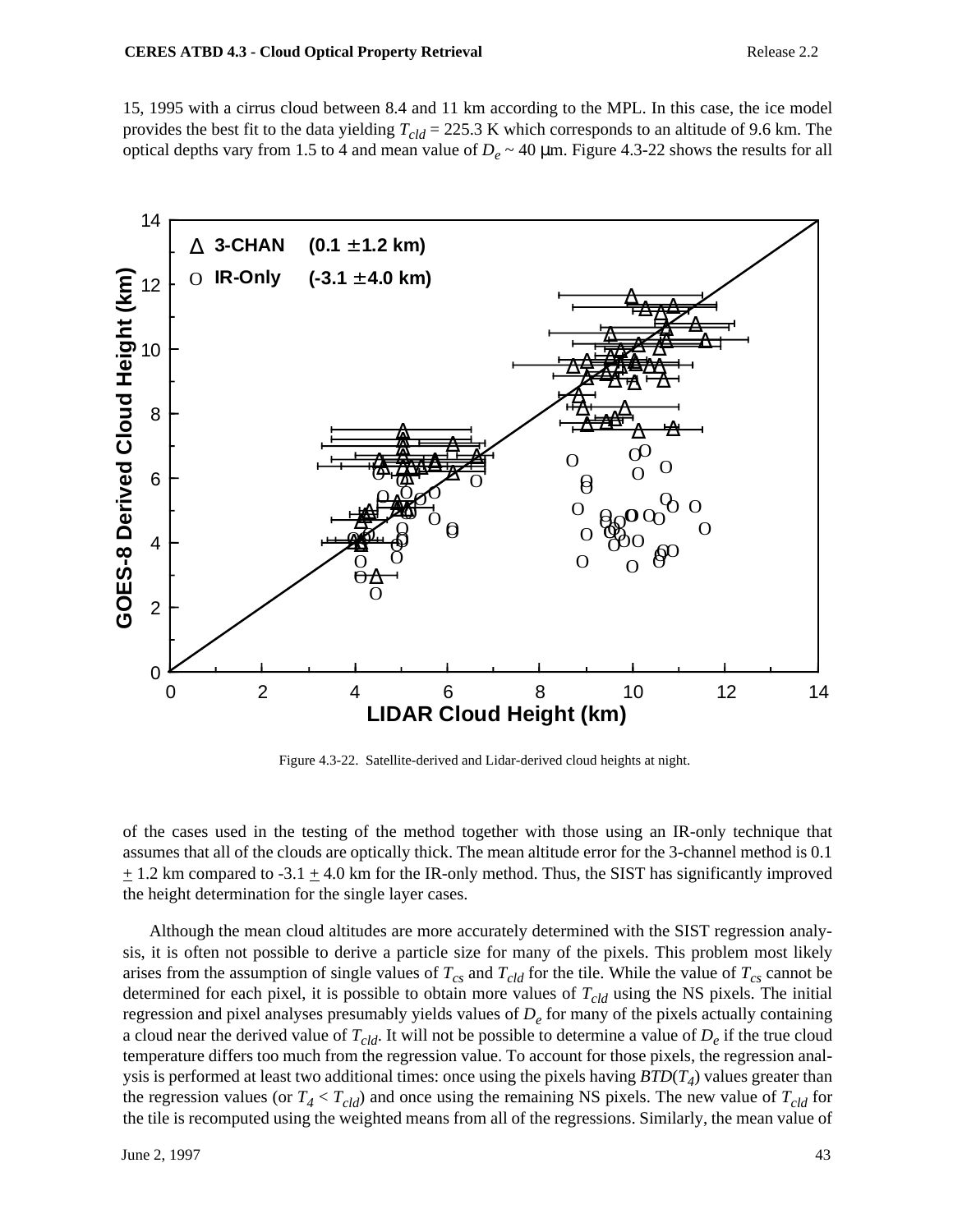$D<sub>e</sub>$  is computed using all of the pixels with a valid solution. Any remaining pixels are assigned the mean particle size for the tile. Testing of the SIST is continuing.

*4.3.4.2.2. Single-layer, fixed-size technique.* An alternate method that may be included in the COPRS is the technique of Lin and Coakley (1993) that interprets the pixel radiances for a single-layer cloud deck as

$$
B(T) = (1 - C)B(T_{cs}) + C(\varepsilon B(T_{cld}) + tB(T_{cs}))
$$
\n(4.3-16)

where wavelength is implied and *C* and ε are the pixel-scale fractional cloud cover and cloud emittance, respectively. The cloud temperature and particle size index are determined iteratively from the group of pixels constituting the cloud deck. The emittance models described earlier will be used to determine particle size and phase. A single cloud temperature and effective radius are assumed for the entire deck. Those two parameters define a set of solutions to (4.3-16) that envelope most of the pixels representing the cloud deck. The emittance and cloud fraction for each pixel within the envelope are obtained through simultaneous solution of (4.3-16) for channels 4 and 5. Details of this method are given by Lin and Coakley (1993).

This technique is limited to those conditions where a single layer is easily discernible. It allows no variation of particle size and radiating temperature within the deck. The particle size derived for the deck tends to be the smallest observable particle size for the given set of pixels because it is defined by those pixels essentially having the greatest  $BTD_{4-5}$  for a given  $T_4$ . The cloud temperature also tends to be the coldest observed brightness temperature. This method, however, requires no iteration and is relatively simple to implement. Refinement of the technique is continuing.

#### *4.3.4.3. Multiple Cloud Layer Retrievals*

The discussion above generally applies to single layer clouds or to overlapped clouds that include an optically thick upper cloud layer. In either case, the pixel index will probably denote a single layer cloud. For data blocks with multiple cloud layer pixels, a slightly different approach is taken. The first step for a given data block is to determine the particle sizes for all of the single-layer pixels. When available, the mean particle sizes and temperatures are computed for each layer. If single-layer particle size is not available, only the layer temperatures are available from the subsystem input dataset. Two approaches are taken for these cases.

When the layer temperatures and particle sizes are available, optical depth is the remaining unknown quantity if the background temperature is specified. In the case of multiple layers, the background temperature may vary with the emittance or optical depth of the lower cloud. The range of the background temperature is simply  $T_{cs} - T_{lc}$ , where  $T_{lc}$  is the lower-cloud temperature. An envelope of  $T_4$  and  $BTD_{3-4}$  can be constructed using the upper cloud temperature  $T_{uc}$  as  $T_{cld}$ , and  $T_{lc}$  and  $T_{cs}$  as the temperatures used to compute the clear radiance term in (4.3-4) and (4.3-9). Multilevel pixels falling outside this envelope will be treated as single-layer pixels and the particle size and cloud temperature retrieval will be executed in the normal fashion. Those pixels with values within the envelope will be analyzed for particle size and background or "clear-sky" temperature. The initial background temperature is found by linear interpolation between the lower and upper bounds of  $BTD_{3-4}$  at the observed  $T_4$ . The optical depth of the upper cloud is found using (4.3-4). The final values of the lower and upper cloud optical depths are found by iterating this process. The mean particle sizes and temperatures for the upper and lower clouds are assigned to all of the pixels in the envelope.

When layer temperatures are the only parameters available, it is assumed that the lower cloud is optically thick so that  $T_{lc}$  is the only value substituting for  $T_{cs}$ . The SIST is then applied to find optical depth and cloud particle size. If particle sizes can be retrieved, they are used to compute mean values for the upper layer. The first approach is then invoked for the remaining pixels if they are available. If no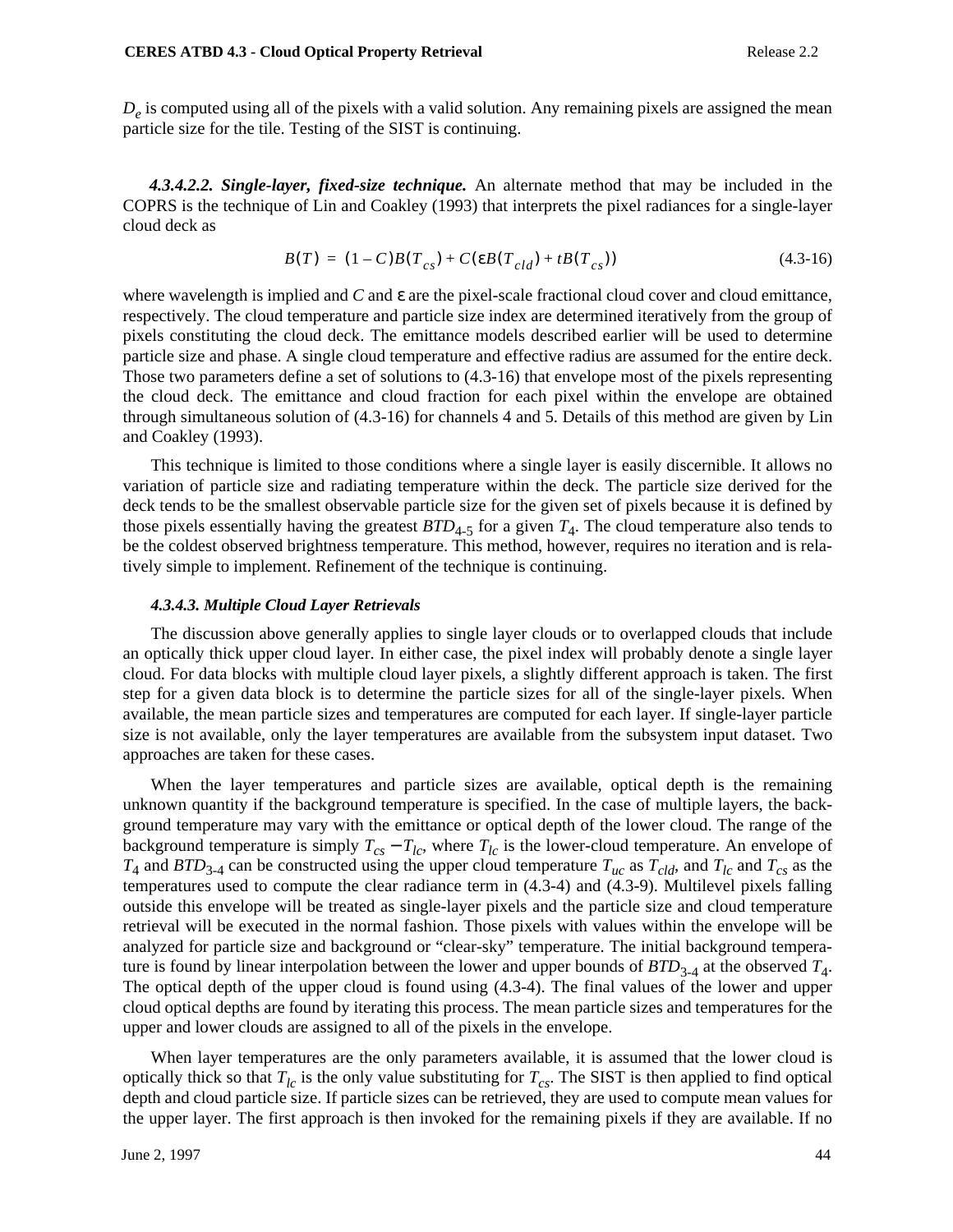particle sizes are retrieved, the particle size is specified using default values for water and ice. Optical depths are then computed using the visible reflectance. A technique for using the MODIS 1.38-µm channel will also be explored for estimating the high cloud optical depth. The methods for processing multilayer pixels are in the development stage. The techniques currently available for deriving multilayer cloud properties are not sufficiently mature to be applied to the CERES imager data in this algorithm release. Additional research will be devoted to the developing the multilayer retrievals as operationalalgorithms in future releases of the COPRS software.

#### *4.3.4.4. Water Path*

Rearranging (4.3-7) gives the liquid water path,

$$
W_{liq} = \frac{4\delta_{liq}r_e\tau}{3Q_e}
$$
\n(4.3-17)

for a given effective droplet radius and optical depth. Using the model distributions in (4.3-13) in a regression fit yields the ice water path  $(gm^{-2})$ ,

$$
W_{ice} = \tau (0.259 D_e + 0.000819 D_e^2 - 0.88 \times 10^{-6} D_e^3)
$$
\n(4.3-18)

for the retrieved ice-crystal size and optical depth.

#### *4.3.4.5. Cloud Top and Base Altitudes*

Cloud-top height  $Z_t$  is the lowest altitude from the sounding corresponding to  $T_{cld}$ . Because the value of *Tcld* may correspond more closely to the center of the cloud in optically thin cases, it will be adjusted in some cases to account for semitransparency. The adjustment uses the approach of Minnis et al. (1990a) for cirrus clouds. The channel-4 cloud-top emittance is defined as

$$
\varepsilon_t = \varepsilon_4 (2.97 - 0.00914 T_{cld}) \tag{4.3-19}
$$

The cloud-top temperature  $T_t$  is computed using the observed value of  $T_4$  and  $T_{cs4}$  in (4.3-4). This approach is used only for  $T_{cld}$  < 253 K. For warmer clouds,  $\varepsilon_t = 0.98\varepsilon_4$ . No adjustment is made for water clouds because the correction is usually less than 0.1 km, the precision of the height determination. Cloud base is given as  $Z_b = Z_t - \Delta Z$ . The cloud thickness  $\Delta Z$  is computed using empirical formulae. For clouds below 4 km,  $\Delta Z = 0.08\tau^{1/2} - 0.04$  (Minnis et al. 1992). When  $\Delta Z < 0.02$  km,  $\Delta Z$  is set to 0.02 km. For other clouds,

$$
\Delta Z = 7.5 - 0.026T_c + 0.85 \ln \tau \tag{4.3-20}
$$

(Smith et al. 1993). The minimum thickness for these clouds is also 0.02 km, with a maximum of 8 km. Cloud base and top pressures correspond to  $Z_b$  and  $Z_t$  in the vertical profiles of  $Z(p)$  and  $T(p)$ .

#### **4.3.5. Practical Considerations**

#### *4.3.5.1. Computer Requirements*

*4.3.5.1.1. Model input.* The bidirectional reflectance models have been computed for 16 particle sizes. They are discretized at 12 optical depths. The last four optical depths are not included for the 3.75-µm channel since the reflectance is essentially invariant for larger optical depths. The arrays for each particle size require 0.25, 0.25, and 0.19 megabytes of storage, respectively, for the 0.65-, 1.60-, and 3.75-µm channels. The emittance models for each particle size have been computed for 3.75, 11, and 12 µm. A total of 75 coefficients is used for each emittance model.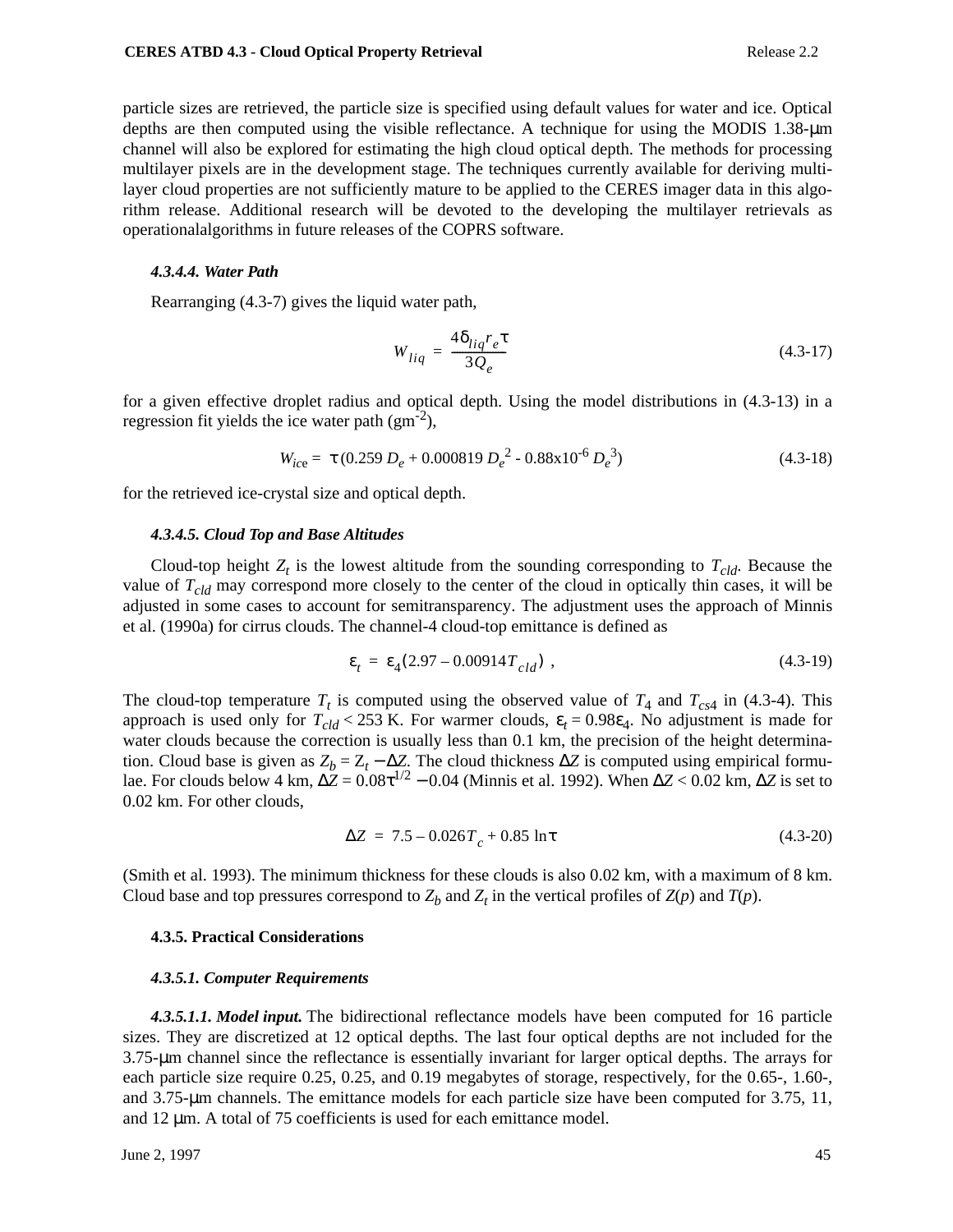*4.3.5.1.2. Subsystem output.* The output comprises a set of 16-bit integer values that define the cloud properties for each pixel in the analysis block. The parameters are phase (dimensionless), particle size (units of  $\mu$ m × 10), cloud visible optical depth (dimensionless × 10), channel-4 zenith emittance (dimensionless  $\times$  100), cloud liquid or ice water path (kg/m<sup>2</sup>  $\times$  1000), cloud-top pressure (hPa), cloud effective pressure or  $p(T_{cld})$  (hPa), cloud-base pressure (hPa), cloud effective temperature (K  $\times$  10), cloud effective altitude (km  $\times$  10), and cloud effective cloud particle size ( $\mu$ m  $\times$  10). In addition, there will be a quality flag and methodology flag to indicate the uncertainty and source of the retrieval for each pixel.

*4.3.5.1.3. Data processing requirements.* The processing requirements for the reflectance method are given by King and Tsay (1993). The processing needs for the other algorithms are substantial and will be determined.

#### *4.3.5.2. Strategic Concerns*

There are many situations that can prevent or diminish the accuracy of a given parameter retrieval. Some situations can be handled through the application of alternative methods, others by using default options. Solutions to all of the problems noted below, as well as others that will inevitably arise in the development of this global methodology, will be examined in current and future research.

*4.3.5.2.1. Potential problems.* There are many situations that can foil the algorithms outlined above. A listing of all such conditions would be superfluous. Some of the more important potential problems confronting the COPRS are noted below.

In most daytime cases, a reliable retrieval of cloud optical depth, particle size, and temperature can be obtained for optically thick clouds. However, thick low or midlevel clouds can be shadowed by nearby high clouds voiding the plane-parallel assumption in all retrievals using solar reflectance. Shadows also can affect thin-cloud retrievals in variable thickness, single-layer fields (Minnis et al. 1990). Clouds affected by shadows frequently are darker than the clear-sky pixels so that their properties cannot be obtained with reflectance models. Even when optically thick, ice clouds may not produce reflectances that conform to the model configurations because of the wide variety and potential orientations of the particles in cirrus clouds. Particle size retrievals for clouds containing very large particles will be constrained because of the limited sensitivity of the mixed and emittance methods.

Thin-cloud properties will be severely diminished in accuracy for pixels taken over relatively bright backgrounds such as desert, snow, or other clouds. It may not be possible to obtain a solution in many of these instances. Thin-cloud retrievals near coastlines will also be subject to errors in the clear-sky radiances because of slight mislocations. All of the retrievals are based on plane-parallel radiative transfer models. Thus, for scattered or broken cloud fields or for clouds with internal variations in their optical properties, there may be significant errors in the retrieval of particle size and optical depth (e.g., Stackhouse and Stephens 1994; Duda et al. 1994). Cloud thickness estimates are based on a limited amount of empirical data so that the global applicability of these formulas is highly uncertain. As discussed earlier, nocturnal retrievals of τ and  $r_e$  are not possible for optically thick clouds. During both day and night, retrievals for overlapped clouds will be much less certain than those for single layer clouds. Near the terminator, the geometry and the atmospheric path lengths diminish the variability in the reflected radiance fields and, essentially, negate the plane-parallel cloud assumption. Retrievals that depend on reflectances become much more uncertain. There is still some solar contamination of the channel-3 radiances at the high solar zenith angles so that an emittance-based retrieval must account for the solar reflectance component which is highly uncertain.

*4.3.5.2.2. Solutions.* Accounting for these various situations presents a challenge to the development of a comprehensive global analysis system. A first-order solution to the problem of shadowed cloud pixels is to tag them as such and assign them the mean values of the nearest cloud layer. If the shadowing is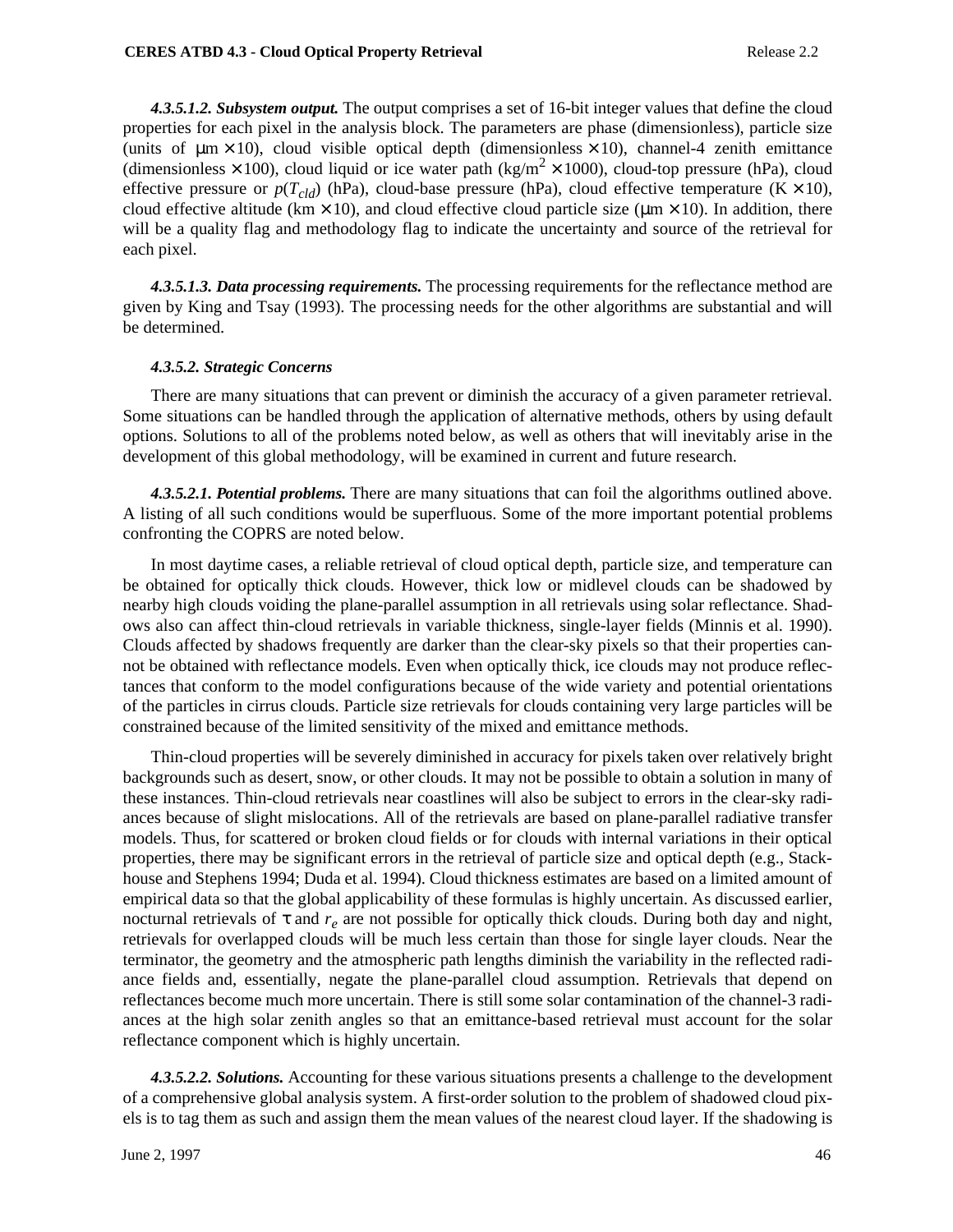particularly heavy, it can be assumed that the reflected portion of the channel-3 radiance is negligible. In that case, the 3-channel SIST can be implemented. At this time, there is no technique available for finding ice particle shape and orientation using passive satellite measurements. If no solution can be obtained for a single-layer cloud during the daytime using the 4-channel technique because the particles are too large, the reflectance method using the 1.60-µm channel will be applied. If no solution is obtained, the pixel particle size will be assigned using either the closest extreme model value or the average of all the adjacent pixels. A similar approach is used for optical depth and cloud temperature.

For thin clouds over bright scenes, it may be necessary to use the SIST since the channel-3 surface albedo is relatively small compared to the visible albedo. Similarly, clouds are much more reflective at visible rather than near-infrared wavelengths. In the bright background instances, the channel-3 solar component will be calculated for each of the models and optical depths. The SIST would proceed as usual. This daytime application of the 3-channel emittance method can also be used to determine the consistency between the day and night cloud property retrievals. The use of the 3-channel emittance technique during the day needs further evaluation.

The difficulties of the near-terminator geometry are less manageable than many of the other problems. It may be possible to assume a particle size and derive the cloud temperature and optical depth using channels 4 and 5. When MODIS is operating, the problem is somewhat mitigated because three thermal window channels will be available. At night, when the optical depth and radius retrievals are limited to  $\tau \sim 10$ , a default value will be assigned.

#### *4.3.5.3. Calibration and Validation*

The derived parameters for each pixel are critically dependent on the absolute calibration of the sensors. Although comprehensive sensitivity studies have not been performed for all of the COPRS algorithm components, some estimates of the dependence of particle size on the channel-3 radiance have been made by Han (1992). For example, he found that a precision of 0.0017 W-m<sup>-2</sup>sr<sup>-1</sup> in the channel 3 radiances translates into uncertainties as low as 2% for  $r_e < 20 \mu m$ ,  $\tau > 3$  and as great as 10% in  $r_e$  for  $\tau \leq 1$ . Similar uncertainties in the channel 3 calibration would probably produce particle size errors of the same magnitude. The filter functions of the channel-3 sensor must also be accurately known to derive an accurate value of the spectral solar constant for the calculation of the solar component of the observed radiances. Further sensitivity studies are needed to evaluate the full impact of calibration on the derived quantities.

Validation efforts before, during, and after the CERES flights are essential to understanding the accuracy of the retrieved quantities. Before the initial launches, datasets taken during FIRE, ASTEX, ARM, and TOGA/COARE will be used to verify the optical depths, particle phases and sizes, water path, and cloud temperatures using the developmental code and substitute satellite (i.e., historical AVHRR and GOES) and aircraft data. After launch, FIRE III, SHEBA, and ARM data will be used to assess the operational algorithms. in-situ measurements and active remote sensing of cloud microphysics are needed to estimate the uncertainties in phase and particle size. During TRMM, the VIRS-derived droplet radii over water may also be compared for consistency to  $r_e$  retrieved with the microwave liquid-water-path/visible reflectance approach discussed in section 4.3.2.3. Radar and lidar data from aircraft and surface sites are needed to evaluate the particle sizes, cloud-top and cloud-base temperatures, and the ice water paths. Sunphotometers, radar, and lidar data are needed to verify optical depths. Microwave radiometers are needed to assess liquid water path. Other instruments, such as nephelometers, are needed to ensure that the scattering phase functions used in the model calculations are reasonably accurate. All of these types of instruments should be available in part or in total during each of the noted experiments. High-altitude radiometeric measurements using wavelengths similar to VIRS or MODIS are needed for calibration checks and for model validation. The ER-2 MODIS Airborne Simulator and the Multispectral Pushbroom Imaging Radiometer (MPIR) proposed for umanned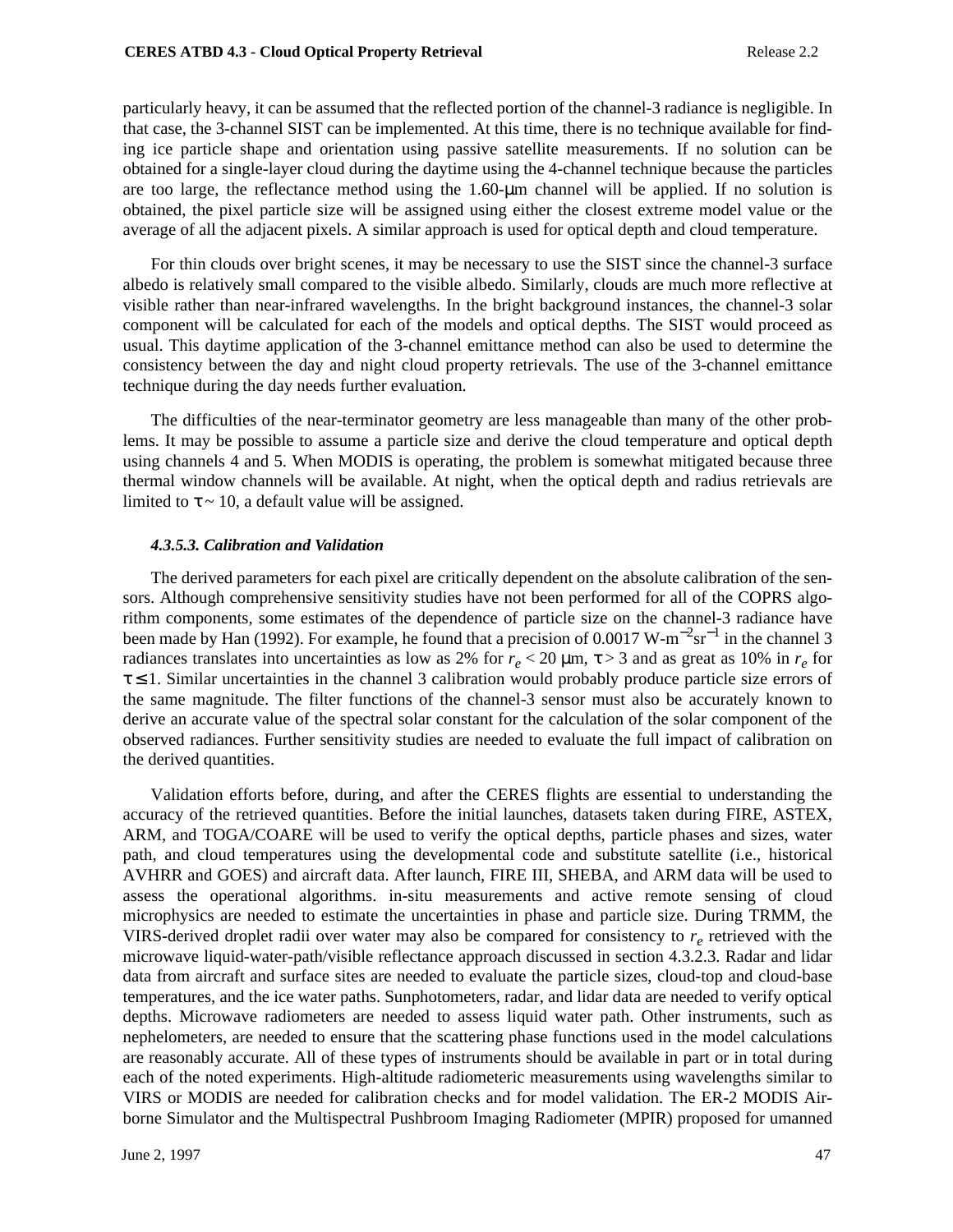aircraft by the DOE should be valuable assets for those purposes. Those data will also be useful for determining the sensitivity of the retrievals to the viewing conditions.

#### *4.3.5.4. Quality Control and Diagnostics*

The initial quality control occurs within the basic algorithms. Constraints are also applied to ensure that no physically unreasonable values are passed to the next subsystem. Particle sizes are not allowed to fall outside of prespecified limits that depend on phase. Cloud temperatures are not allowed to exceed the warmest temperature in the sounding or at the surface, whichever is greatest. Cloud temperatures must be warmer than the tropopause temperature minus 5 K. As a consistency check, the cloud temperatures will also be compared to the values derived for the layer clouds. Liquid water path and optical depths will be capped to prevent unrealistic values. In all cases, a new value, from adjacent pixels or the nearest cloud layer or from a default value set, will replace the suspect pixel value. A quality flag will be set to indicate what bound was violated. A flag will also be set to denote which methodology or replacement technique produced the final cloud property values. Other diagnostics and quality checks will be implemented as needed.

#### *4.3.5.5. Numerical Computation Considerations*

The code as currently developed processes up to 275 pixels per second on a 300 *Mflop* CPU. While the speed is less than real time, the operational algorithms will perform at higher rates as a result of code optimization.

#### **4.3.6. References**

- Ackerman, Steven A.; and Stephens, Graeme L. 1987: The Absorption of Solar Radiation by Cloud Droplets—An Application of Anomalous Diffraction Theory. *J. Atmos. Sci.*, vol. 44, pp. 1574–1588.
- Ackerman, Steven A.; Smith, W. L.; Revercomb, H. E.; and Spinhirne, J. D. 1990: The 27–28 October 1986 FIRE IFO Cirrus Case Study—Spectral Properties of Cirrus Clouds in the 8–12 Micron Window. *Mon. Weather Rev*., vol. 118, pp. 2377–2388.
- Arking, A.; and Childs, J. D. 1985: Retrieval of Cloud Cover Parameters From Multispectral Satellite Images. *J. Climat. & Appl. Meteorol.*, vol. 24, pp. 322–333.
- Baum, Bryan A.; Arduini, Robert F.; Wielicki, Bruce A.; Minnis, Patrick; and Si-Chee, Tsay 1994: Multilevel Cloud Retrieval Using Multispectral HIRS and AVHRR Data: Nighttime Oceanic Analysis. *J. Geophys. Res.*, vol. 99, no. D3, pp. 5499–5514.
- Baum, Bryan A.; Wielicki, Bruce A.; Minnis, Patrick; and Parker, Lindsay 1992: Cloud-Property Retrieval Using Merged HIRS and AVHRR Data. *J. Appl. Meteorol.*, vol. 31, pp. 351–369.
- Blau, H. H., Jr.; Espinola, R. P.; and Reifenstein, E. C., III 1966: Near Infrared Scattering by Sunlit Terrestrial Clouds. *Appl. Opt.*, vol. 5, pp. 555–564.
- Charlson, Robert J.; Warren, Stephen G.; Lovelock, James E.; and Andreae, Meinrat O. 1987: Oceanic Phytoplankton, Atmospheric Sulphur, Cloud Albedo and Climate. *Nature*, vol. 326, pp. 655–661.
- Coakley, James A., Jr.; Bernstein, Robert L.; and Durkee, Philip A. 1987: Effect of Ship-Stack Effluents on Cloud Reflectivity. *Science,* vol. 237, pp. 1020–1022.
- Curran, R. J.; and Wu, M.-L. C. 1982: Skylab Near-Infrared Observations of Clouds Indicating Supercooled Liquid Water Droplets. *J. Atmos. Sci.*, vol. 39, pp. 635–647.
- d'Entremont, Robert P. 1986: Low- and Mid-Level Cloud Analysis Using Nighttime Multispectral Imagery. *J. Climat. & Appl. Meteorol.*, vol. 25, pp. 1853–1869.
- Duda, D. P.; Stephens, G. L.; and Cotton, W. R. 1994: Impact of Enhanced CCN Concentrations on the Radiative Properties of a 3D Marine Stratocumulus Cloud. *Eighth Conference on Atmospheric Radiation,* AMS, pp. 262–264.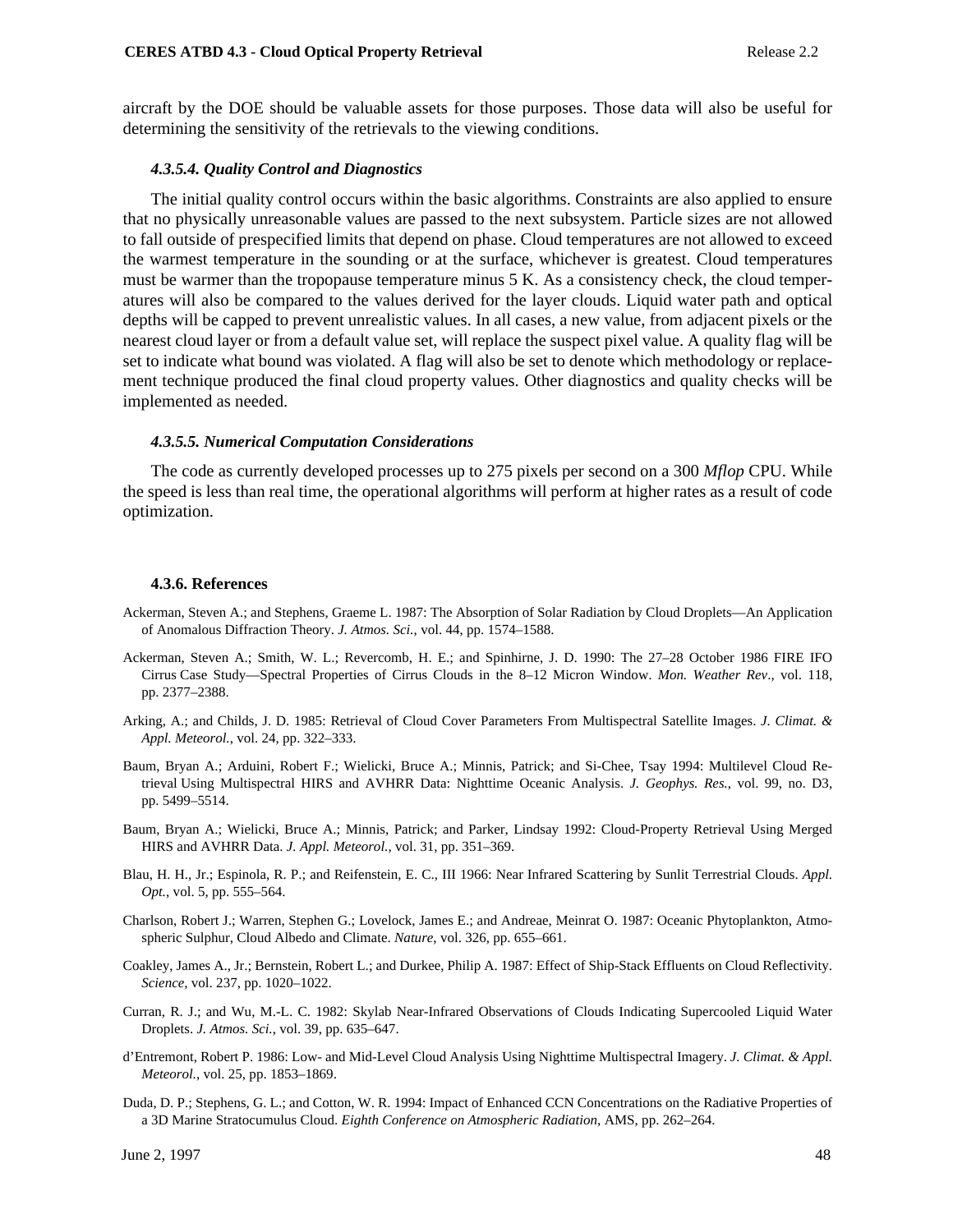- Fu, Qiang; and Liou, K. N. 1992: On the Correlated *k*-Distribution Method for Radiative Transfer in Nonhomogeneous Atmospheres. *J. Atmos. Sci.* vol. 49, no. 22, pp. 2139–2156.
- Hale, G. M.; and Querry, M. R. 1973: Optical Constants of Water in the 200-nm to 200-Micron Wavelength Region. *Appl. Opt.*, vol. 12, pp. 555–563.
- Han, Q. 1992: Global Survey of Effective Particle Size in Liquid Water Clouds. Ph.D. Diss., Columbia University, New York.
- Hansen, J. E.; and Travis, L. D. 1974: Light Scattering in Planetary Atmospheres. *Space Sci. Rev.*, vol. 16, pp. 527–610.
- Hansen, J. E.; and Pollack, J. B. 1970: Near-Infrared Light Scattering by Terrestrial Clouds. *J. Atmos. Sci.*, vol. 27, pp. 265–281.
- Heymsfield, A. J.; and Platt, C. M. R. 1984: A Parameterization of the Particle Size Spectrum of Ice Clouds in Terms of the Ambient Temperature and the Ice Water Content. *J. Atmos. Sci.*, vol. 41, pp. 846–855.
- Hunt, G. E. 1973: Radiative Properties of Terrestrial Clouds at Visible and Infra-Red Thermal Window Wavelengths. *Q. J. R. Meteorol. Soc.*, vol. 99, pp. 346–369.
- Inoue, T. 1985: On the Temperature and Effective Emissivity Determination of Semi-Transparent Cirrus Clouds by Bi-Spectral Measurements in the 10 Micron Window Region. *Meteorol. Soc. Japan*, vol. 63, pp. 88–99.
- King, Michael D.; Kaufman, Yoram J.; Menzel, W. Paul; and Tanre, Didier D. 1992: Remote Sensing of Cloud, Aerosol, and Water Vapor Properties From the Moderate Resolution Imaging Spectrometer (MODIS). *IEEE Trans. Geosci. & Remote Sens.,* vol. 30, pp. 2–27.
- King, M. D.; and Tsay, S. C. 1993: Theoretical Basis of Cloud Retrieval Algorithms for MODIS: Cloud Cover, Thermodynamic Phase, Optical Thickness and Effective Particle Radius. *MODIS Algorithm Theoretical Basis Document*, p. 32.
- Kratz, D. P. 1995: The Correlated k-Distribution Technique as Applied to the AVHRR Channels. *J. Quant. Spectrosc. Radiat. Transfer*, vol. 53, pp. 501–507.
- Lin, Xijian; and Coakley, James A., Jr. 1993: Retrieval of Properties for Semitransparent Clouds From Multispectral Infrared Imagery Data. *J. Geophys. Res*., vol. 98, no. 10, pp. 18,501–18,514.
- Liou, K. 1974: On the Radiative Properties of Cirrus in the Window Region and Their Influence on Remote Sensing of the Atmosphere. *J. Atmos. Sci.*, vol. 31, pp. 522–532.
- Liou, K. N.; Ou, S. C.; Takano, Y.; Valero, F. P. J.; and Ackerman, T. P. 1990a: Remote Sounding of the Tropical Cirrus Cloud Temperature and Optical Depth Using 6.5 and 10.5-Micron Radiometers During STEP. *J. Appl. Meteorol.*, vol. 29, pp. 716–726.
- Liou, K. N.; Takano, Y.; Ou, S. C.; Heymsfield, A.; and Kreiss, W. 1990b: Infrared Transmission through Cirrus Clouds—A Radiative Model for Target Detection. *Appl. Opt.*, vol. 29, pp. 1886–1896.
- Macke, A.; Mueller, J.; and Raschke, E. 1996: Single Scattering Properties of Atmospheric Ice Crystals. *J. Atmos. Sci.* vol. 53, pp. 2813-2825.
- Masuda, Kazuhiko; and Takashima, Tsutomu 1990: Deriving Cirrus Information Using the Visible and Near-IR Channels of the Future NOAA-AVHRR Radiometer. *Remote Sens. Environ.*, vol. 31, pp. 65–81.
- Minnis, P.; Garber, D. P.; Young, D. F.; Arduini, R. F.; and Takano, Y. 1997: Parameterizations of Reflectance and Emittance for Satellite Remote Sensing of Cloud Properties. Submitted to *J. Atmos. Sci.*
- Minnis, Patrick; Heck, Patrick W.; and Young, David F. 1993a: Inference of Cirrus Cloud Properties Using Satellite-Observed Visible and Infrared Radiances. II—Verification of Theoretical Cirrus Radiative Properties, *J. Atmos. Sci.*, vol. 50, no. 9, pp. 1305–1322.
- Minnis, Patrick; Heck, Patrick W.; Young, David F.; Fairall, C. W.; and Snider, J. B. 1992: Stratocumulus Cloud Properties Derived From Simultaneous Satellite and Island-Based Instrumentation During FIRE. *J. Appl. Meteorol.*, vol. 31, pp. 317–339.
- Minnis, Patrick; Kratz, David P.; Coakley, James A., Jr.; King, Michael D.; Garber, Donald; Heck, Patrick; Mayor, Shalini; Smith, W. L., Jr.; Young, David F.; and Arduini, Robert 1995: Cloud Optical Property Retrieval. Clouds and the Earth's Radiant Energy System (CERES) Algorithm Theoretical Basic Document, Volume III--Cloud Analyses and Determination of Improved Top of Atmosphere Fluxes, NASA RP-1376, pp. 135-176.
- Minnis, Patrick; Liou, Kuo-Nan; and Takano, Yoshihide 1993b: Inference of Cirrus Cloud Properties Using Satellite-Observed Visible and Infrared Radiances. I—Parameterization of Radiance Fields. *J. Atmos. Sci.*, vol. 50, no. 9, pp. 1279–1304.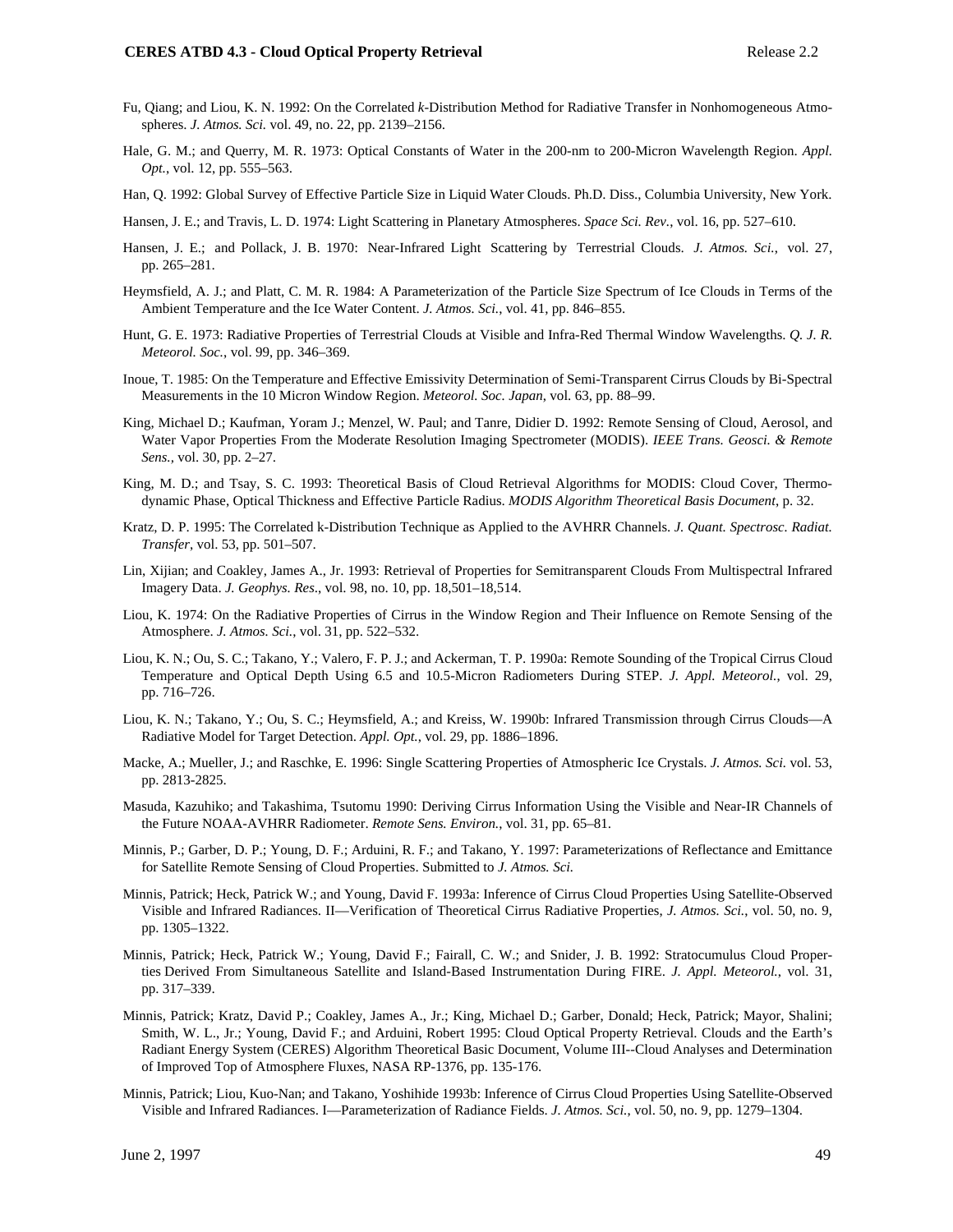- Minnis, Patrick; Young, David F.; Sassen, Kenneth; Alvarez, Joseph M.; and Grund, Christian J. 1990: The 27–28 October 1986 FIRE IFO Cirrus Case Study—Cirrus Parameter Relationships Derived from Satellite and Lidar Data. *Mon. Weather Rev*., vol. 118, pp. 2402–2425.
- Minnis, P.; Young, D. F.; Garber, D. P.; Takano, Y.; and Liou, K. N. 1994: Effects of Cloud Particle Size and Shape on Satellite Remote Sensing of Cloud Properties. *Eighth Conference on Atmospheric Radiation*, AMS, pp. 418–420.
- Nakajima, Teruyuki; and King, Michael D. 1990: Determination of the Optical Thickness and Effective Particle Radius of Clouds From Reflected Solar Radiation Measurements. I—Theory. *J. Atmos. Sci.*, vol. 47, pp. 1878–1893.
- Nakajima, Teruyuki; King, Michael D.; Spinhirne, James D.; and Radke, Lawrence F. 1991: Determination of the Optical Thickness and Effective Particle Radius of Clouds From Reflected Solar Radiation Measurements. II—Marine Stratocumulus Observations. *J. Atmos. Sci.*, vol. 48, pp. 728–750.
- Ou, S. C.; Liou, K. N.; Gooch, W. M.; and Takano, Y. 1993: Remote Sensing of Cirrus Cloud Parameters Using Advanced Very-High-Resolution Radiometer 3.7- and 10.9-µm Channels. *Appl. Opt.,* vol. 32, no. 12, pp. 2171–2180.
- Parol, F.; Buriez, J. C.; Brogniez, G.; and Fouquart, Y. 1991: Information Content of AVHRR Channels 4 and 5 With Respect to the Effective Radius of Cirrus Cloud Particles. *J. Appl. Meteorol.*, vol. 30, pp. 973–984.
- Platnick, S; and Twomey, S. 1994: Determining the Susceptibility of Cloud Albedo to Changes in Droplet Concentration with the Advanced Very High resolution Radiometer. *J. Appl. Meteorol.* vol. 33, pp. 334-346.
- Platnick, S.; and Valero, F. P. J. 1995: A Validation of Cloud Retrieval during ASTEX. *J. Atmos. Sci.*, vol. 52, pp. 2985-3001.
- Prabhakara, C.; Fraser, R. S.; Dalu, G.; Wu, Man-Li C.; and Curran, R. J. 1988: Thin Cirrus Clouds—Seasonal Distribution Over Oceans Deduced From Nimbus-4 IRIS. *J. Appl. Meteorol.*, vol. 27, pp. 379–399.
- Radke, Lawrence F.; Coakley, James A., Jr.; and King, Michael D. 1989: Direct and Remote Sensing Observations of the Effects of Ships on Clouds. *Science*, vol. 246, pp. 1146–1149.
- Rawlins, F.; and Foot J. S. 1990: Remotely Sensed Measurements of Stratocumulus Properties During FIRE Using the C130 Aircraft Multi-Channel Radiometer. *J. Atmos. Sci.*, vol. 47, pp. 2488–2503.
- Reynolds, D. W.; and Vonder Haar, T. H. 1977: A Bispectral Method for Cloud Parameter Determination. *Mon. Weather Rev.*, vol. 105, pp. 446–457.
- Rossow, William B.; and Lacis, Andrew A. 1990: Global, Seasonal Cloud Variation From Satellite Radiance Measurements. II—Cloud Properties and Radiative Effects. *J. Climat.*, vol. 3, pp. 1204–1253.
- Rossow, William B.; Garder, Leonid, C.; Lu, Pei-Jane; and Walker, Alison 1992: *International Satellite Cloud Climatology Project (ISCCP): Documentation of Cloud Data.* Centel Federal Services Corp., New York.
- Rossow, W. B.; Mosher, F.; Kinsella, E.; Arking, A.; and Harrison, E. 1985: ISCCP Cloud Algorithm Intercomparison. *J. Climat. & Appl. Meteorol.*, vol. 24, Sept. 1985, pp. 877–903.
- Slingo, A. 1989: A GCM Parameterization for the Shortwave Radiative Properties of Water Clouds. *J. Atmos. Sci.*, vol. 46, pp. 1419–1427.
- Smith, William L., Jr.; Minnis, Patrick; Alvarez, Joseph M.; Uttal, Taneil; Intrieri, Janet M.; Ackerman, Thomas P; and Clothiaux, Eugene 1993: Development of Methods for Inferring Cloud Thickness and Cloud Thickness and Cloud-Base Height From Satellite Radiance Data. *The FIRE Cirrus Science Results 1993*, David S. McDougal, ed., NASA CP-3238, pp. 32–35.
- Stackhouse, Paul W., Jr.; and Stephens, Graeme L. 1994: Investigation of the Effects of the Macrophysical and Microphysical Properties of Cirrus Clouds on the Retrieval of Optical Properties—Results for FIRE 2. *The FIRE Cirrus Science Results 1993,* David S. McDougal, ed., NASA CP-3238, pp. 189–192.
- Stephens, G. L. 1978: Radiation Profiles in Extended Water Clouds. Part I—Theory. Part II: Parameterization Schemes. *J. Atmos. Sci.*, vol. 35, pp. 2111–2132.
- Stone, Robert S.; Stephens, Graeme, L.; Platt, C. M. R.; and Banks, S. 1990: The Remote Sensing of Thin Cirrus Cloud Using Satellites, Lidar and Radiative Transfer Theory. *J. Appl. Meteorol.*, vol. 29, pp. 353–366.
- Takano, Yoshihide; and Liou, Kuo-Nan 1989: Solar Radiative Transfer in Cirrus Clouds. I—Single-Scattering and Optical Properties of Hexagonal Ice Crystals. *J. Atmos. Sci.,* vol. 46, pp. 3–36.
- Takano, Y.; Liou, K. N.; and Minnis, P. 1992: The Effects of Small Ice Crystals on Cirrus Infrared Radiative Properties. *J. Atmos. Sci.*, vol. 49, no. 16, pp. 1487–1493.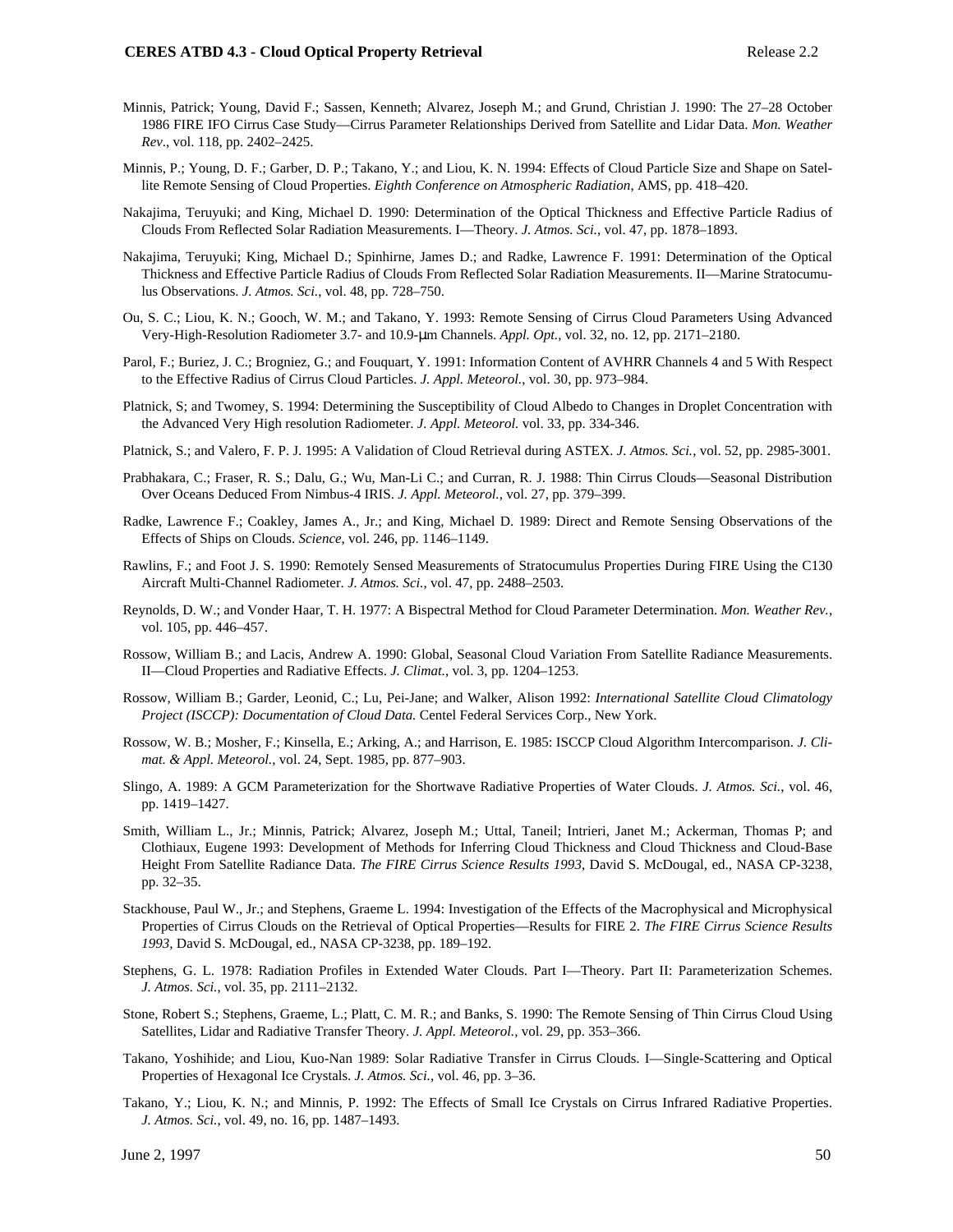Twomey, S. 1977: The Influence of Pollution on the Shortwave Albedo of Clouds. *J. Atmos. Sci.*, vol. 34, pp. 1149–1152.

- Twomey, S.; and Cocks, T. 1982: Spectral Reflectance of Clouds in the Near-Infrared—Comparison of Measurements and Calculations. *J. Meteorol. Soc. Japan*, vol. 60, pp. 583–592.
- Twomey, S.; and Cocks, T. 1989: Remote Sensing of Cloud Parameters From Spectral Reflectance in the Near-Infrared. *Beitr. Phys. Atmos*., vol. 62, no. 3, pp. 172–179.
- Twomey, S.; and Seton, K. J. 1980: Inferences of Gross Microphysical Properties of Clouds From Spectral Reflectance Measurements. *J. Atmos. Sci.*, vol. 37, pp. 1065–1069.
- Van De Hulst, Hendrik Christoffel 1957: *Light Scattering by Small Particles*. John Wiley & Sons, 1957.
- Wielicki, Bruce A.; Suttles, J. T.; Heymsfield, Andrew J.; Welch, Ronald M.; Spinhirne, James D.; Wu, Man-Li C.; and Starr, David O'C. 1990: The 27-28 October 1986 FIRE IFO Cirrus Case Study—Comparison of Radiative Transfer Theory With Observations by Satellite and Aircraft. *Mon. Weather Rev.*, vol. 118, pp. 2356–2376.
- Wigley T. M. L. 1989: Possible Climate Change Due to SO2-Derived Cloud Condensation Nuclei. *Nature*, vol. 339, pp. 365–367.
- Wu, Man-Li C. 1987: A Method for Remote Sensing the Emissivity, Fractional Cloud Cover and Cloud Top Temperature of High-Level, Thin Clouds. *J. Climat. & Appl. Meteorol.*, vol. 26, pp. 225–233.
- Young, D. F.; Mayor, S.; Minnis, P.; Intrieri, J. M.; Matrosov, S.; and Snider, J. 1994: Comparison of Satellite and Surface-Based Remote Sensing of Cloud Microphysical Properties During FIRE Cirrus Phase II. *Eighth Conference on Atmospheric Radiation,* AMS, pp. 231–233.
- Young, D. F.; Minnis, P.; Katsaros, K.; Dybbroe, A.; and Miletta, J. 1992: Comparison of Techniques for Deriving Water-Cloud Microphysical Properties From Multiple Satellite Data. *Proceedings of the 11th International Conference Clouds and Precipitation*, pp. 1053–1056.
- Young, D. F.; Minnis, P.; Snider, J. B.; Uttal, T.; Intrieri, J. M.; and Matrosov, S. 1993: Comparison of Cloud Microphysical Parameters Derived From Surface and Satellite Measurements During FIRE Phase II. *Proceedings of the FIRE Cirrus Science Conference*, pp. 52–55.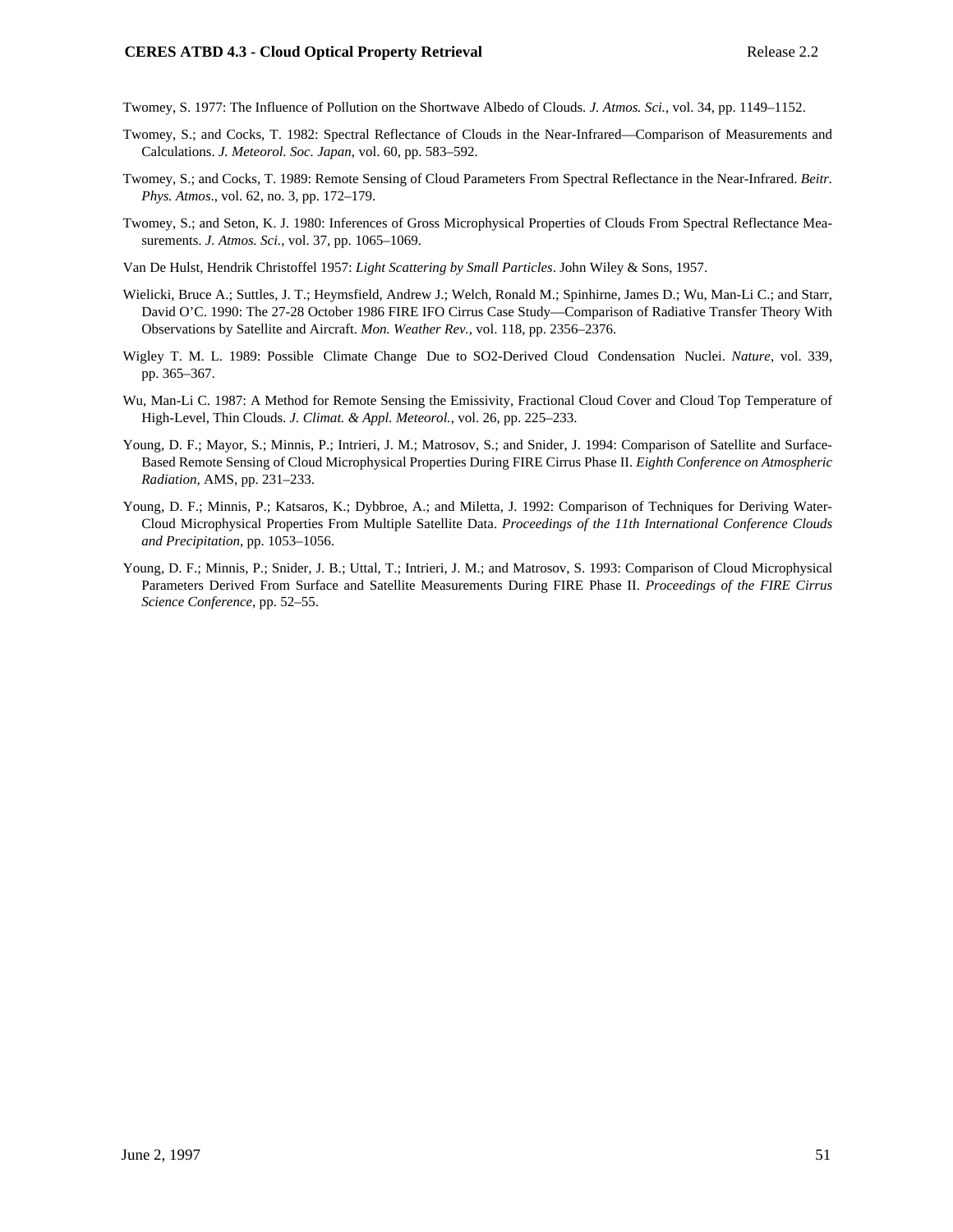## **Appendix A**

### **Correction for Gaseous Absorption**

Numerous cloud property retrieval techniques require knowledge of the absorption properties of the atmosphere as an integral part of the analysis. Complementary analysis of satellite data with radiative transfer theory improves not only our ability to analyze and understand the data, but our understanding of the physics of the processes modeled. To this end, the absorption by molecular species in the clearsky pixels is accomplished by means of the correlated *k*-distribution technique.

#### *Correlated k-Distribution Technique*

Various modeling techniques are available to account for the observed absorption of electromagnetic radiation by the molecules which are present in planetary atmospheres. The line-by-line, or monochromatic, procedure is very precise and has an accuracy that is limited only by the extent of our knowledge of the interactions of matter with energy. Such precision, however, is only obtained at the cost of very intensive routines which are not practical in production calculations. To overcome the computational burden of the line-by-line procedure, narrowband and broadband techniques have been devised. While these band models can be made arbitrarily accurate for a homogeneous (constant temperature, pressure, etc.) atmosphere, they require a scaling procedure to account for the inhomogeneity found in realistic atmospheres. In essence, the scaling procedure transforms the inhomogeneous pathlength found in a realistic atmosphere into an equivalent homogeneous pathlength. While entirely satisfactory for the case where only absorption is present, such a transformation is not acceptable for cases where scattering is involved. Nevertheless, a technique, known as the correlated *k*-distribution, has been devised to accurately and efficiently calculate molecular absorption for a inhomogeneous path without a scaling approximation.

Taking for a moment any arbitrary spectral interval, if the absorption coefficient (*k*) is plotted against wavenumber ω, a highly nonmonotonic plot will be obtained. The line-by-line procedure resorts to retracing this plot with sufficient spectral resolution so as to accurately reproduce the spectrum of absorption coefficients. An examination of this plot of *k* versus ω will reveal that similar values of *k* occur many times. Thus arises the concept of the *k* distribution. If a transformation of coordinates is made from wavenumber space to cumulative probability space  $g(k)$ , it will be observed that the highly nonmonotonic plot of *k* versus ω will become a monotonic plot of *k* versus *g*(*k*). To this point, the only information which has been discarded is the precise spectral location of a particular *k*; however, no gain in speed has been obtained. Recall that only the terms of the integration have been reordered. It is noted, however, that the monotonic distribution of *k* versus *g*(*k*) can have far fewer (often 3 to 5 orders of magnitude) terms, yet retain very high accuracy for the calculation of the absorption for the specified spectral interval. This reduction in the number *k* values needed leads to the increased efficiency necessary for any production calculations. To account for a inhomogeneous path, an additional assumption is required. Given any pressure or temperature encountered in the atmosphere, it is assumed that any particular absorption coefficient will always have the same cumulative probability. Thus, the location in cumulative probability space of any absorption coefficient at any given pressure or temperature will be correlated with that of the absorption coefficient at a specified reference pressure and temperature. This leads to the concept of the correlated *k*-distribution. Fu and Liou (1992) have demonstrated conclusively that the assumption of correlation is sufficiently accurate for most purposes. Since the *k*'s are assumed to be correlated for any pressure and temperature, the correlated *k*-distribution procedure can be calculated through an inhomogeneous atmosphere in the same manner as a monochromatic calculation. Thus, the correlated *k*-distribution allows for an efficient and accurate calculation which is compatible with most scattering routines.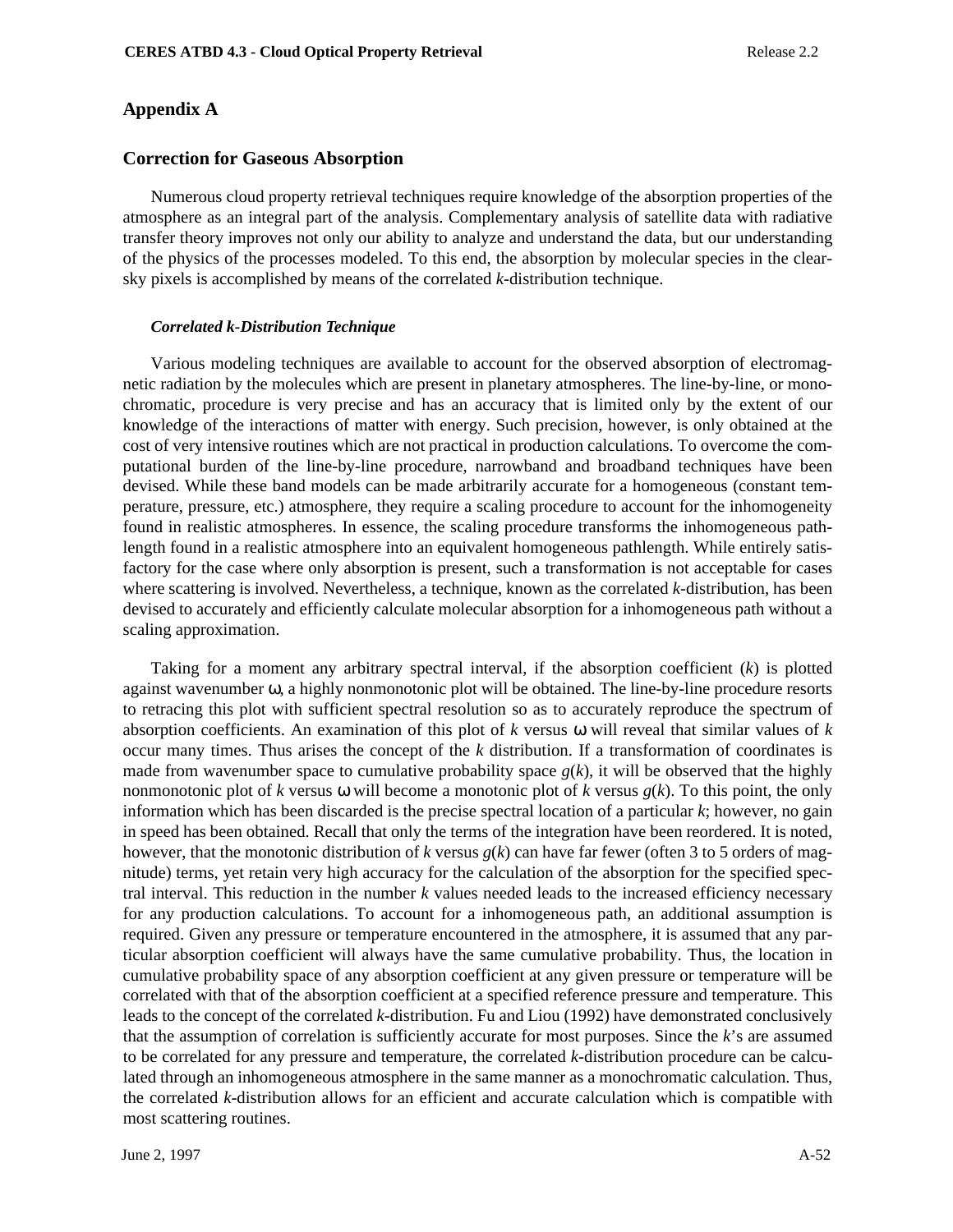# **Appendix B**

# **Nomenclature**

# **Acronyms**

| <b>ADEOS</b> | <b>Advanced Earth Observing System</b>                                                         |
|--------------|------------------------------------------------------------------------------------------------|
| <b>ADM</b>   | <b>Angular Distribution Model</b>                                                              |
| <b>AIRS</b>  | Atmospheric Infrared Sounder (EOS-AM)                                                          |
| <b>AMSU</b>  | Advanced Microwave Sounding Unit (EOS-PM)                                                      |
| <b>APD</b>   | Aerosol Profile Data                                                                           |
| <b>APID</b>  | <b>Application Identifier</b>                                                                  |
| <b>ARESE</b> | <b>ARM Enhanced Shortwave Experiment</b>                                                       |
| <b>ARM</b>   | <b>Atmospheric Radiation Measurement</b>                                                       |
| <b>ASOS</b>  | <b>Automated Surface Observing Sites</b>                                                       |
| <b>ASTER</b> | Advanced Spaceborne Thermal Emission and Reflection Radiometer                                 |
| <b>ASTEX</b> | <b>Atlantic Stratocumulus Transition Experiment</b>                                            |
| <b>ASTR</b>  | <b>Atmospheric Structures</b>                                                                  |
| <b>ATBD</b>  | <b>Algorithm Theoretical Basis Document</b>                                                    |
| <b>AVG</b>   | Monthly Regional, Average Radiative Fluxes and Clouds (CERES Archival Data<br>Product)         |
| <b>AVHRR</b> | Advanced Very High Resolution Radiometer                                                       |
| <b>BDS</b>   | Bidirectional Scan (CERES Archival Data Product)                                               |
| <b>BRIE</b>  | <b>Best Regional Integral Estimate</b>                                                         |
| <b>BSRN</b>  | <b>Baseline Surface Radiation Network</b>                                                      |
| <b>BTD</b>   | Brightness Temperature Difference(s)                                                           |
| <b>CCD</b>   | <b>Charge Coupled Device</b>                                                                   |
| <b>CCSDS</b> | <b>Consultative Committee for Space Data Systems</b>                                           |
| <b>CEPEX</b> | <b>Central Equatorial Pacific Experiment</b>                                                   |
| <b>CERES</b> | Clouds and the Earth's Radiant Energy System                                                   |
| <b>CID</b>   | Cloud Imager Data                                                                              |
| <b>CLAVR</b> | <b>Clouds from AVHRR</b>                                                                       |
| <b>CLS</b>   | <b>Constrained Least Squares</b>                                                               |
| <b>COPRS</b> | Cloud Optical Property Retrieval System                                                        |
| <b>CPR</b>   | Cloud Profiling Radar                                                                          |
| <b>CRH</b>   | Clear Reflectance, Temperature History (CERES Archival Data Product)                           |
| <b>CRS</b>   | Single Satellite CERES Footprint, Radiative Fluxes and Clouds (CERES Archival<br>Data Product) |
| <b>DAAC</b>  | Distributed Active Archive Center                                                              |
| <b>DAC</b>   | Digital-Analog Converter                                                                       |
| <b>DAO</b>   | Data Assimilation Office                                                                       |
|              |                                                                                                |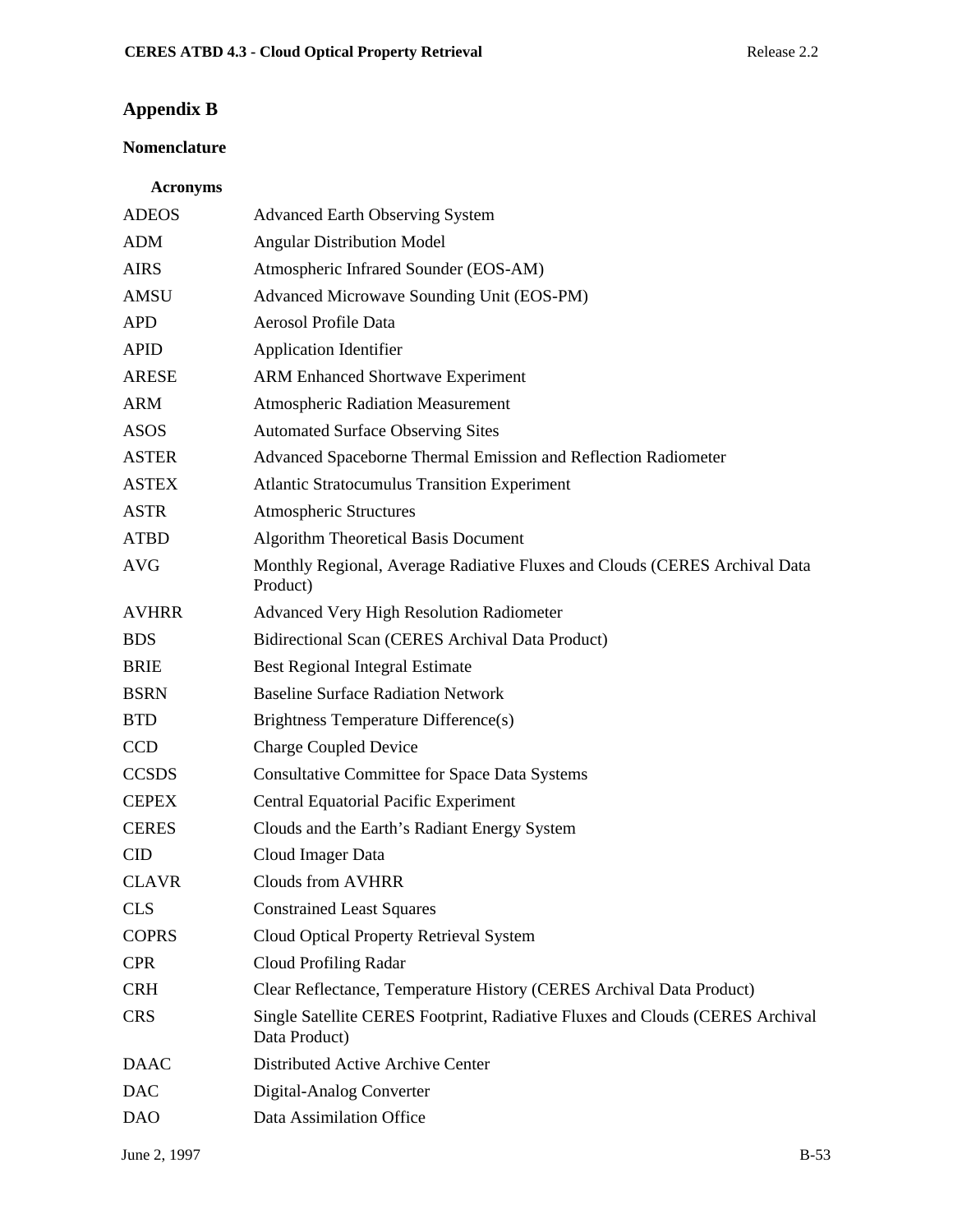| $DB$               | Database                                                                        |
|--------------------|---------------------------------------------------------------------------------|
| <b>DFD</b>         | Data Flow Diagram                                                               |
| <b>DLF</b>         | Downward Longwave Flux                                                          |
| <b>DMSP</b>        | Defense Meteorological Satellite Program                                        |
| <b>EADM</b>        | ERBE-Like Albedo Directional Model (CERES Input Data Product)                   |
| <b>ECA</b>         | Earth Central Angle                                                             |
| <b>ECLIPS</b>      | <b>Experimental Cloud Lidar Pilot Study</b>                                     |
| <b>ECMWF</b>       | European Centre for Medium-Range Weather Forecasts                              |
| <b>EDDB</b>        | ERBE-Like Daily Data Base (CERES Archival Data Product)                         |
| EID <sub>9</sub>   | ERBE-Like Internal Data Product 9 (CERES Internal Data Product)                 |
| <b>EOS</b>         | Earth Observing System                                                          |
| <b>EOSDIS</b>      | Earth Observing System Data Information System                                  |
| EOS-AM             | <b>EOS Morning Crossing Mission</b>                                             |
| EOS-PM             | <b>EOS Afternoon Crossing Mission</b>                                           |
| <b>ENSO</b>        | El Niño/Southern Oscillation                                                    |
| <b>ENVISAT</b>     | <b>Environmental Satellite</b>                                                  |
| <b>EPHANC</b>      | Ephemeris and Ancillary (CERES Input Data Product)                              |
| <b>ERB</b>         | <b>Earth Radiation Budget</b>                                                   |
| <b>ERBE</b>        | Earth Radiation Budget Experiment                                               |
| <b>ERBS</b>        | <b>Earth Radiation Budget Satellite</b>                                         |
| <b>ESA</b>         | European Space Agency                                                           |
| ES4                | ERBE-Like S4 Data Product (CERES Archival Data Product)                         |
| ES4G               | ERBE-Like S4G Data Product (CERES Archival Data Product)                        |
| ES8                | ERBE-Like S8 Data Product (CERES Archival Data Product)                         |
| ES <sub>9</sub>    | ERBE-Like S9 Data Product (CERES Archival Data Product)                         |
| <b>FLOP</b>        | <b>Floating Point Operation</b>                                                 |
| <b>FIRE</b>        | <b>First ISCCP Regional Experiment</b>                                          |
| <b>FIRE II IFO</b> | First ISCCP Regional Experiment II Intensive Field Observations                 |
| <b>FOV</b>         | Field of View                                                                   |
| <b>FSW</b>         | Hourly Gridded Single Satellite Fluxes and Clouds (CERES Archival Data Product) |
| <b>FTM</b>         | <b>Functional Test Model</b>                                                    |
| GAC                | Global Area Coverage (AVHRR data mode)                                          |
| GAP                | Gridded Atmospheric Product (CERES Input Data Product)                          |
| <b>GCIP</b>        | <b>GEWEX Continental-Phase International Project</b>                            |
| <b>GCM</b>         | <b>General Circulation Model</b>                                                |
| <b>GEBA</b>        | Global Energy Balance Archive                                                   |
| <b>GEO</b>         | <b>ISSCP Radiances (CERES Input Data Product)</b>                               |
| <b>GEWEX</b>       | Global Energy and Water Cycle Experiment                                        |
| <b>GLAS</b>        | Geoscience Laser Altimetry System                                               |
|                    |                                                                                 |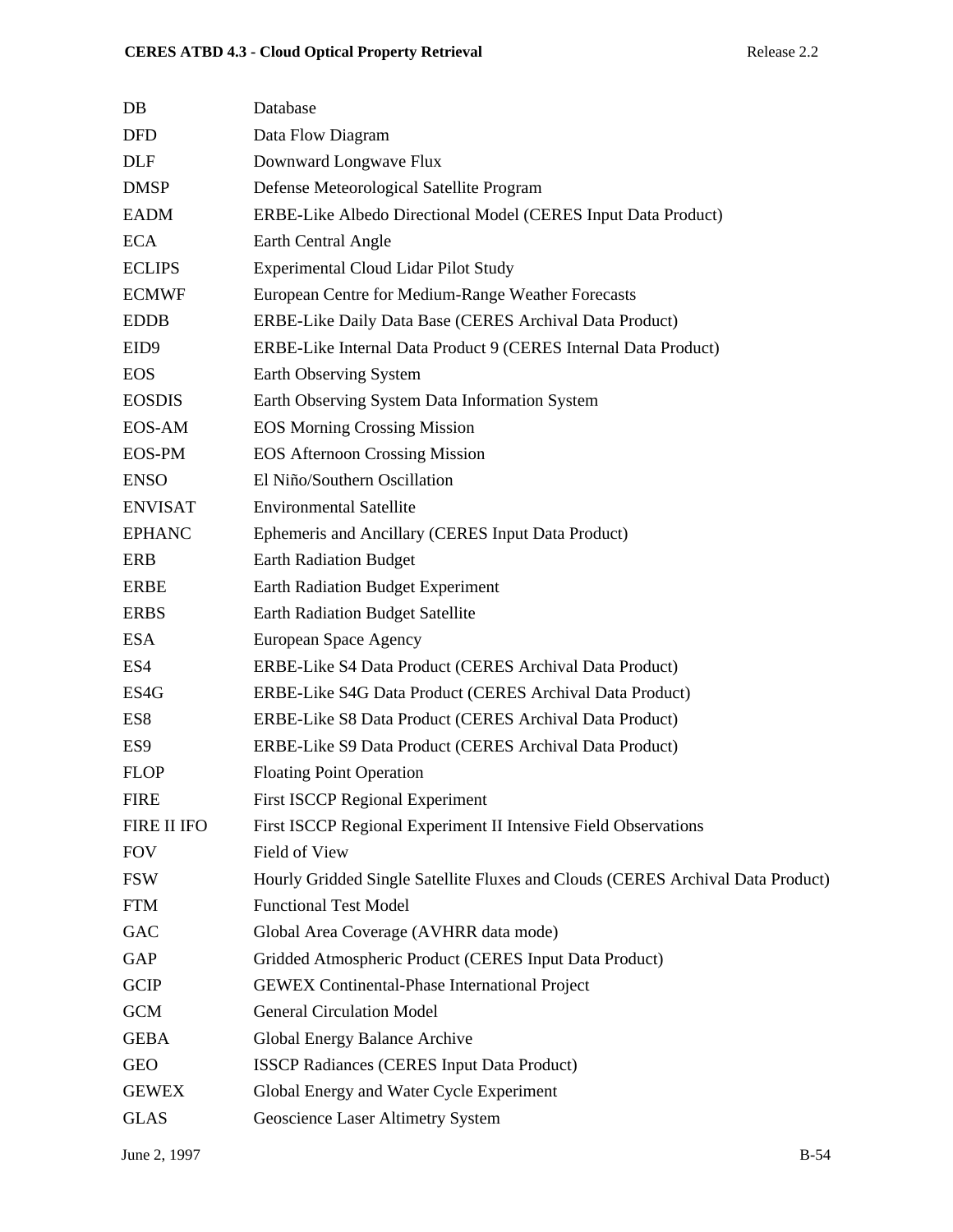| <b>GMS</b>      | <b>Geostationary Meteorological Satellite</b>               |
|-----------------|-------------------------------------------------------------|
| <b>GOES</b>     | <b>Geostationary Operational Environmental Satellite</b>    |
| <b>HBTM</b>     | Hybrid Bispectral Threshold Method                          |
| <b>HIRS</b>     | High-Resolution Infrared Radiation Sounder                  |
| <b>HIS</b>      | High-Resolution Interferometer Sounder                      |
| <b>ICM</b>      | <b>Internal Calibration Module</b>                          |
| <b>ICRCCM</b>   | Intercomparison of Radiation Codes in Climate Models        |
| ID              | Identification                                              |
| <b>IEEE</b>     | Institute of Electrical and Electronics Engineers           |
| <b>IES</b>      | <b>Instrument Earth Scans (CERES Internal Data Product)</b> |
| <b>IFO</b>      | <b>Intensive Field Observation</b>                          |
| <b>INSAT</b>    | <b>Indian Satellite</b>                                     |
| <b>IOP</b>      | <b>Intensive Observing Period</b>                           |
| <b>IR</b>       | <b>Infrared</b>                                             |
| <b>IRIS</b>     | <b>Infrared Interferometer Spectrometer</b>                 |
| <b>ISCCP</b>    | International Satellite Cloud Climatology Project           |
| <b>ISS</b>      | <b>Integrated Sounding System</b>                           |
| <b>IWP</b>      | <b>Ice Water Path</b>                                       |
| <b>LAC</b>      | Local Area Coverage (AVHRR data mode)                       |
| LaRC            | <b>Langley Research Center</b>                              |
| <b>LBC</b>      | Laser Beam Ceilometer                                       |
| LBTM            | Layer Bispectral Threshold Method                           |
| Lidar           | <b>Light Detection and Ranging</b>                          |
| <b>LITE</b>     | Lidar In-Space Technology Experiment                        |
| Lowtran 7       | Low-Resolution Transmittance (Radiative Transfer Code)      |
| LW              | Longwave                                                    |
| <b>LWP</b>      | Liquid Water Path                                           |
| <b>MAM</b>      | <b>Mirror Attenuator Mosaic</b>                             |
| <b>MC</b>       | <b>Mostly Cloudy</b>                                        |
| <b>MCR</b>      | Microwave Cloud Radiometer                                  |
| <b>METEOSAT</b> | Meteorological Operational Satellite (European)             |
| <b>METSAT</b>   | Meteorological Satellite                                    |
| <b>MFLOP</b>    | <b>Million FLOP</b>                                         |
| <b>MIMR</b>     | Multifrequency Imaging Microwave Radiometer                 |
| <b>MISR</b>     | Multiangle Imaging Spectroradiometer                        |
| <b>MLE</b>      | Maximum Likelihood Estimate                                 |
| <b>MOA</b>      | Meteorology Ozone and Aerosol                               |
| <b>MODIS</b>    | Moderate-Resolution Imaging Spectroradiometer               |
| <b>MSMR</b>     | Multispectral, multiresolution                              |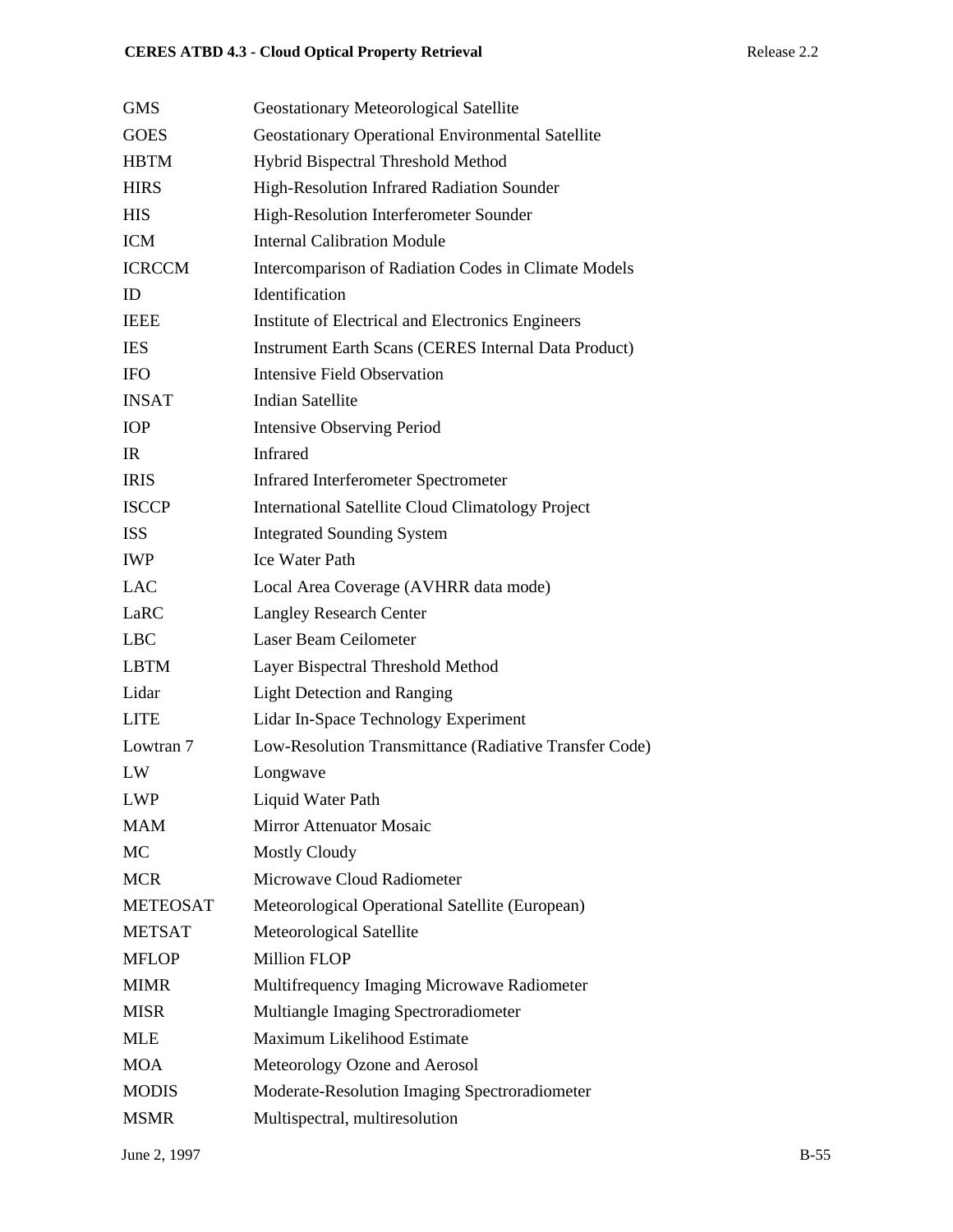| Release 2.2 |  |
|-------------|--|
|-------------|--|

| MTSA                   | Monthly Time and Space Averaging                                                        |
|------------------------|-----------------------------------------------------------------------------------------|
| MWH                    | Microwave Humidity                                                                      |
| MWP                    | Microwave Water Path                                                                    |
| <b>NASA</b>            | National Aeronautics and Space Administration                                           |
| <b>NCAR</b>            | National Center for Atmospheric Research                                                |
| <b>NCEP</b>            | National Centers for Environmental Prediction                                           |
| <b>NESDIS</b>          | National Environmental Satellite, Data, and Information Service                         |
| NIR                    | Near Infrared                                                                           |
| NMC                    | National Meteorological Center                                                          |
| NOAA                   | National Oceanic and Atmospheric Administration                                         |
| NWP                    | <b>Numerical Weather Prediction</b>                                                     |
| OLR                    | <b>Outgoing Longwave Radiation</b>                                                      |
| <b>OPD</b>             | Ozone Profile Data (CERES Input Data Product)                                           |
| $\overline{\text{OV}}$ | Overcast                                                                                |
| PС                     | Partly Cloudy                                                                           |
| POLDER                 | Polarization of Directionality of Earth's Reflectances                                  |
| PRT                    | <b>Platinum Resistance Thermometer</b>                                                  |
| PSF                    | Point Spread Function                                                                   |
| PW                     | Precipitable Water                                                                      |
| RAPS                   | Rotating Azimuth Plane Scan                                                             |
| RPM                    | <b>Radiance Pairs Method</b>                                                            |
| RTM                    | <b>Radiometer Test Model</b>                                                            |
| SAB                    | Sorting by Angular Bins                                                                 |
| SAGE                   | Stratospheric Aerosol and Gas Experiment                                                |
| SARB                   | Surface and Atmospheric Radiation Budget Working Group                                  |
| SDCD                   | Solar Distance Correction and Declination                                               |
| <b>SFC</b>             | Hourly Gridded Single Satellite TOA and Surface Fluxes (CERES Archival<br>Data Product) |
| SHEBA                  | Surface Heat Budget in the Arctic                                                       |
| <b>SPECTRE</b>         | <b>Spectral Radiance Experiment</b>                                                     |
| SRB                    | <b>Surface Radiation Budget</b>                                                         |
| <b>SRBAVG</b>          | Surface Radiation Budget Average (CERES Archival Data Product)                          |
| SSF                    | Single Satellite CERES Footprint TOA and Surface Fluxes, Clouds                         |
| SSMI                   | Special Sensor Microwave Imager                                                         |
| SST                    | Sea Surface Temperature                                                                 |
| <b>SURFMAP</b>         | Surface Properties and Maps (CERES Input Product)                                       |
| SW                     | Shortwave                                                                               |
| SWICS                  | <b>Shortwave Internal Calibration Source</b>                                            |
| SYN                    | Synoptic Radiative Fluxes and Clouds (CERES Archival Data Product)                      |
|                        |                                                                                         |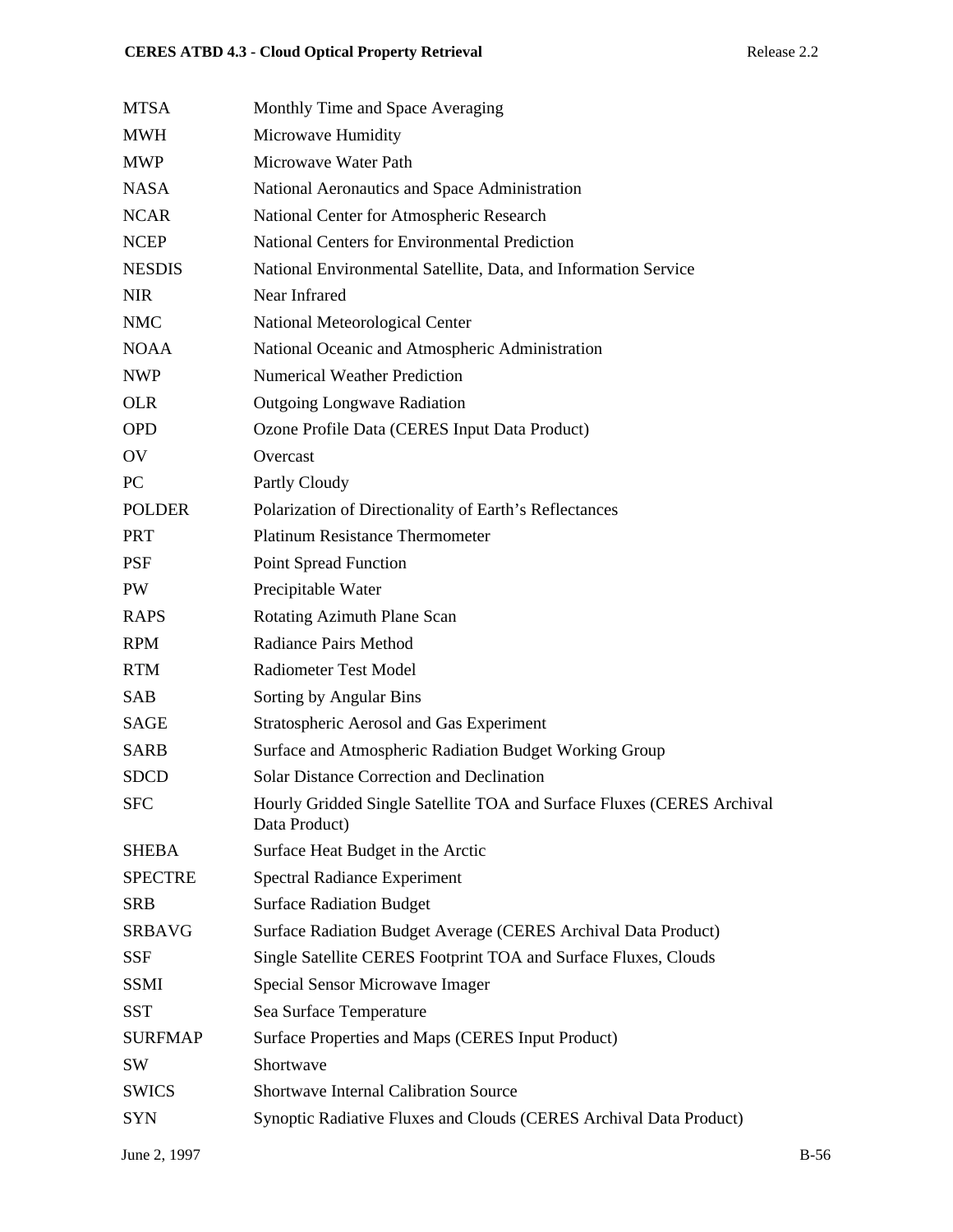| <b>SZA</b>   | Solar Zenith Angle                                                                            |
|--------------|-----------------------------------------------------------------------------------------------|
| <b>THIR</b>  | Temperature/Humidity Infrared Radiometer (Nimbus)                                             |
| <b>TIROS</b> | <b>Television Infrared Observation Satellite</b>                                              |
| <b>TISA</b>  | Time Interpolation and Spatial Averaging Working Group                                        |
| TMI          | <b>TRMM Microwave Imager</b>                                                                  |
| <b>TOA</b>   | Top of the Atmosphere                                                                         |
| <b>TOGA</b>  | <b>Tropical Ocean Global Atmosphere</b>                                                       |
| <b>TOMS</b>  | <b>Total Ozone Mapping Spectrometer</b>                                                       |
| <b>TOVS</b>  | <b>TIROS Operational Vertical Sounder</b>                                                     |
| <b>TRMM</b>  | <b>Tropical Rainfall Measuring Mission</b>                                                    |
| <b>TSA</b>   | Time-Space Averaging                                                                          |
| <b>UAV</b>   | <b>Unmanned Aerospace Vehicle</b>                                                             |
| <b>UT</b>    | <b>Universal Time</b>                                                                         |
| <b>UTC</b>   | <b>Universal Time Code</b>                                                                    |
| <b>VAS</b>   | VISSR Atmospheric Sounder (GOES)                                                              |
| <b>VIRS</b>  | <b>Visible Infrared Scanner</b>                                                               |
| <b>VISSR</b> | Visible and Infrared Spin Scan Radiometer                                                     |
| <b>WCRP</b>  | World Climate Research Program                                                                |
| <b>WG</b>    | <b>Working Group</b>                                                                          |
| Win          | Window                                                                                        |
| WN           | Window                                                                                        |
| <b>WMO</b>   | World Meteorological Organization                                                             |
| ZAVG         | Monthly Zonal and Global Average Radiative Fluxes and Clouds (CERES Archival<br>Data Product) |

# **Symbols**

| A                 | atmospheric absorptance                             |
|-------------------|-----------------------------------------------------|
| $B_{\lambda}(T)$  | <b>Planck function</b>                              |
| C                 | cloud fractional area coverage                      |
| $CF_2Cl_2$        | dichlorofluorocarbon                                |
| CFCl <sub>3</sub> | trichlorofluorocarbon                               |
| CH <sub>4</sub>   | methane                                             |
| CO <sub>2</sub>   | carbon dioxide                                      |
| D                 | total number of days in the month                   |
| $D_e$             | cloud particle equivalent diameter (for ice clouds) |
| $E_{o}$           | solar constant or solar irradiance                  |
| $\boldsymbol{F}$  | flux                                                |
| $\int$            | fraction                                            |
| $G_a$             | atmospheric greenhouse effect                       |
|                   |                                                     |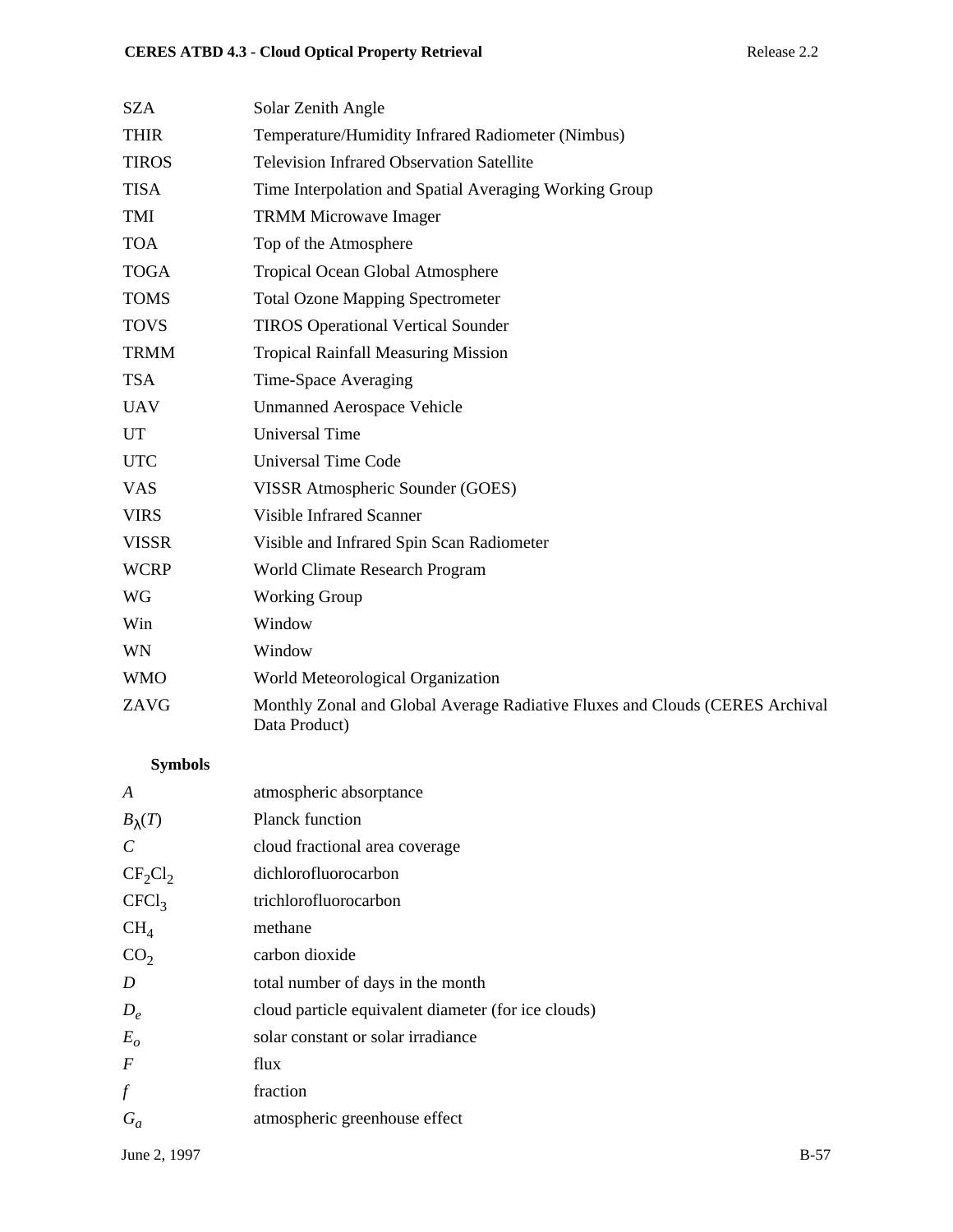| g                           | cloud asymmetry parameter                         |
|-----------------------------|---------------------------------------------------|
| $H_2O$                      | water vapor                                       |
| Ι                           | radiance                                          |
| i                           | scene type                                        |
| $m_i$                       | imaginary refractive index                        |
| Ñ                           | angular momentum vector                           |
| $N_2O$                      | nitrous oxide                                     |
| O <sub>3</sub>              | ozone                                             |
| $\boldsymbol{P}$            | point spread function                             |
| $\boldsymbol{p}$            | pressure                                          |
| $Q_a$                       | absorption efficiency                             |
| $Q_e$                       | extinction efficiency                             |
| $Q_{s}$                     | scattering efficiency                             |
| $\boldsymbol{R}$            | anisotropic reflectance factor                    |
| $r_E$                       | radius of the Earth                               |
| $r_e$                       | effective cloud droplet radius (for water clouds) |
| $r_h$                       | column-averaged relative humidity                 |
| $S_{\rm o}$                 | summed solar incident SW flux                     |
| $S'_{o}$                    | integrated solar incident SW flux                 |
| $\boldsymbol{T}$            | temperature                                       |
| $T_B$                       | blackbody temperature                             |
| t                           | time or transmittance                             |
| $W_{liq}$                   | liquid water path                                 |
| w                           | precipitable water                                |
| $\hat{x}_o$                 | satellite position at $t_o$                       |
| x, y, z                     | satellite position vector components              |
| $\dot{x}, \dot{y}, \dot{z}$ | satellite velocity vector components              |
| Z.                          | altitude                                          |
| $z_{top}$                   | altitude at top of atmosphere                     |
| $\alpha$                    | albedo or cone angle                              |
| β                           | cross-scan angle                                  |
| γ                           | Earth central angle                               |
| $\gamma_{at}$               | along-track angle                                 |
| $\gamma_{ct}$               | cross-track angle                                 |
| δ                           | along-scan angle                                  |
| ε                           | emittance                                         |
| Θ                           | colatitude of satellite                           |
| $\theta$                    | viewing zenith angle                              |
| $\boldsymbol{\theta}_{o}$   | solar zenith angle                                |
|                             |                                                   |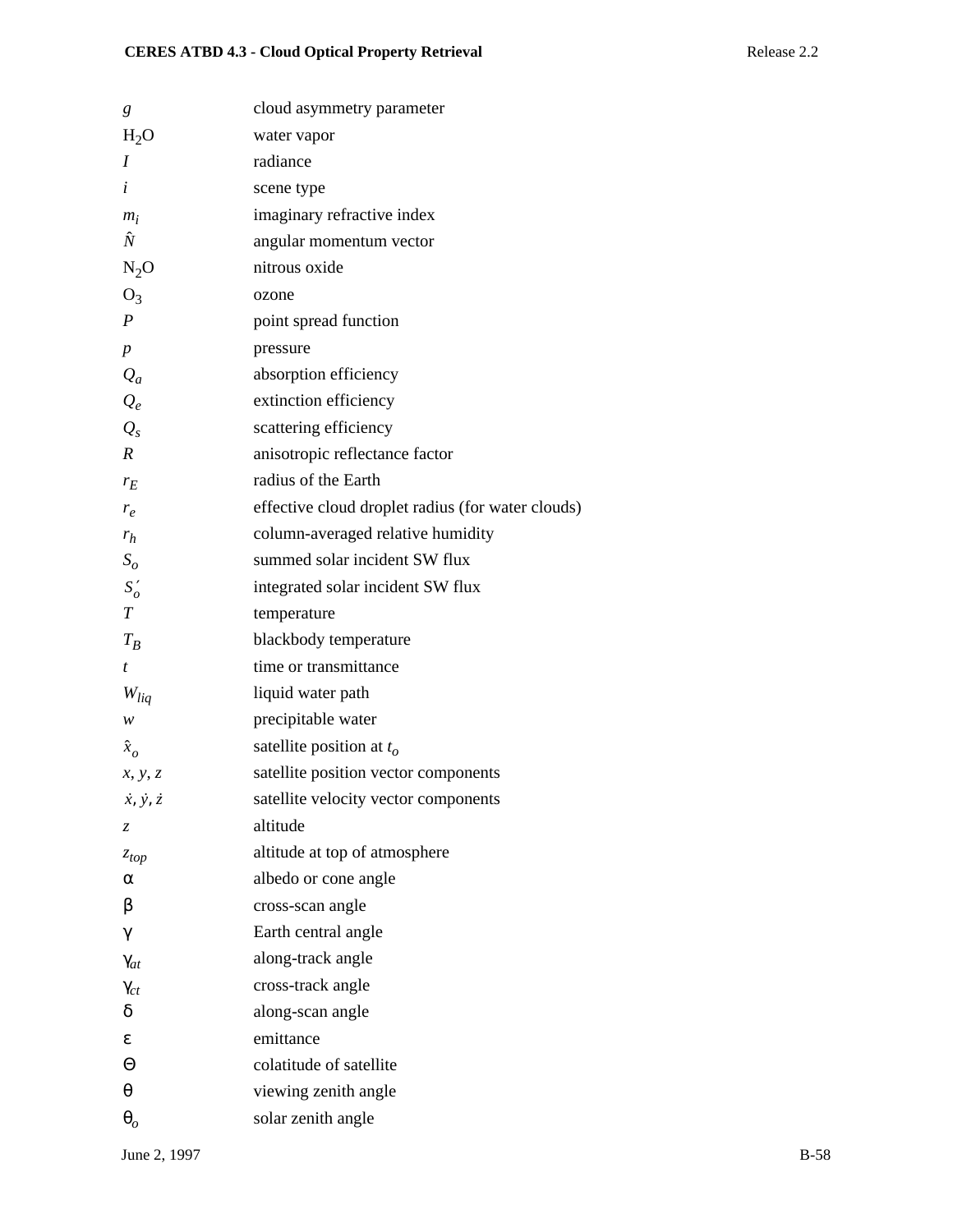| λ                        | wavelength                                     |
|--------------------------|------------------------------------------------|
| $\mu$                    | viewing zenith angle cosine                    |
| $\mu_{o}$                | solar zenith angle cosine                      |
| $\mathbf v$              | wave number                                    |
| ρ                        | bidirectional reflectance                      |
| τ                        | optical depth                                  |
| $\tau_{aer}(p)$          | spectral optical depth profiles of aerosols    |
| $\tau_{H_2O\lambda}(p)$  | spectral optical depth profiles of water vapor |
| $\tau_{\mathrm{O}_3}(p)$ | spectral optical depth profiles of ozone       |
| Φ                        | longitude of satellite                         |
| φ                        | azimuth angle                                  |
| $\tilde{\omega}_o$       | single-scattering albedo                       |
|                          |                                                |

# Subscripts:

| C                | cloud               |
|------------------|---------------------|
| ch               | cloud base          |
| ce               | cloud effective     |
| cld              | cloud               |
| $\overline{c}$ s | clear sky           |
| Сt               | cloud top           |
| ice              | ice water           |
| lc               | lower cloud         |
| liq              | liquid water        |
| S                | surface             |
| uc               | upper cloud         |
| λ                | spectral wavelength |
|                  |                     |

# **Units**

| AU                    | astronomical unit          |        |
|-----------------------|----------------------------|--------|
| cm                    | centimeter                 |        |
| $cm\text{-}sec^{-1}$  | centimeter per second      |        |
| count                 | count                      |        |
| day                   | day, Julian date           |        |
| deg                   | degree                     |        |
| $deg\text{-}sec^{-1}$ | degree per second          |        |
| DU                    | Dobson unit                |        |
| $erg\text{-}sec^{-1}$ | erg per second             |        |
| fraction              | fraction (range of $0-1$ ) |        |
| g                     | gram                       |        |
| $g$ -cm <sup>-2</sup> | gram per square centimeter |        |
| June 2, 1997          |                            | $B-59$ |